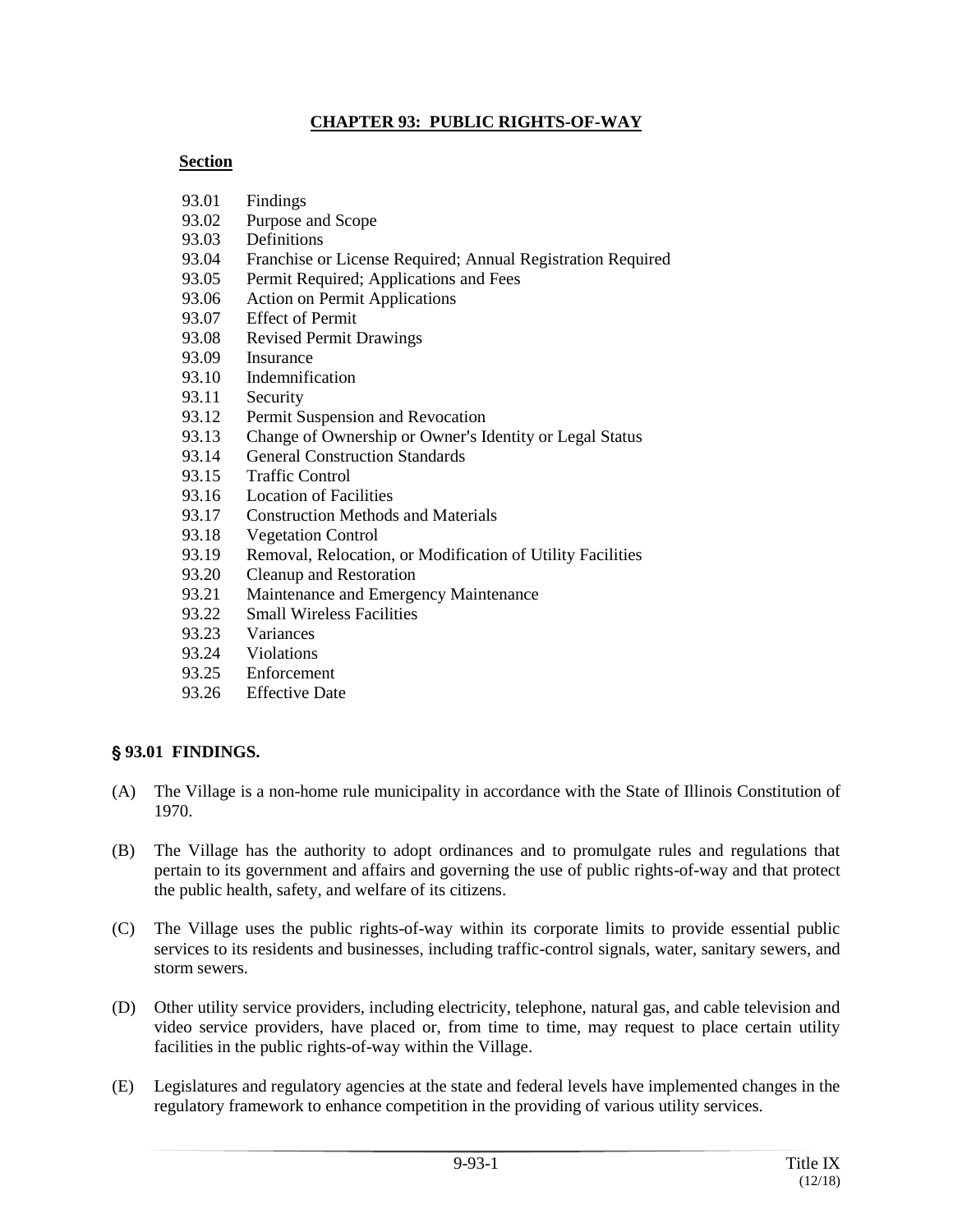- (F) The combination of legislative and regulatory changes and the development of new technologies has led additional service providers to seek opportunities to provide services in the Village.
- (G) These regulatory and technological changes have resulted in demands for access to and use of the public rights-of-way in the Village as service providers, particularly in the video and communications services, attempt to provide new or additional services to compete with incumbent service providers.
- (H) Unlike prior deregulations of utility services in which incumbent service providers have been required to make their transmission and/or distribution systems available to competitors, video and communications services seeking to compete with incumbent service providers are seeking to install their own facilities for delivering competing video and communications services; thereby increasing the number of service providers seeking access to and use of the public rights-of-way in the Village.
- (I) The public rights-of-way within the Village are a limited public resource held in trust by the Village for the benefit of its citizens and the Village has a custodial duty to ensure that the public rights-of-way are used, repaired, and maintained in a manner that best serves the public interest.
- (J) The Village President and Board of Trustees find and determine that it is necessary to and in the best interests of the public health, safety, and general welfare to establish uniform standards and regulations for access to and use of the public rights-of-way in the Village by utility service providers and other persons and entities that desire to place structures, facilities, or equipment in the public rights-of-way, so as to:
	- (1) Prevent interference with the use of streets, sidewalks, alleys, and other public ways and places by the Village and the general public;
	- (2) Protect against visual and physical obstructions to vehicular and pedestrian traffic;
	- (3) Prevent interference with the facilities and operations of the Village's utilities and of other utilities lawfully located in public rights-of-way or property;
	- (4) Protect against environmental damage, including damage to trees, from the installation of utility facilities;
	- (5) Preserve the character of the neighborhoods in which facilities are installed;
	- (6) Prevent visual blight; and
	- (7) Assure the continued safe use and enjoyment of private properties adjacent to utility facilities locations.
- (K) This Chapter is adopted pursuant to the provisions of:
	- (1) The Illinois Municipal Code, ILCS Ch.  $65$ , Act 5,  $\frac{65}{5}$  1-1-1 *et seq.*, including, without limitation, §§ 11-20-5, 11-20-10, 11-42-11, 11-42-11.2, 11-80-1, 11-80-3, 11-80-6, 11-80-7, 11-80-8, 11-80-10, and 11-80-13;
	- (2) The Telephone Company Act, ILCS Ch. 220, Act  $65, \S 4$ ;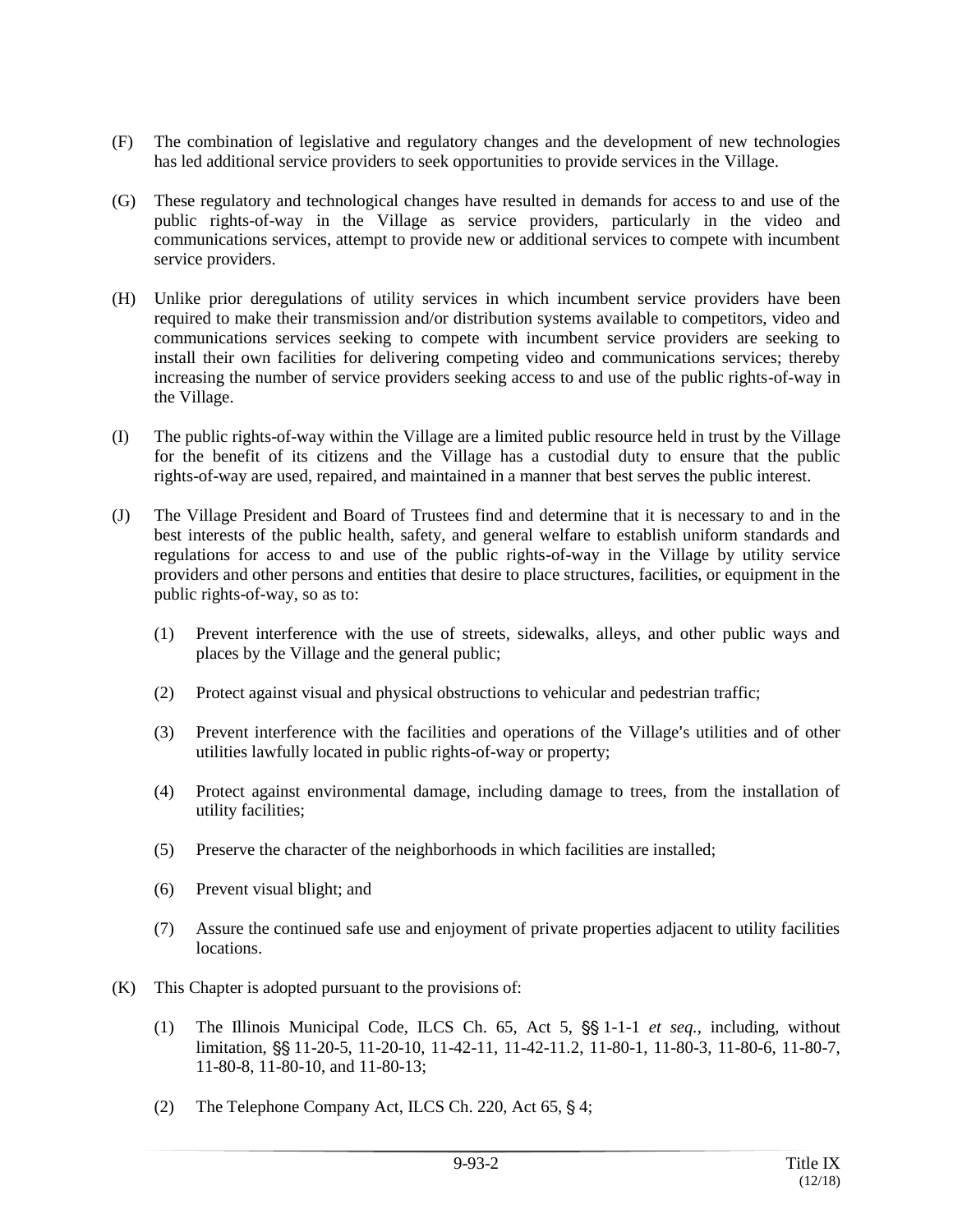- (3) The Illinois Highway Code, including, without limitation, Articles 7 and 9 thereof, ILCS Ch. 605, Act 5, §§ 1-101 *et seq.*;
- (4) The Simplified Municipal Telecommunications Tax Act, ILCS Ch. 35, Act 636, §§ 5-1 *et seq.*; and
- (5) The Cable and Video Competition Law of 2007, ILCS Ch. 220, Act 5,  $\frac{66}{5}$  21-100 *et seq.*
- (L) This Chapter establishes generally applicable standards for construction on, over, above, along, upon, under, across, or within the public right-of-way, and for the use of and repair of the public right-of-way.
- (M) In the enactment of this Chapter, the Village has considered a variety of standards for construction on, over, above, along, under, across, or within, and the use of and repair of, the public right-of-way, including, but not limited to, the standards relating to the accommodation of utilities on rights-of-way of the state highway system promulgated by the State of Illinois Department of Transportation and found at 92 Ill. Adm. Code §§ 530.10 *et seq.*
- (N) The Village hereby finds that it is in the best interest of the Village, the public, and the utilities using the public rights-of-way to establish a comprehensive set of construction standards and requirements to achieve various beneficial goals, including, without limitation, enhancing the planning of new utility facilities; minimizing interference with, and damage to, rights-of-way and the streets, sidewalks, and other structures and improvements located in, on, over and above the rights-of-way; and reducing costs and expenses to the public.

## ' **93.02 PURPOSE AND SCOPE.**

- (A) *Purpose.* The purpose of this Chapter is to establish policies and procedures for constructing facilities on, over, above, along, upon, under, across, and/or within rights-of-way within the Village's jurisdiction, which will provide public benefit consistent with the preservation of the integrity, safe usage, and visual qualities of the Village rights-of-way and the Village as a whole.
- (B) *Intent.* In enacting this Chapter, the Village intends to exercise its authority over the rights-of-way in the Village and, in particular, the use of the public ways and property by utilities, by establishing uniform standards to address issues presented by utility facilities, including, without limitation:
	- (1) Prevent interference with the use of streets, sidewalks, alleys, parkways, and other public ways and places;
	- (2) Prevent the creation of visual and physical obstructions and other conditions that are hazardous to vehicular and pedestrian traffic;
	- (3) Prevent interference with the facilities and operations of the Village's utilities and of other utilities lawfully located in rights-of-way or public property;
	- (4) Protect against environmental damage, including damage to trees, from the installation of utility facilities;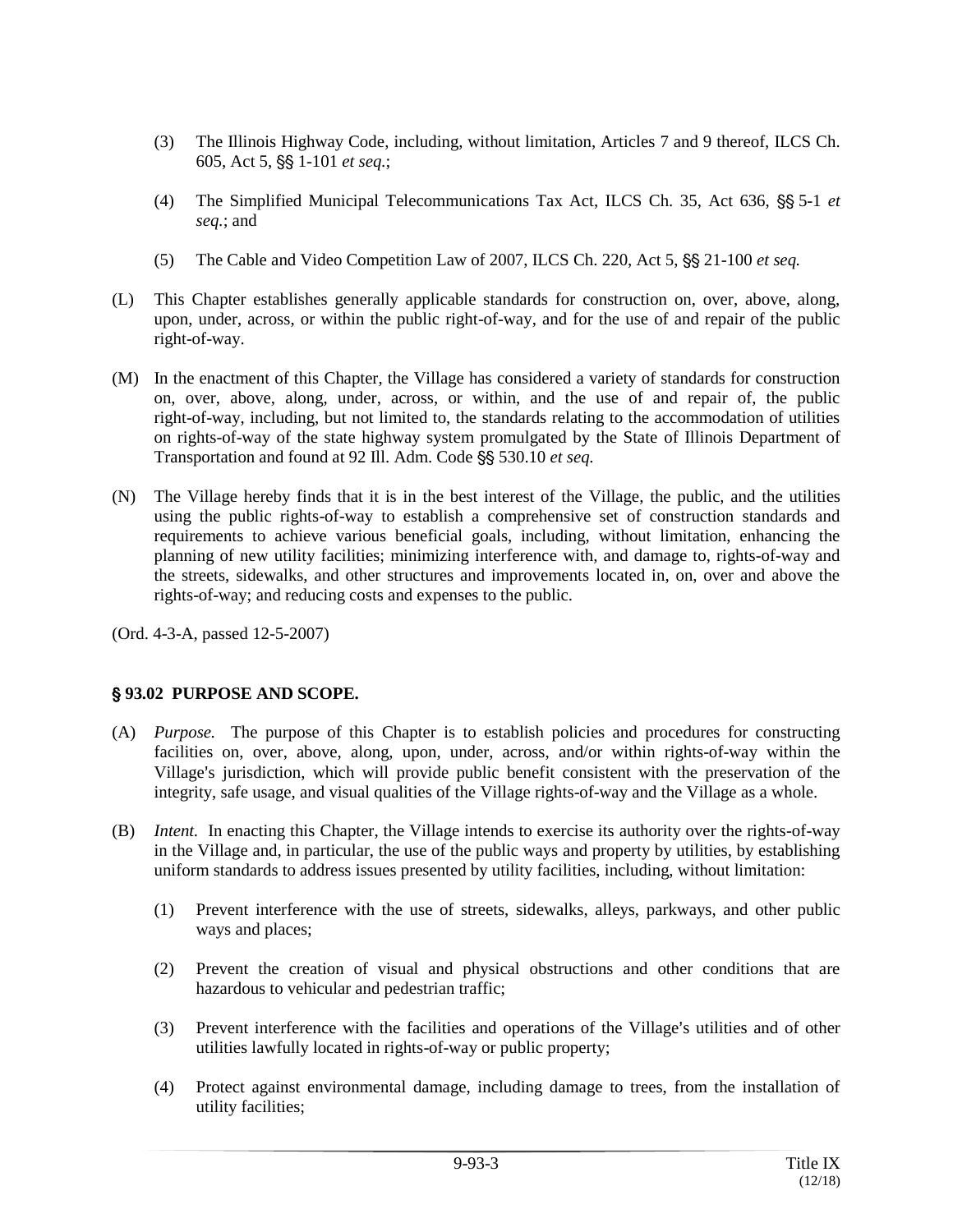- (5) Protect against increased storm water runoff due to structures and materials that increase impermeable surfaces;
- (6) Preserve the character of the neighborhoods in which facilities are installed;
- (7) Preserve open space, particularly the tree-lined parkways that characterize the Village's residential neighborhoods;
- (8) Prevent visual blight from the proliferation of facilities in the rights-of-way; and
- (9) Assure the continued safe use and enjoyment of private properties adjacent to utility facilities locations.
- (C) *Facilities subject to this Chapter.*
	- (1) This Chapter applies to all facilities on, over, above, along, upon, under, across, or within the rights-of-way within the jurisdiction of the Village.
	- (2) A facility lawfully established prior to the effective date of this Chapter may continue to be maintained, repaired, and operated by the utility as presently constructed and located, except as may be otherwise provided in any applicable franchise, license, or similar agreement.
	- (3) Any substantial modification to, relocation of, and/or installation of any lawfully established facility shall hereafter be subject to all of those applicable provisions of this Code, as may be amended from time to time.
- (D) *Franchises, licenses, or similar agreements.*
	- (1) The Village, in its discretion and as limited by law, may require utilities to enter into a franchise, license, or similar agreement for the privilege of locating their facilities on, over, above, along, upon, under, across, or within the Village rights-of-way.
	- (2) Utilities that are not required by law to enter into an agreement may request that the Village enter into an agreement.
	- (3) In such agreement, the Village may provide for terms and conditions inconsistent with this Chapter.
- (E) *Effect of franchises, licenses, or similar agreements.*
	- (1) *Utilities other than telecommunications providers.* In the event that a utility other than a telecommunications provider has a franchise, license, or similar agreement with the Village, the franchise, license, or similar agreement shall govern and control during the term of the agreement and any lawful renewal or extension thereof.
	- (2) *Telecommunications providers.* In the event of any conflict with, or inconsistency between, the provisions of this Chapter and the provisions of any franchise, license, or similar agreement between the Village and any telecommunications provider, the provisions of the franchise, license, or similar agreement shall govern and control during the term of the agreement and any lawful renewal or extension thereof.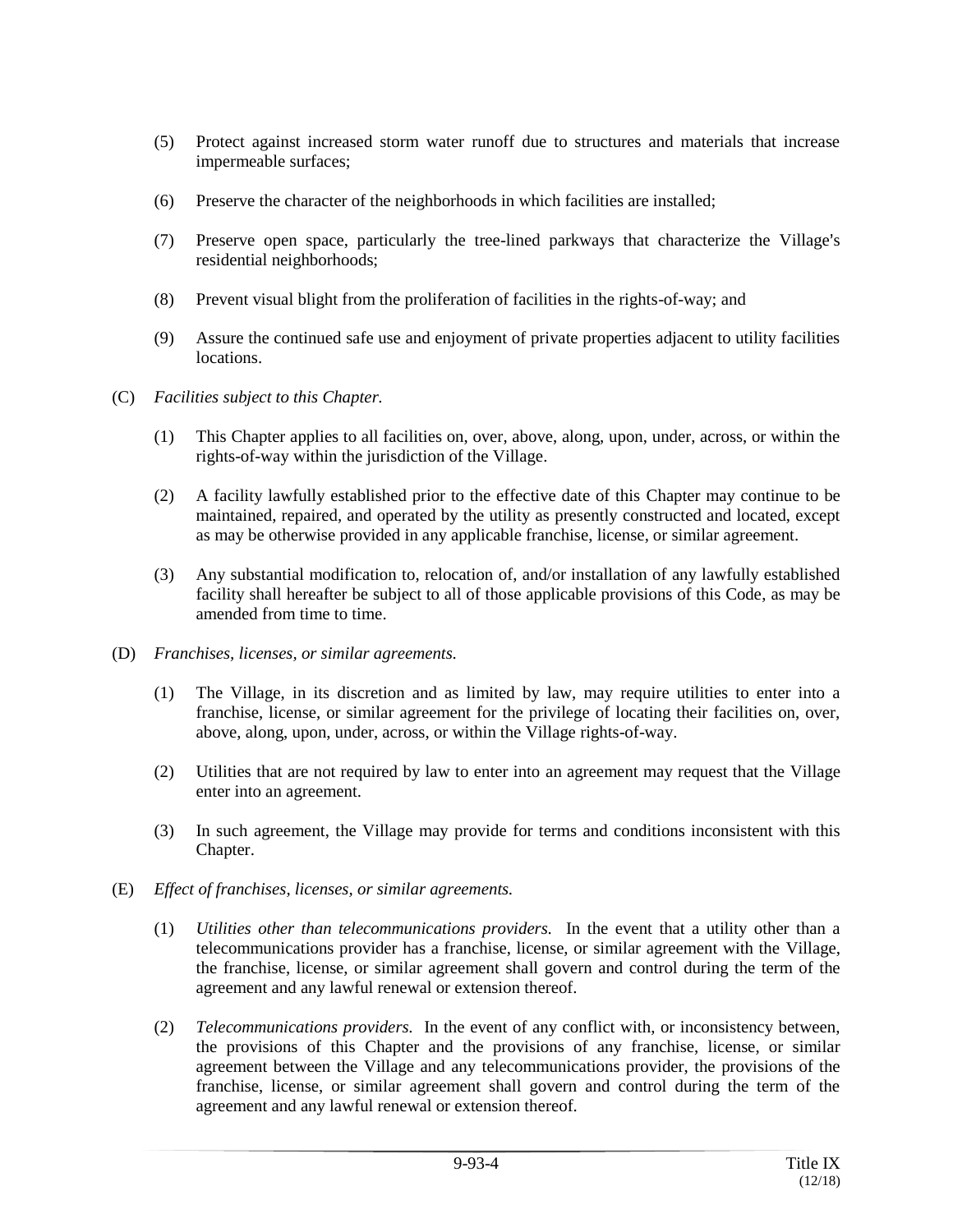- (F) *Conflicts with other ordinances.* This Chapter supersedes all ordinances or parts of ordinances adopted prior hereto that are in conflict herewith, to the extent of the conflict.
- (G) *Conflicts with state and federal laws.* In the event that applicable federal or state laws or regulations conflict with the requirements of this Chapter, the utility shall comply with the requirements of this Chapter to the maximum extent possible without violating federal or state laws or regulations.
- (H) *Sound engineering judgment.*
	- (1) The Village shall use sound engineering judgment when administering this Chapter and may vary the standards, conditions, and requirements expressed in this Chapter when the Village so determines.
	- (2) Nothing herein shall be construed to limit the ability of the Village to regulate its rights-of-way for the protection of the public health, safety, and welfare.

#### ' **93.03 DEFINITIONS.**

As used in this Chapter and unless the context clearly requires otherwise, the words and terms listed shall have the meanings ascribed to them in this Section. Any term not defined in this Section shall have the meaning ascribed to it in one of the following authoritative sources, unless the context clearly requires otherwise, and to the extent of any inconsistency among them, the first named source which is applicable shall control: (i) Part 1 of Title 47 U.S.C.; (ii) 47 U.S.C., 151, et seq.; (iii) the FCC Order of September 26, 2018; (iv) Section 10 of Illinois Public Act 100-0585, the "Small Wireless Facilities Deployment Act"; or (v) in 92 Illinois Administrative Code Section 530.30.

*AASHTO***:** American Association of State Highway and Transportation Officials.

*ANSI***:** American National Standards Institute.

*ANTENNA*: Communications equipment that operates from a fixed location and transmits or receives electromagnetic radio signals used in the provision of any type of wireless communications services and any commingled information services.

*ANTENNA EQUIPMENT*: Any equipment, switches, wiring, cabling, power sources, shelters or cabinets associated with an antenna, located at the same general fixed location as the antenna and, when collocated on or adjacent to a structure, is mounted or installed at approximately the same time as such antenna.

*APPLICANT*: A person applying for a permit under this Chapter, including but not limited to any person or entity submitting an application to install small wireless facilities or structures to support the facilities within a Village right-of-way or within any other right-of-way within the Village.

*APPLICATION*: A written submission to the Village requesting authorization for the deployment of a facility at a specified location.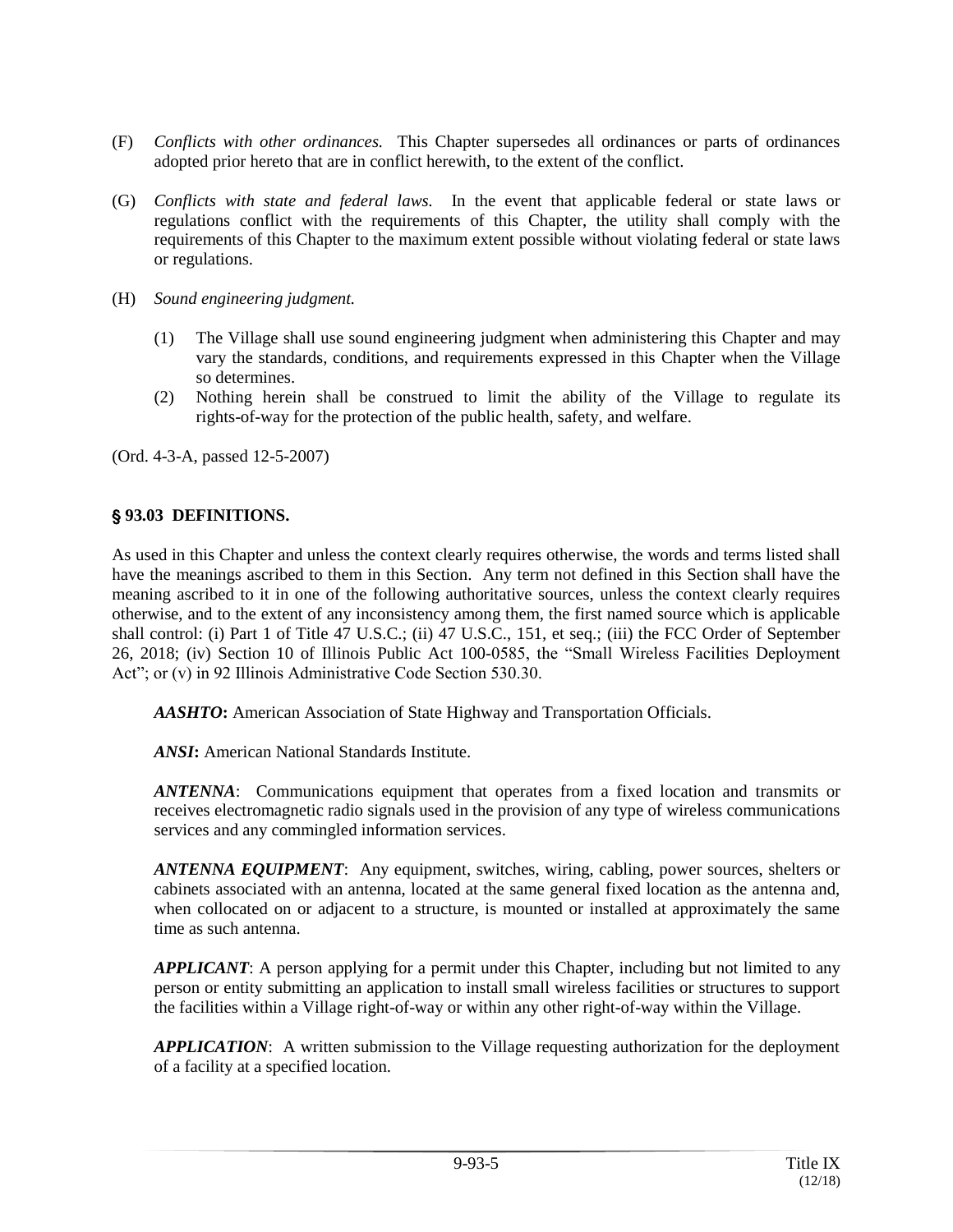*ASTM:* American Society for Testing and Materials.

*AUTHORIZATION*: Any approval that the Village must issue under applicable law prior to the deployment of a facility, including, but not limited to, any required zoning approvals and one or more building permits at a specified location.

*BACKFILL*: The methods or materials for replacing excavated material in a trench or pit.

**BORE OR BORING**: To excavate an underground cylindrical cavity for the insertion of a pipe or electrical conductor.

*CABLE OPERATOR*: That term as defined in 47 USC 522(5).

*CABLE SERVICE*: That term as defined in 47 USC 522(6).

*CABLE SYSTEM*: That term as defined in 47 USC 522(7).

*CARRIER PIPE*: The pipe enclosing the liquid, gas or slurry to be transported.

*CASING*: A structural protective enclosure for transmittal devices such as: carrier pipes, electrical conductors, and fiber optic devices.

*CLEAR ZONE*: The total roadside border area, starting at the edge of the pavement, available for safe use by errant vehicles. This area may consist of a shoulder, a recoverable slope, a nonrecoverable slope, and a clear run out area. The desired width is dependent upon the traffic volumes and speeds, and on the roadside geometry. Distances are specified in the AASHTO "Roadside Design Guide".

*COATING*: Protective wrapping or mastic cover applied to buried pipe for protection against external corrosion.

*CODE*: The Code of Ordinances of the Village, as amended from time to time.

*COLLOCATE*: To install, mount, maintain, modify, operate, or replace wireless facilities on or adjacent to a wireless support structure or on or adjacent to a utility pole.

*CONDUCTOR*: Wire carrying electrical current.

*CONDUIT*: A casing or encasement for wires or cables.

*CONSTRUCTION OR CONSTRUCT*: The installation, repair, maintenance, placement, alteration, enlargement, demolition, modification or abandonment in place of facilities.

*COVER*: The depth of earth or backfill over buried utility pipe or conductor.

*CROSSING FACILITY*: A facility that crosses one or more right-of-way lines of a right-of-way.

*DEPLOYMENT*: Deployment means placement, construction, and/or modification of a facility.

*DIRECTOR OF PUBLIC WORKS.* The Village Director of Public Works, or his or her designee.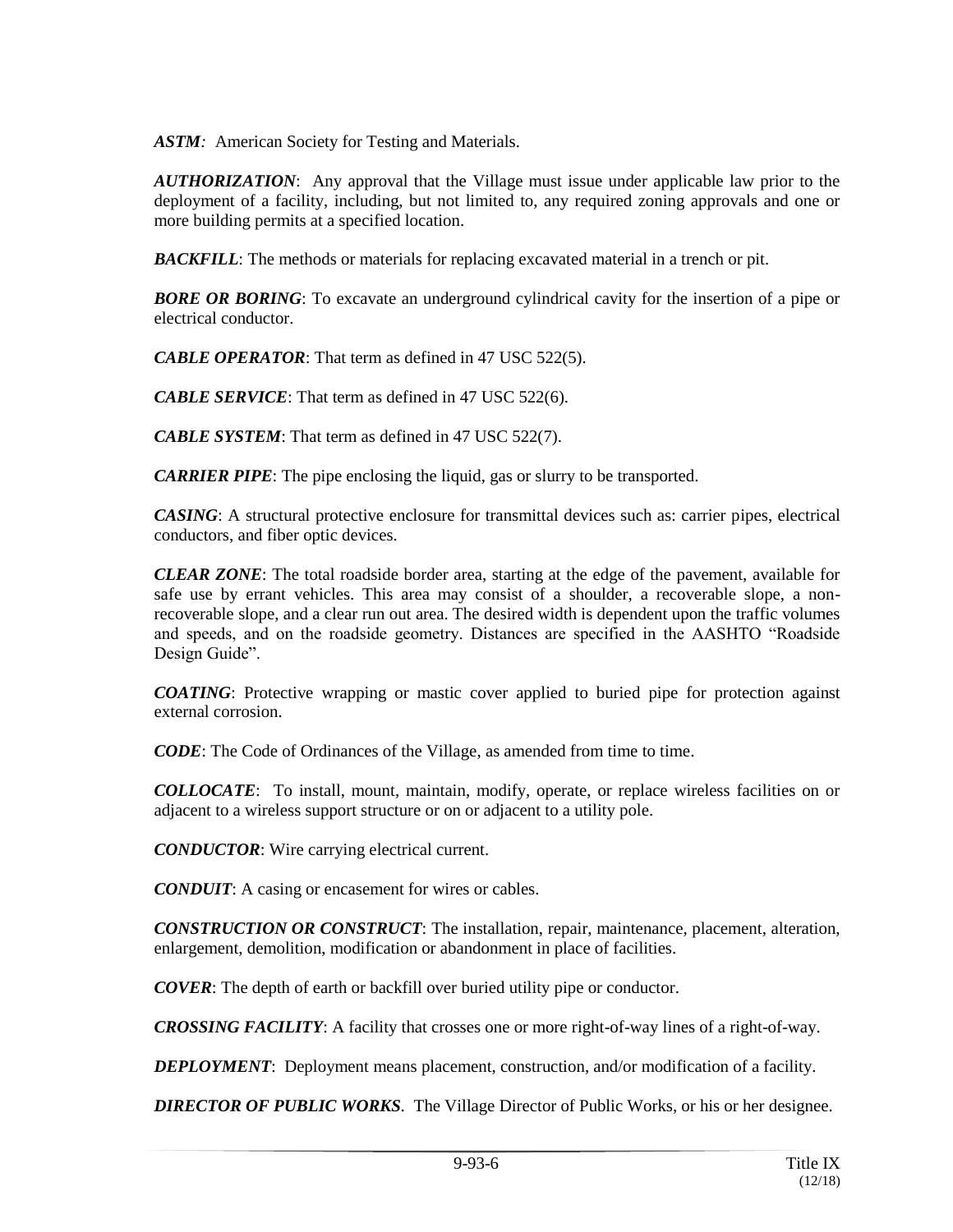*DISRUPT THE RIGHT-OF-WAY*: For the purposes of this Chapter, any work that obstructs the right-of-way or causes a material adverse effect on the use of the right-of-way for its intended use. Such work may include, without limitation, the following: excavating or other cutting; placement (whether temporary or permanent) of materials, equipment, devices, or structures; damage to vegetation; and compaction or loosening of the soil, and shall not include the parking of vehicles or equipment in a manner that does not materially obstruct the flow of traffic on a highway.

*EMERGENCY*: Any immediate maintenance to the facility required for the safety of the public using or in the vicinity of the right-of-way or immediate maintenance required for the health and safety of the general public served by the utility.

*ENCASEMENT*: Provision of a protective casing.

*ENFORCEMENT OFFICIAL*: The Village President, or the Village officer, employee or agent(s) designated by the Village President to administer, enforce, and/or interpret the provisions of this Chapter.

*ENGINEER*: An engineer employed by or engaged by the Village, as designated by the Village President, or his or her designee, to assist and consult with the Enforcement Official.

*EQUIPMENT*: Materials, tools, implements, supplies, and/or other items used as part of or in order to facilitate construction of facilities.

*EXCAVATION*: The making of a hole or cavity by removing material, or laying bare by digging.

*EXTRA HEAVY PIPE*: Pipe meeting ASTM standards for this pipe designation.

*FACILITY*: All structures, devices, objects, and materials (including, but not limited to, track and rails, wires, ducts, fiber optic cable, antennas, vaults, boxes, equipment enclosures, cabinets, pedestals, poles, conduits, grates, covers, pipes, cables, and appurtenances thereto) located in, on, over, above, along, upon, under, across, within or through rights-of-way under this Chapter. For purposes of this Chapter, the term "facility" shall not include any facility owned or operated by the Village.

*FCC*: The Federal Communications Commission.

*FCC ORDER OF SEPTEMBER 26, 2018*: FCC Order dated September 26, 2018 in FCC WT Docket No. 17-79 and WC Docket No. 17-84.

*FREESTANDING FACILITY:* A facility that is not a crossing facility or a parallel facility, such as an antenna, transformer, pump, or meter station.

*FRONTAGE ROAD*: Roadway, usually parallel, providing access to land adjacent to the highway where it is precluded by control of access to a highway.

*HAZARDOUS MATERIALS*: Any substance or material which, due to its quantity, form, concentration, location, or other characteristics, is determined by the Village to pose an unreasonable and imminent risk to the life, health or safety of persons or property or to the ecological balance of the environment, including, but not limited to, explosives, radioactive materials, petroleum or petroleum products or gases, poisons, etiology (biological) agents,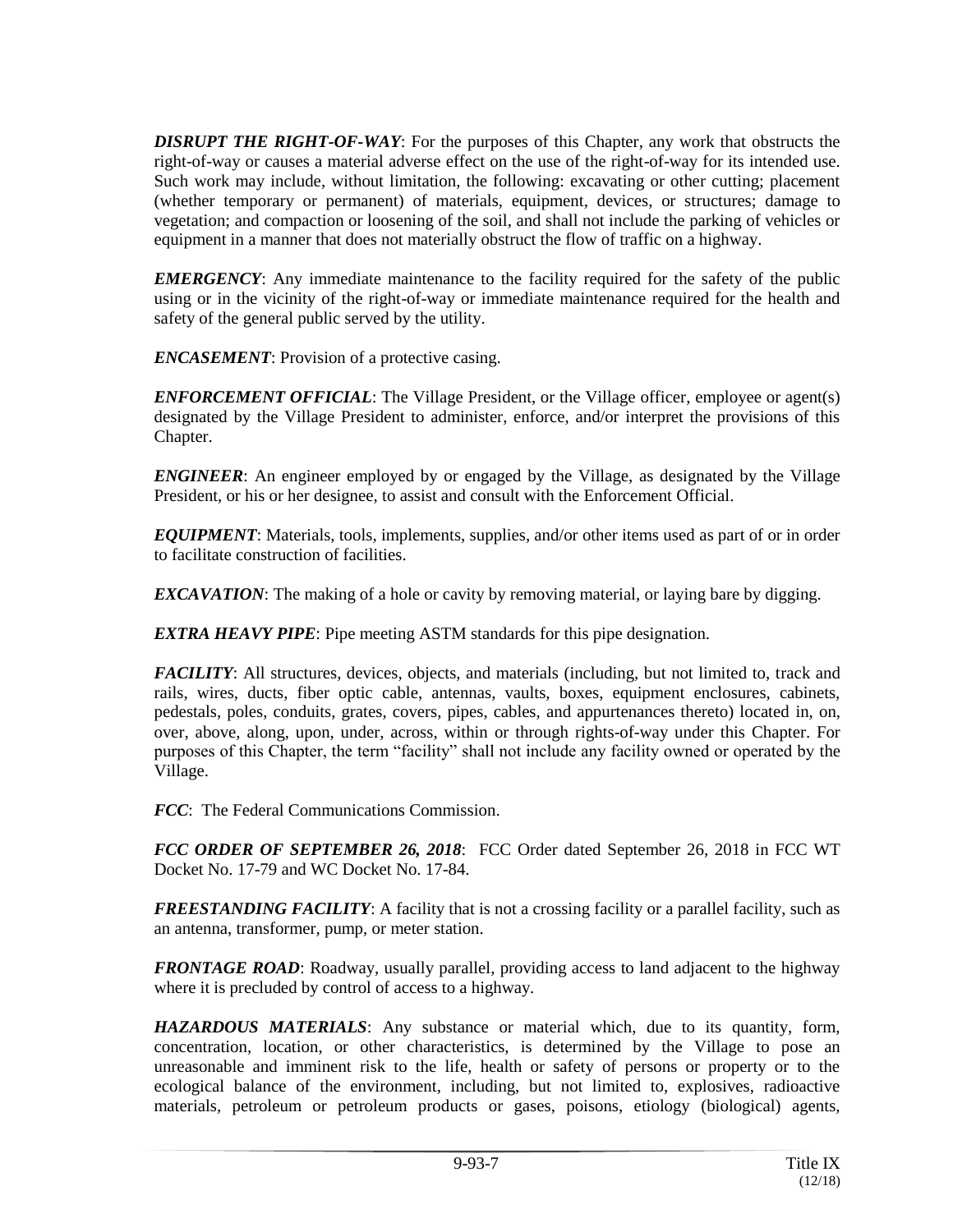flammables, corrosives or any substance determined to be hazardous or toxic under any federal or state law, statute or regulation.

*HIGHWAY*: A specific type of right-of-way used for vehicular traffic including rural or urban roads or streets. "Highway" includes all highway land and improvements, including roadways, ditches and embankments, bridges, drainage structures, signs, guardrails, protective structures and appurtenances necessary or convenient for vehicle traffic.

*HIGHWAY CODE*: The Illinois Highway Code, 605 Illinois Compiled Statutes 5/1-101 et seq., as amended from time to time.

*HOLDER*: A person or entity that has received authorization to offer or provide cable or video service from the ICC pursuant to the Illinois Cable and Video Competition Law, 220 Illinois Compiled Statutes 5/21-401.

*ICC*: Illinois Commerce Commission.

*IDOT*: Illinois Department of Transportation.

*JACKING*: Pushing a pipe horizontally under a roadway by mechanical means with or without boring.

*JETTING*: Pushing a pipe through the earth using water under pressure to create a cavity ahead of the pipe.

*JOINT USE*: The use of pole lines, trenches or other facilities by two (2) or more utilities.

*J.U.L.I.E.* The Joint Utility Locating Information for Excavators utility notification program.

*LANDSCAPE SCREENING*: The installation of plantings, shrubbery, bushes and other foliage at grade which is intended to screen a facility or the base of a facility from public view.

*MAJOR INTERSECTION*: The intersection of two (2) or more major arterial highways.

*MONOPOLE*: A structure composed of a single spire, pole or tower designed and used to support antennas or related equipment and that is not a utility pole, an alternative antenna structure, or a Village-owned infrastructure.

*OCCUPANCY*: The presence of facilities on, over or under right-of-way.

*OTHER RIGHT(S)-OF-WAY:* Any public right(s)-of-way other than a Village right-of-way.

**PARALLEL FACILITY:** A facility that is generally parallel or longitudinal to the centerline of a right-of-way.

*PARKWAY*: Any portion of the right-of-way not improved by street or sidewalk.

*PAVEMENT CUT*: The removal of an area of pavement for access to a facility or for the construction of a facility.

*PERMITTEE*: An entity to which a permit has been issued pursuant to this Chapter.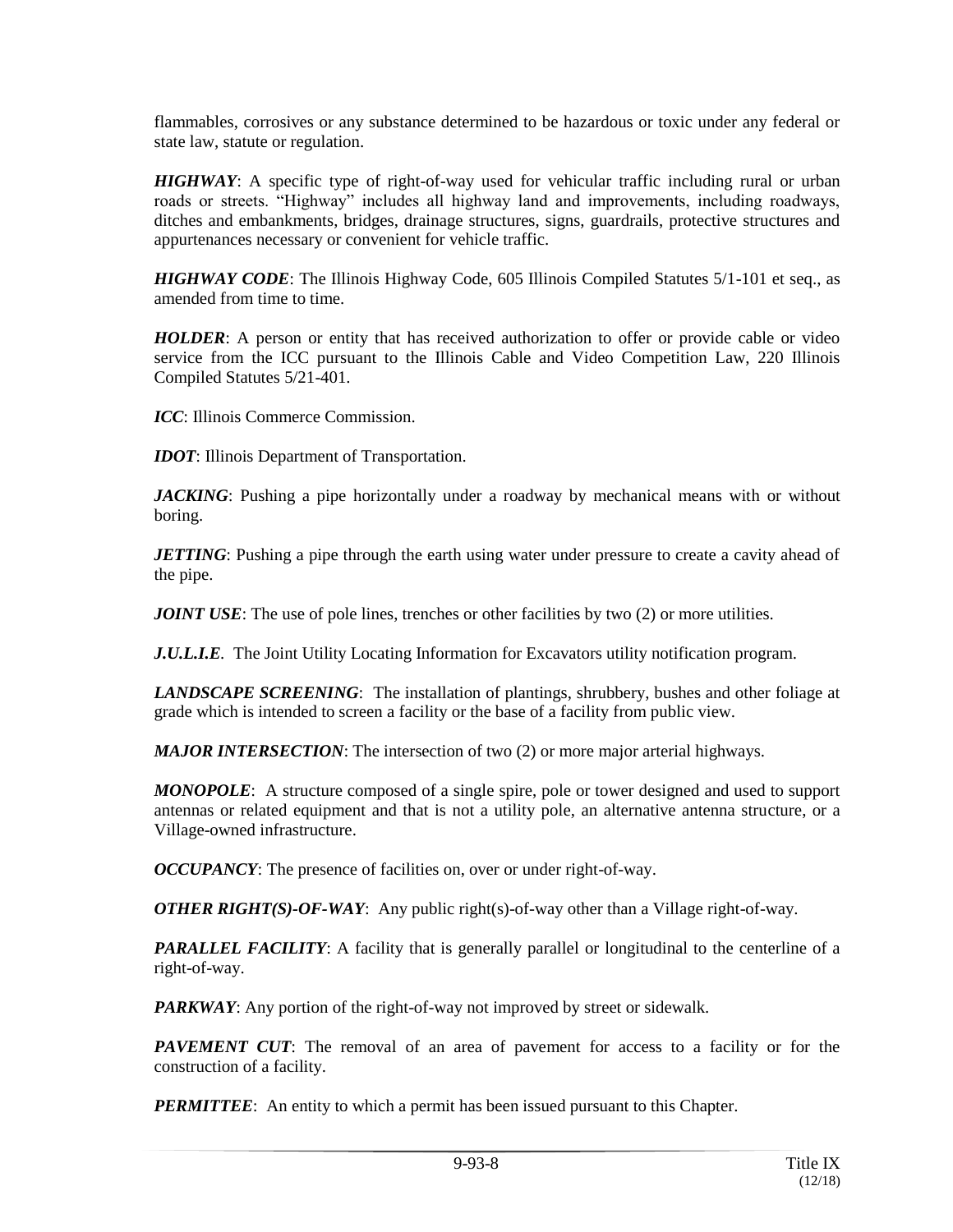*PETROLEUM PRODUCTS PIPELINES*: Pipelines carrying crude or refined liquid petroleum products including, but not limited to, gasoline, distillates, propane, butane, or coal slurry.

*PRACTICABLE*: That which is performable, feasible or possible, rather than that which is simply convenient.

*PRESSURE*: The internal force acting radially against the walls of a carrier pipe expressed in pounds per square inch gauge (psig).

*PRIVATE LINE.* A dedicated non-traffic sensitive service for a single customer that entitles the customer to exclusive or priority use of a communications channel, or a group of those channels, from one or more specified locations to one or more other specified locations.

*PUBLIC ENTITY*: A legal entity that constitutes or is part of the government, whether at local, state or federal level.

*PUBLIC RIGHT-OF-WAY OR RIGHTS-OF-WAY*: The area on, below, or above any street, alley, other land or waterway, dedicated or commonly used for pedestrian or vehicular traffic or other similar purposes, in which a public entity has the right and authority to authorize, regulate or permit the location of facilities of entities other than its own. Such phrase shall not include any real or personal Village property that is not specifically described in the previous sentence or buildings, fixtures and other structures or improvements, including but not limited to municipal aerial lines, regardless of whether they are situated in the right-of-way. (Sometimes referred to as "right-ofway" or "rights-of-way".)

**PUBLIC SAFETY USE:** Communication facilities utilized by a functional division of the federal government or of the State, a unit of local government, or a special purpose district located in whole or in part within this State, that provides or has authority to provide firefighting, police, ambulance, medical, or other emergency services to respond to and manage emergency incidents.

*RESTORATION*: The repair of a right-of-way, highway, roadway, or other area disrupted by the construction of a facility.

*ROADWAY*: That part of the highway that includes the pavement and shoulders.

*SALE OF TELECOMMUNICATIONS AT RETAIL*: The transmitting, supplying, or furnishing of telecommunications and all services rendered in connection therewith for a consideration, other than between a parent corporation and its wholly owned subsidiaries or between wholly owned subsidiaries, when the gross charge made by one such corporation to another such corporation is not greater than the gross charge paid to the retailer for their use or consumption and not for sale.

**SECURITY FUND:** That amount of security required pursuant to §93.11.

*SHOULDER*: A width of roadway, adjacent to the pavement, providing lateral support to the pavement edge and providing an area for emergency vehicular stops and storage of snow removed from the pavement.

*SMALL WIRELESS FACILITY OR FACILITIES*: A personal wireless telecommunications facility consisting of an antenna and related equipment either installed singly or as part of a network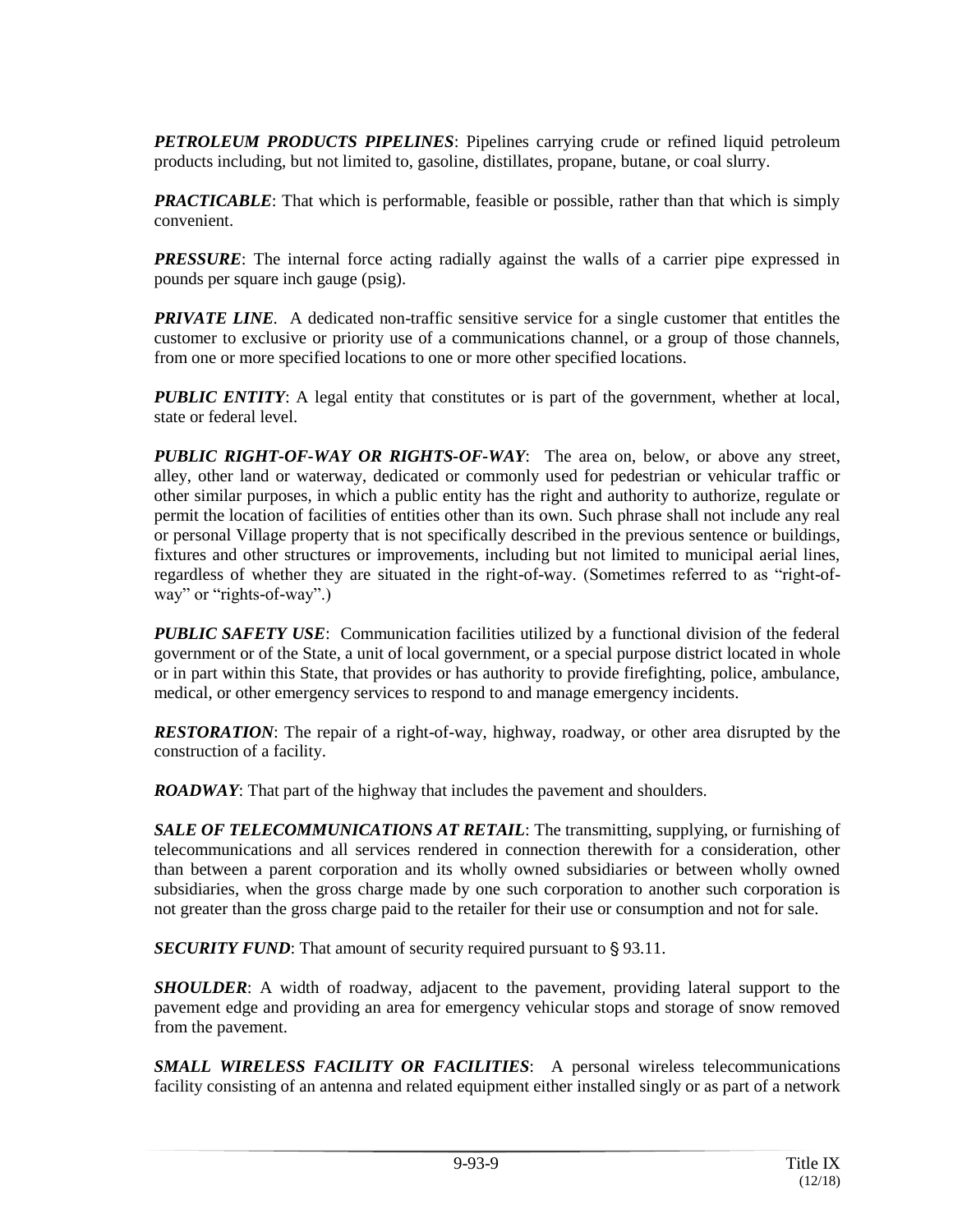to provide coverage or enhance capacity in a limited defined area which generally will be a singleservice provider installation.

*SMALL WIRELESS FACILITY SYSTEM (Also known as a "DISTRIBUTED ANTENNA SYSTEM (DAS)")*: A type of personal wireless telecommunication facility consisting of a network of spatially separated antenna nodes connected to a common source via a transport medium that provides wireless service within a geographic area and often, but not always, will serve multiple carriers.

*SMTCT*: Simplified Municipal Telecommunication Tax Act, that being 35 ILCS 636/5-1, et seq.

*SOUND ENGINEERING JUDGMENT*: A decision(s) consistent with generally accepted engineering principles, practices and experience.

*STRUCTURE*: A pole, tower, base station, or other building, whether or not it has an existing antenna facility, that is used or to be used for the provision of personal wireless service (whether on its own or commingled with other types of services). Also referred to in this Chapter as a "wireless support structure."

# *TELECOMMUNICATIONS*:

- (1) This term includes, but is not limited to, messages or information transmitted through use of local, toll and wide area telephone service, channel services, telegraph services, teletypewriter service, computer exchange service, private line services, mobile radio services, cellular mobile telecommunications services, stationary two-way radio, paging service and any other form of mobile or portable one-way or two-way communications, and any other transmission of messages or information by electronic or similar means, between or among points by wire, cable, fiber optics, laser, microwave, radio, satellite, or similar facilities.
- (2) "Telecommunications" shall not include value-added services in which computer processing applications are used to act on the form, content, code and protocol of the information for purposes other than transmission.
- (3) "Telecommunications" shall not include purchase of telecommunications by a telecommunications service provider for use as a component part of the service provided by the provider to the ultimate retail consumer who originates or terminates the end to end communications.
- (4) "Telecommunications" shall not include the provision of cable services through a cable system as defined in the Cable Communications Act of 1984 (47 USC Section 521 and following), as now or hereafter amended, or cable or other programming services subject to an open video system fee payable to the Village through an open video system as defined in the rules of the Federal Communications Commission (47 CFR Section 76.1500 and following), as now or hereafter amended.

*TELECOMMUNICATIONS PROVIDER*: Any person that installs, owns, operates or controls facilities in the right-of-way used or designed to be used to transmit telecommunications in any form.

*TELECOMMUNICATIONS RETAILER*: Means and includes every person engaged in making sales of telecommunications at retail as defined herein.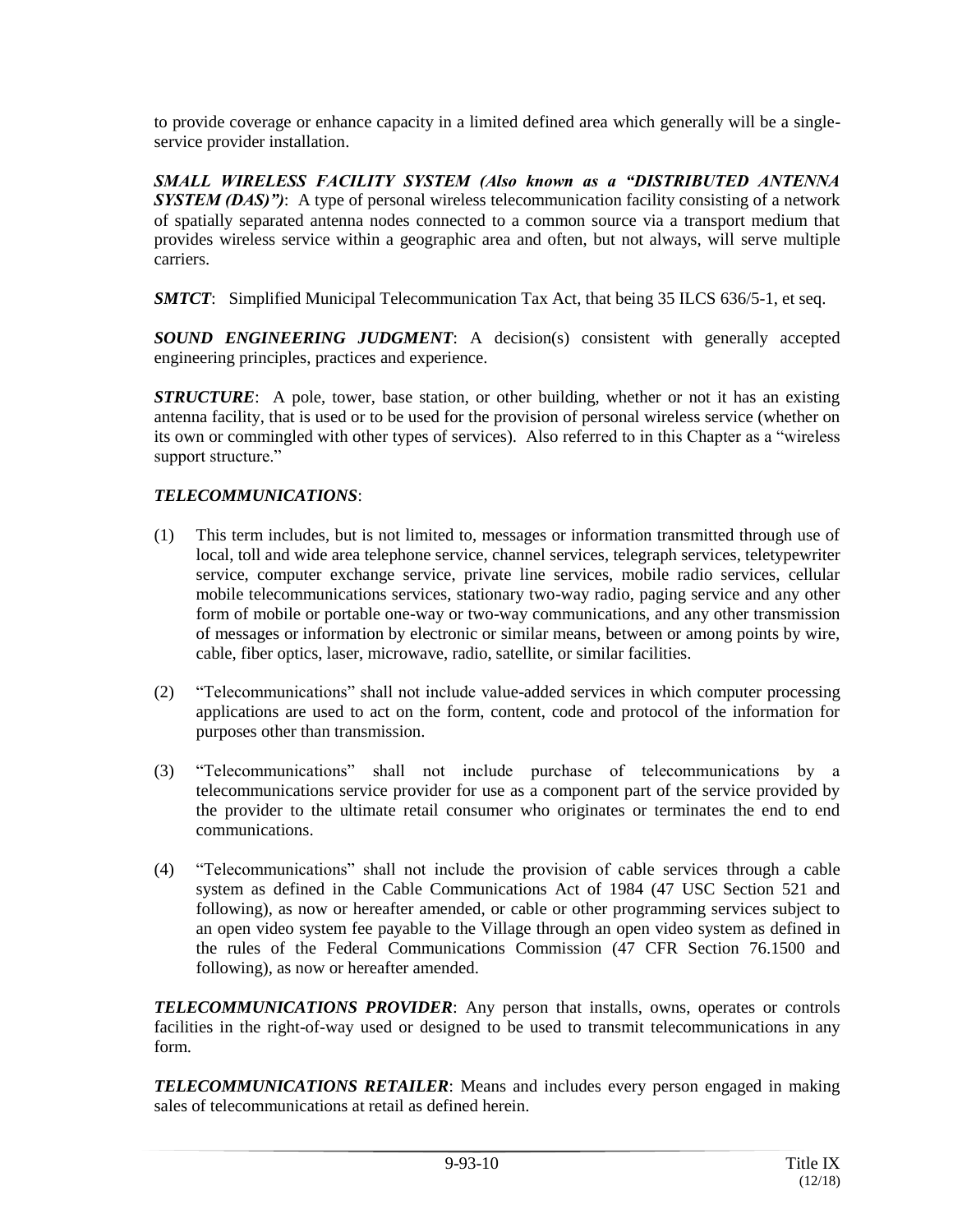*TOWER*: Any structure that is designed and constructed primarily for the purpose of supporting one or more antennas, including self-supporting lattice towers, guy towers, or monopole towers, and that is not a utility pole, an alternative antenna structure, or a Village-owned infrastructure.

*TRENCH*: A relatively narrow open excavation for the installation of an underground facility.

*UTILITY*: The individual or entity owning or operating any "facility" as defined in this Section.

*UTILITY POLE*: A pole or similar structure that is used in whole or in part by a communications service provider or for electric distribution, lighting, traffic control, or any similar function.

*UTILITY POLE, EXISTING*: Any utility pole installed on or before June 1, 2018.

*UTILITY POLE, NEW*: Any utility pole installed after June 1, 2018.

*UTILITY POLE, VILLAGE*: A utility pole owned or controlled by the Village located on and/or within a public Village right-of-way, or on or within any other public right-of-way.

*VARIANCE OR VARIATION*: A grant of relief from specific provisions of the Village of Port Barrington Code of Ordinances and/or from the provisions of Chapter 154, "Zoning Code", thereof by an ordinance approved by the Corporate Authorities of the Village. Also sometimes referred to as a "waiver" or "exception".

*VENT*: A pipe to allow the dissipation into the atmosphere of gases or vapors from an underground casing.

*VIDEO SERVICE*: That term as defined in Section 21-201(v) of the Illinois Cable and Video Competition law of 2007, 220 Illinois Compiled Statutes 21-201(v).

*VILLAGE*: The Village of Port Barrington, Lake and McHenry Counties, Illinois.

*VILLAGE ENGINEER*: The Village of Port Barrington Village Engineer, or his or her designee.

*VILLAGE FACILITIES*: Any road(s), alley(s), paved surface(s), traffic control device(s), water service(s), sanitary sewer service(s), stormwater service(s), and their appurtenances in Village rights-of-way, or a utility pole owned or controlled by the Village.

*VILLAGE-OWNED INFRASTRUCTURE*: Infrastructure located within a Village right-of-way or within any other right-of-way within the corporate limits of the Village, including, but not limited to, streetlights, traffic signals, towers, utility pole(s), or structures, including the surface of the Village right-of-way owned, operated, controlled, or maintained by the Village.

*VILLAGE PROPERTY*: All property owned by and/or under the maintenance jurisdiction of the Village.

*VILLAGE RIGHT-OF-WAY OR RIGHTS-OF-WAY*: Any street, alley, other land or waterway, dedicated or commonly used for pedestrian or vehicular traffic or other similar purposes, including Village utility easements, in which the Village has the right and authority to authorize, regulate or permit the location of facilities other than those of the Village. "Right-of-way" or "rights-of-way" shall not include any real or personal Village property that is not specifically described in the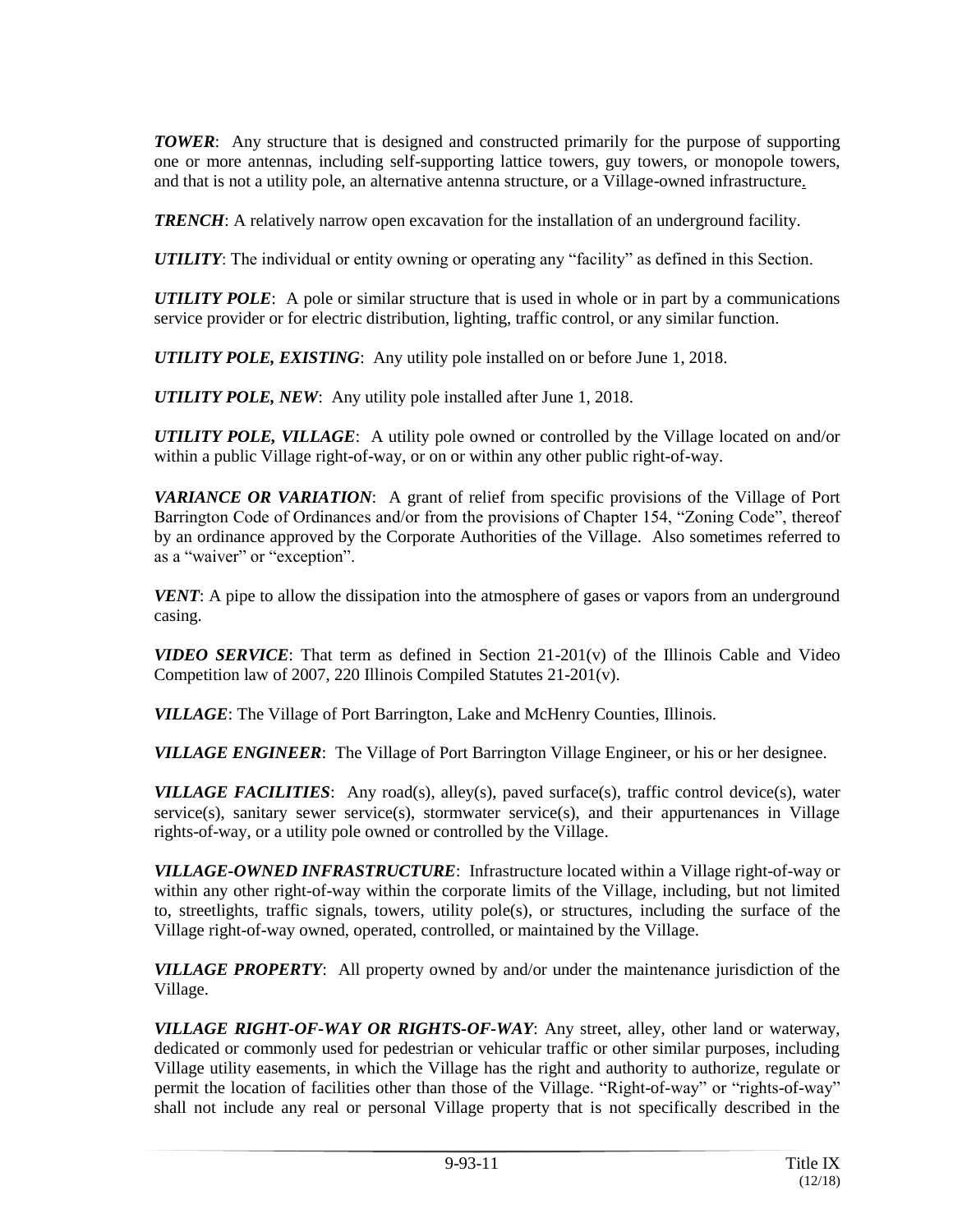previous sentence and shall not include Village buildings, fixtures and other structures or improvements, regardless of whether or not they are situated in a Village right-of-way.

*WATER LINES*: Pipelines carrying raw or potable water.

*WET BORING*: Boring using water under pressure at the cutting auger to soften the earth and to provide a sluice for the excavated material.

*WI-FI ANTENNA*: An antenna used to support Wi-Fi broadband Internet access service based on the IEEE 802.11 standard that typically uses unlicensed spectrum to enable communication between devices.

*WIRELESS FACILITY*: Equipment at a fixed location that enables wireless communications between user equipment and a communications network, including: (i) equipment associated with wireless communications; and (ii) radio transceivers, antennas, coaxial or fiber-optic cable, regular and backup power supplies, and comparable equipment, regardless of technological configuration. Wireless facility includes small wireless facilities. Wireless facility does not include: (i) the structure or improvements on, under, or within which the equipment is collocated; or (ii) wireline backhaul facilities, coaxial or fiber optic cable that is between wireless support structures or utility poles or coaxial, or fiber optic cable that is otherwise not immediately adjacent to or directly associated with an antenna.

*WIRELESS INFRASTRUCTURE PROVIDER*: Any person authorized to provide telecommunications service in the State that builds or installs wireless communication transmission equipment, wireless facilities, wireless support structures, or utility poles and that is not a wireless services provider but is acting as an agent or a contractor for a wireless services provider for the application submitted to the Village.

*WIRELESS PROVIDER*: A wireless infrastructure provider or a wireless services provider.

*WIRELESS SERVICES*: Any services provided to the general public, including a particular class of customers, and made available on a nondiscriminatory basis using licensed or unlicensed spectrum, whether at a fixed location or mobile, provided using wireless facilities.

*WIRELESS SERVICES PROVIDER*: A person who provides wireless services.

*WIRELESS SUPPORT STRUCTURE***:** A freestanding structure, such as a monopole; tower, either guyed or self-supporting; billboard; or other existing or proposed structure designed to support or capable of supporting wireless facilities, including a portion or portion(s) of a public right-of-way not intended for vehicular use, but not including a utility pole.

*WIRELESS SUPPORT STRUCTURE, VILLAGE***:** A wireless support structure owned or controlled by the Village.

*ZONING CODE*: The Village of Port Barrington Zoning Code, as amended from time to time, as set forth in Chapter 154, "Zoning Code", of this Code of Ordinances.

(Ord. 4-3-A, passed 12-5-2007; Amd. Ord. 2017-05-17-01, passed 05-17-2017; Amd. Ord. 2018-06-01, passed 06-20-18; Amd. Ord. 2018-11-01, passed 11-21-18)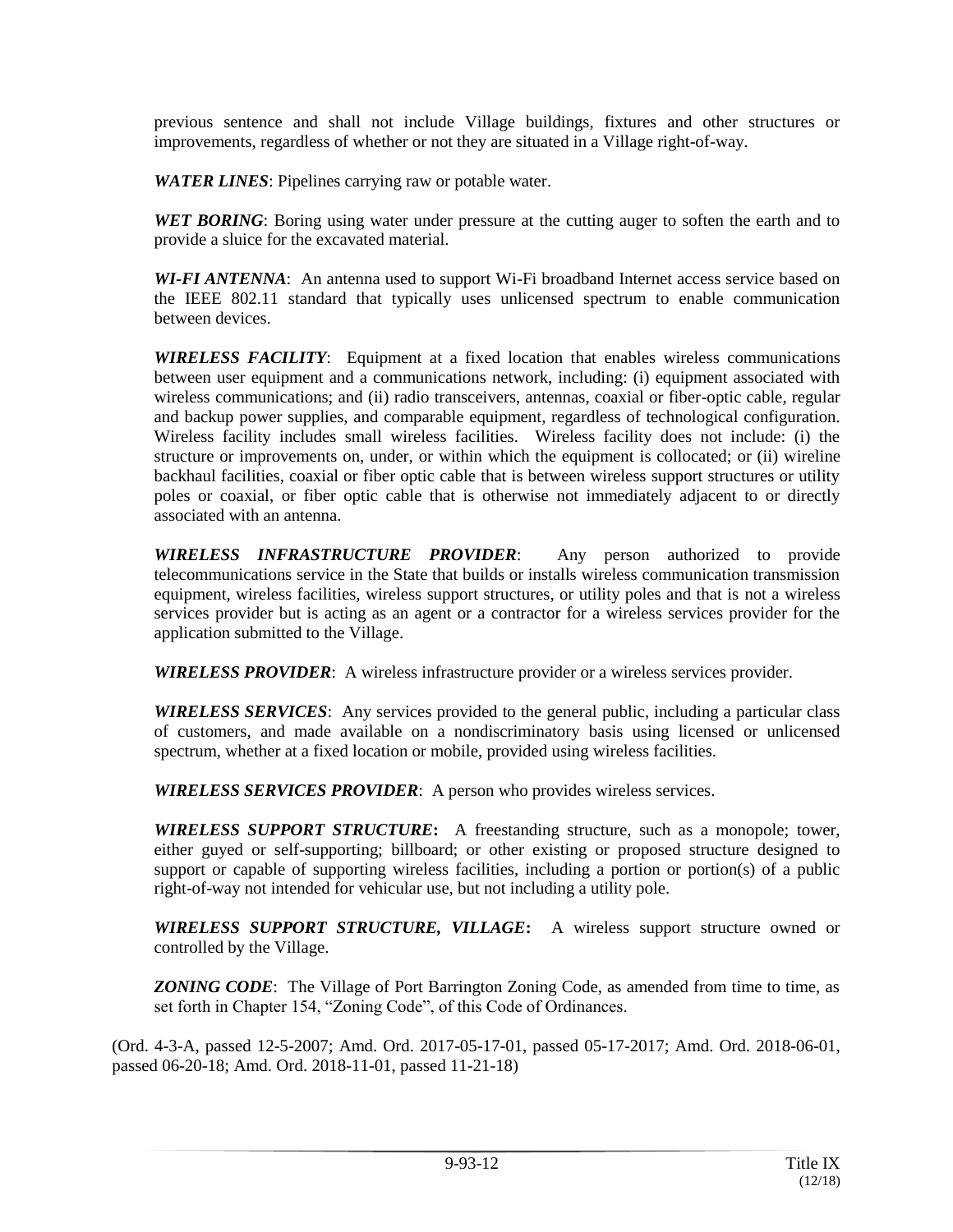#### ' **93.04 FRANCHISE OR LICENSE REQUIRED; ANNUAL REGISTRATION REQUIRED.**

- (A) Except as otherwise provided by law, no public utility service, cable television service, telecommunications, personal wireless telecommunication facility or fiber optic service shall be installed or maintained on, in, upon, over, under, along, across, or through any public Village street, road, alley or right-of-way or on any other Village property within the Village, except pursuant to a then valid franchise ordinance or license agreement granted and approved by the Corporate Authorities of the Village.
- (B) Every utility that occupies a right-of-way within the Village shall register on January 1 of each year with the Village, providing the utility's name, address and regular business telephone and telecopy numbers, the name of one or more contact persons who can act on behalf of the utility in connection with emergencies involving the utility's facilities in the right-of-way and a 24-hour telephone number for each such person, and evidence of insurance as required in  $\S 93.09$  in the form of a certificate of insurance.

(Ord. 4-3-A, passed 12-5-2007; Amd. Ord. 2017-05-17-01, passed 05-17-17) Penalty, see § 10.99

## ' **93.05 PERMIT REQUIRED; APPLICATION AND FEES.**

- (A) *Permit required.*
	- (1) No person shall construct any facility in, on, over, above, along, upon, under, across, within, or through any Village right-of-way which changes the location of the facility, adds a new facility, disrupts the right-of-way, or materially increases the amount of area or space occupied by the facility in, on, over, above, along, under, across, within, or through the right-of-way, without first filing an application with the Enforcement Official, or his or her designee, and obtaining a permit from the Village therefor, except as otherwise provided in this Chapter.
	- (2) No permit shall be required for installation and maintenance of service connections to customers' premises where there will be no disruption of the right-of-way.
- (B) *Permit application.*
	- (1) All applications for permits pursuant to this Chapter shall be filed on a form provided by the Village and shall be filed in the number of duplicate copies as the Village may designate.
	- (2) The applicant may designate those portions of its application materials that it reasonably believes contain proprietary or confidential information as "proprietary" or "confidential" by clearly marking each page of the materials accordingly.
- (C) *Minimum general application requirements.* The application shall be made by the utility or its duly authorized representative and shall contain, at a minimum, the following:
	- (1) The utility's name and address and telephone and telecopy numbers;
	- (2) The applicant's name and address, if different than the utility, its telephone, telecopy numbers, e-mail address, and its interest in the work;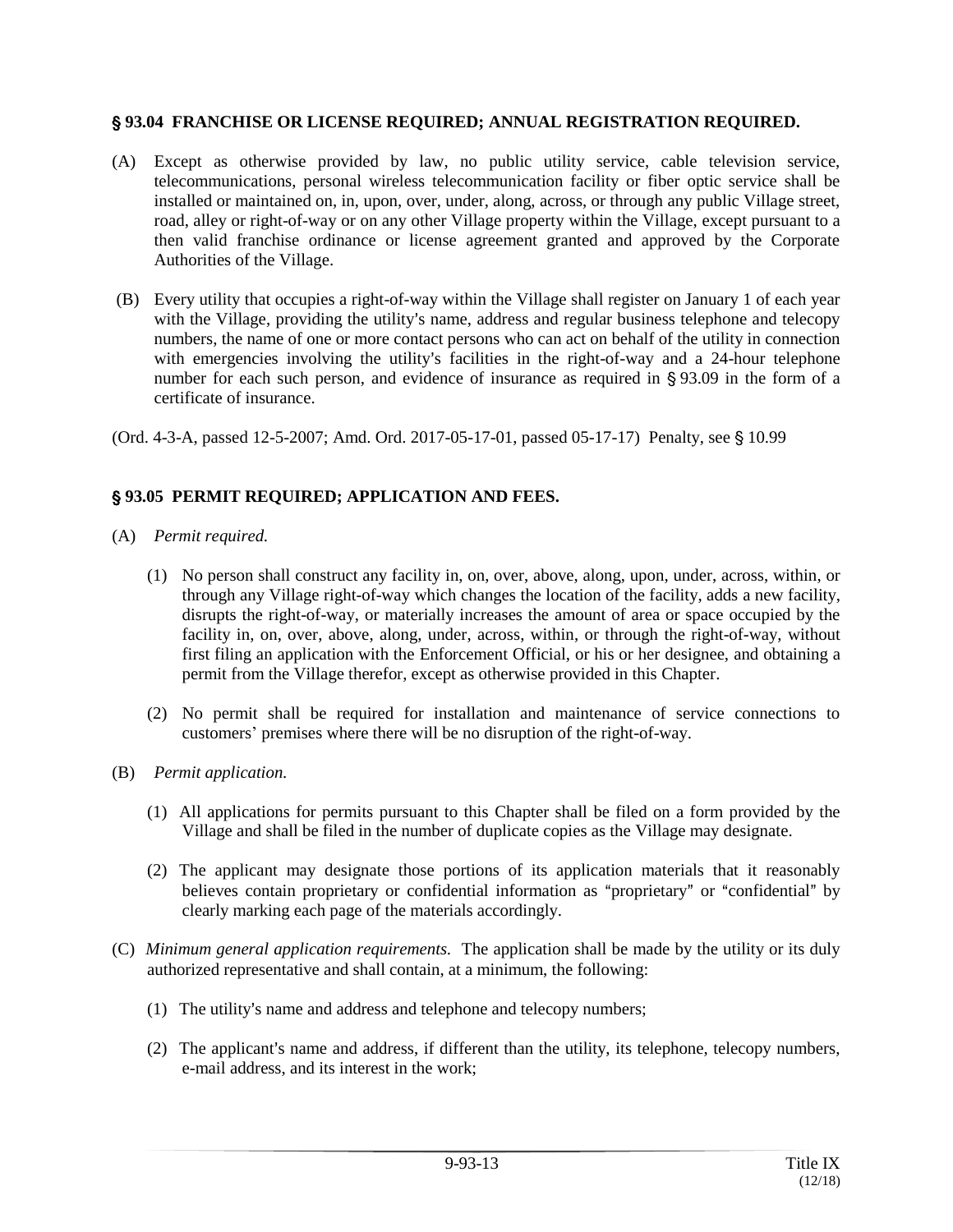- (3) The names, addresses, and telephone and telecopy numbers and e-mail addresses of all professional consultants, if any, advising the applicant with respect to the application;
- (4) (a) A general description of the proposed work and the purposes and intent of the facility and the uses to which the facility will be put.
	- (b) The scope and detail of the description shall be appropriate to the nature and character of the work to be performed, with special emphasis on those matters likely to be affected or impacted by the work proposed.
- (5) Evidence that the utility has placed on file with the Village:
	- (a) A written traffic-control plan demonstrating the protective measures and devices that will be employed consistent with the State of Illinois Manual on Uniform Traffic-Control Devices, to prevent injury or damage to persons or property and to minimize disruptions to efficient pedestrian and vehicular traffic; and
	- (b) 1. An emergency contingency plan which shall specify the nature of potential emergencies, including, without limitation, construction and hazardous materials emergencies, and the intended response by the applicant.
		- 2. The intended response shall include notification to the Village and shall promote protection of the safety and convenience of the public.
		- 3. Compliance with ICC regulations for emergency contingency plans constitutes compliance with this section unless the Village finds that additional information or assurances are needed.
- (6) Drawings, plans, and specifications showing the work proposed, including the certification of an engineer that the drawings, plans, and specifications comply with applicable codes, rules, and regulations;
- (7) Evidence of insurance as required in  $\S$  93.09;
- (8) Evidence of posting of the security fund as required in  $\S 93.11$ ;
- (9) Any request for a variance from one or more provisions of this Chapter, as set out in  $\S 93.22$ ; and
- (10) Any additional information as may be reasonably required by the Village.
- (D) *Supplemental application requirements for specific types of utilities.* In addition to the requirements of division (C) above, the permit application shall include the following items, as applicable to the specific utility that is the subject of the permit application:
	- (1) (a) In the case of the installation of a new electric power, communications, telecommunications, cable television service, video service, or natural gas distribution system, evidence that any certificate of public convenience and necessity or other regulatory authorization that the applicant is required by law to obtain, or that the applicant has elected to obtain, has been issued by the ICC or other jurisdictional authority.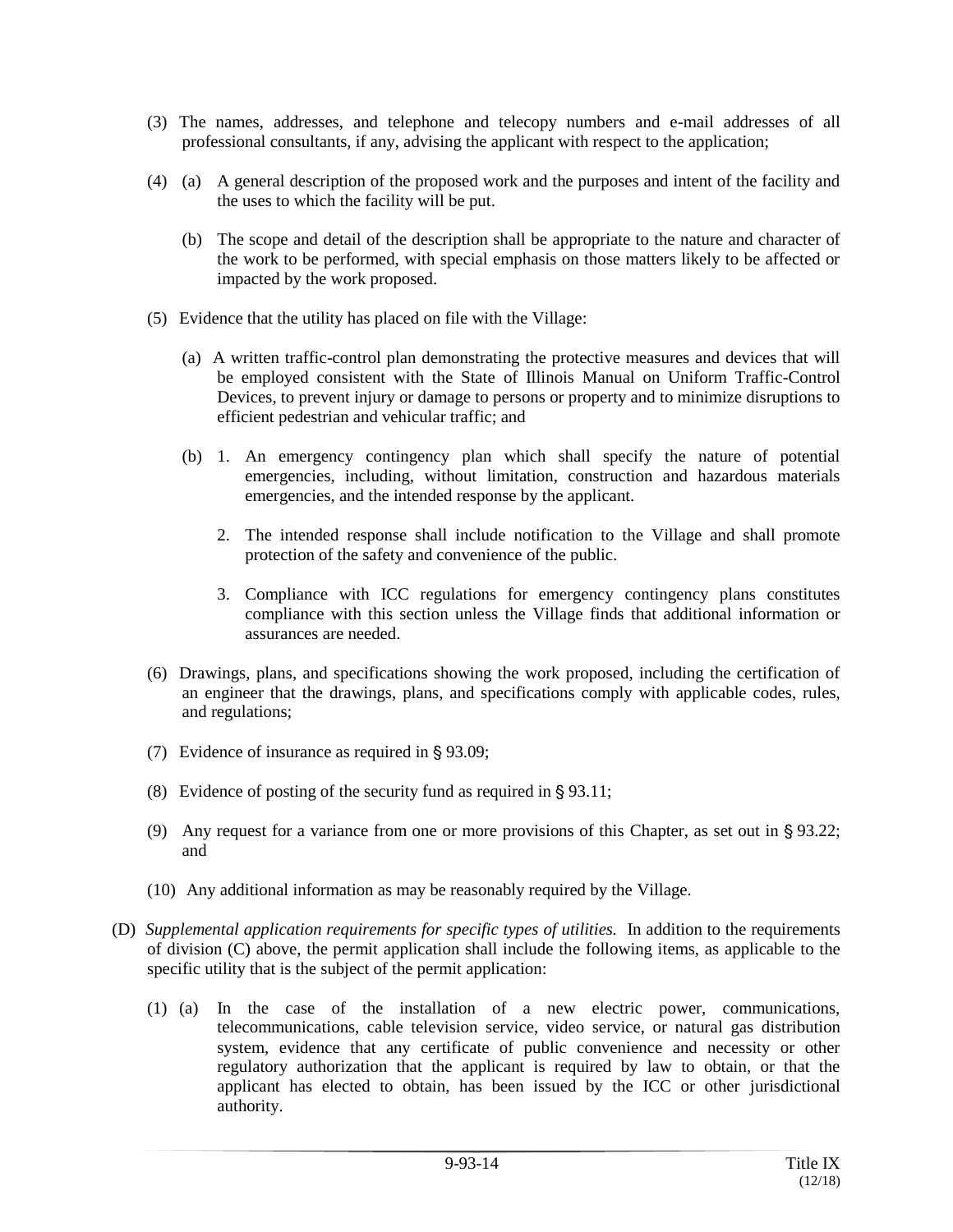- (b) In the case of natural gas systems, state the proposed pipe size, design, construction class, and operating pressures.
- (2) In the case of water lines, indicate that all requirements of the State of Illinois Environmental Protection Agency, Division of Public Water Supplies, have been satisfied;
- (3) In the case of sewer line installations, indicate that the land and water pollution requirements of the State of Illinois Environmental Protection Agency, Division of Water Pollution Control and the Metropolitan Water Reclamation District, have been satisfied; or
- (4) In the case of petroleum products pipelines, state the type or types of petroleum products, pipe size, maximum working pressure, and the design standard to be followed.
- (E) *Applicant's duty to update information.* Throughout the entire permit application review period and the construction period authorized by the permit, any amendments to information contained in a permit application shall be submitted by the utility in writing to the Village within 30 days after the change necessitating the amendment.
- (F) *Application fees.* Unless otherwise provided by franchise, license, or similar agreement, or by the Illinois Simplified Telecommunications Tax Act (35 ILCS 636/5-1, et seq.), or by Section 93.22, "Small Wireless Facilities", of this Chapter, all applications for permits pursuant to this Chapter shall be accompanied by a fee in the amount of \$1,000.00, i.e., other than permits related to the collocation of Small Wireless Facilities.

(Ord. 4-3-A, passed 12-5-2007; Amd. Ord. 2017-05-17-01, passed 05-17-17; Amd. Ord. 2018-06-01, passed 06-20-18; Amd. Ord. 2018-11-01, passed 11-21-18) Penalty, see § 10.99

## ' **93.06 ACTION ON PERMIT APPLICATIONS.**

- (A) *Village review of permit applications.*
	- (1) Completed permit applications, containing all required documentation, shall be examined by the Village Code Enforcement Officer within a reasonable time after filing.
	- (2) If the application does not conform to the requirements of applicable ordinances, codes, laws, rules, and regulations, the Village Code Enforcement Officer shall reject the application, in writing, stating the reasons therefor.
	- (3) If the Village Code Enforcement Officer is satisfied that the proposed work conforms to the requirements of this Chapter and applicable ordinances, codes, laws, rules, and regulations, the Village Code Enforcement Officer shall issue a permit therefor as soon as practicable.
	- (4) In all instances, it shall be the duty of the applicant to demonstrate, to the satisfaction of the Village Code Enforcement Officer, that the construction proposed under the application shall be in full compliance with the requirements of this Chapter.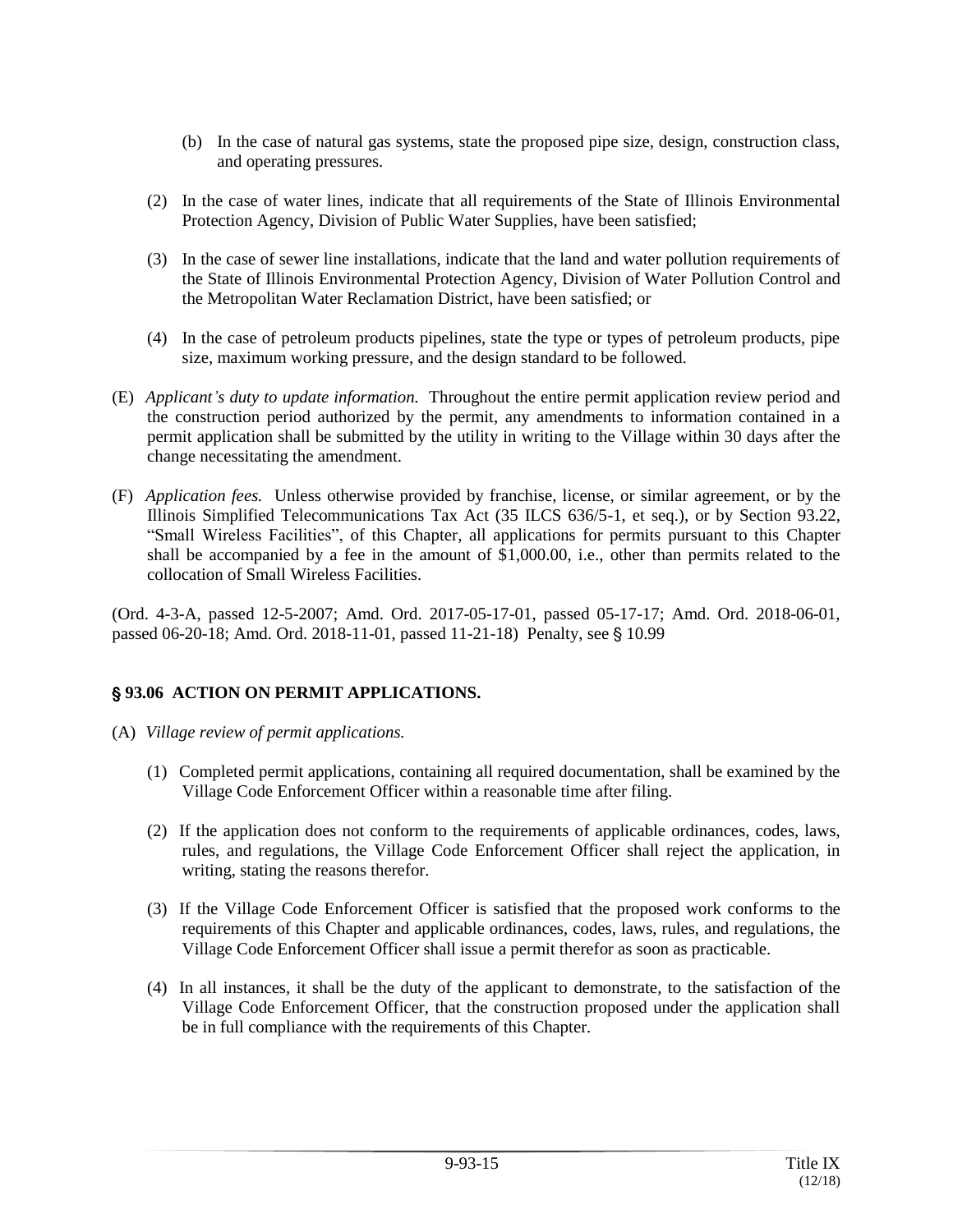- (B) *Additional village review of applications of telecommunications retailers.*
	- (1) (a) Pursuant to the Telephone Company Act, 220 ILCS Ch. 220, Act 65,  $§$ 4, a telecommunications retailer shall notify the Village that it intends to commence work governed by this Chapter for facilities for the provision of telecommunications services.
		- (b) The notice shall consist of plans, specifications, and other documentation sufficient to demonstrate the purpose and intent of the facilities, and shall be provided by the telecommunications retailer to the Village not less than ten days prior to the commencement of work requiring no excavation and not less than 30 days prior to the commencement of work requiring excavation.
		- (c) The Village Engineer shall specify the portion of the right-of-way upon which the facility may be placed, used, and constructed.
	- (2) In the event that the Village Engineer fails to provide the specification of location to the telecommunications retailer within either ten days after service of notice to the Village by the telecommunications retailer in the case of work not involving excavation for new construction, or 25 days after service of notice by the telecommunications retailer in the case of work involving excavation for new construction, the telecommunications retailer may commence work without obtaining a permit under this Chapter.
	- (3) (a) Upon the provision of the specification by the Village, where a permit is required for work pursuant to  $\frac{6}{93.05}$ , the telecommunications retailer shall submit to the Village an application for a permit and any and all plans, specifications, and documentation available regarding the facility to be constructed.
		- (b) The application shall be subject to the requirements of division (A) above.
- (C) *Additional Village review of applications of holders of State of Illinois authorization under the Cable and Video Competition Law of 2007.* Applications by a utility that is a holder of a state-issued authorization under the Cable and Video Competition Law of 2007 shall be deemed granted 45 days after submission to the Village, unless otherwise acted upon by the Village, provided the holder has complied with applicable Village codes, ordinances, and regulations.

## ' **93.07 EFFECT OF PERMIT.**

- (A) *Authority granted; no property right or other interest created.* A permit from the Village authorizes a permittee to undertake only certain activities in accordance with this Chapter on Village rights-of-way, and does not create a property right or grant authority to the permittee to impinge upon the rights of others who may have an interest in the rights-of-way.
- (B) *Duration.* No permit issued under this Chapter shall be valid for a period longer than six months, unless construction is actually begun within that period and is thereafter diligently pursued to completion.
- (C) *Pre-construction meeting required.*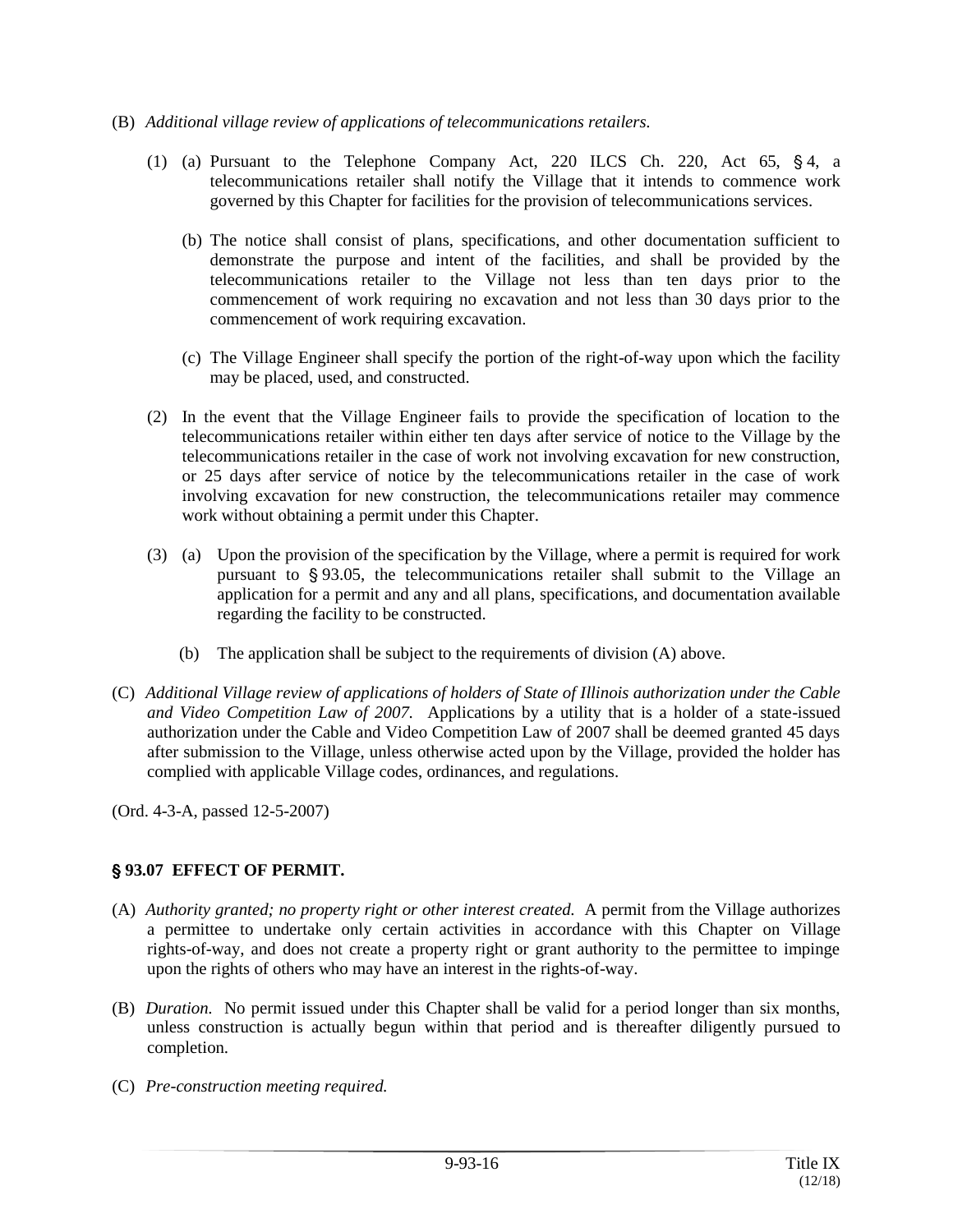- (1) No construction shall begin pursuant to a permit issued under this Chapter prior to attendance by the permittee and all major contractors and subcontractors who will perform any work under the permit at a pre-construction meeting.
- (2) The pre-construction meeting shall be held at a date, time, and place designated by the Village with the Village representatives in attendance as the Village deems necessary.
- (3) The meeting shall be for the purpose of reviewing the work under the permit, and reviewing special considerations necessary in the areas where work will occur, including, without limitation, presence or absence of other utility facilities in the area and their locations, procedures to avoid disruption of other utilities, use of rights-of-way by the public during construction, and access and egress by adjacent property owners.
- (D) *Compliance with all laws required.* The issuance of a permit by the Village does not excuse the permittee from complying with other requirements of the Village and applicable statutes, laws, ordinances, rules, and regulations.

#### ' **93.08 REVISED PERMIT DRAWINGS.**

- (A) In the event that the actual locations of any facilities deviate in any material respect from the locations identified in the plans, drawings, and specifications submitted with the permit application, the permittee shall submit a revised set of drawings or plans to the Village within 90 days after the completion of the permitted work.
- (B) The revised drawings or plans shall specifically identify where the locations of the actual facilities deviate from the locations approved in the permit.
- (C) If any deviation from the permit also deviates from the requirements of this Chapter, it shall be treated as a request for variance in accordance with  $\S 93.22$ .
- (D) If the Village denies the request for a variance, then the permittee shall either remove the facility from the right-of-way or modify the facility so that it conforms to the permit and submit revised drawings or plans therefor.
- (Ord. 4-3-A, passed 12-5-2007) Penalty, see § 10.99

## ' **93.09 INSURANCE.**

- (A) *Required coverages and limits.*
	- (1) Unless otherwise provided by franchise, license, or similar agreement, each utility occupying right-of-way or constructing any facility in the right-of-way shall secure and maintain the following liability insurance policies insuring the utility as named insured and naming the Village, and its elected and appointed officers, officials, agents, and employees as additional insureds on the policies listed in divisions  $(A)(1)(a)$  and  $(A)(1)(b)$  below: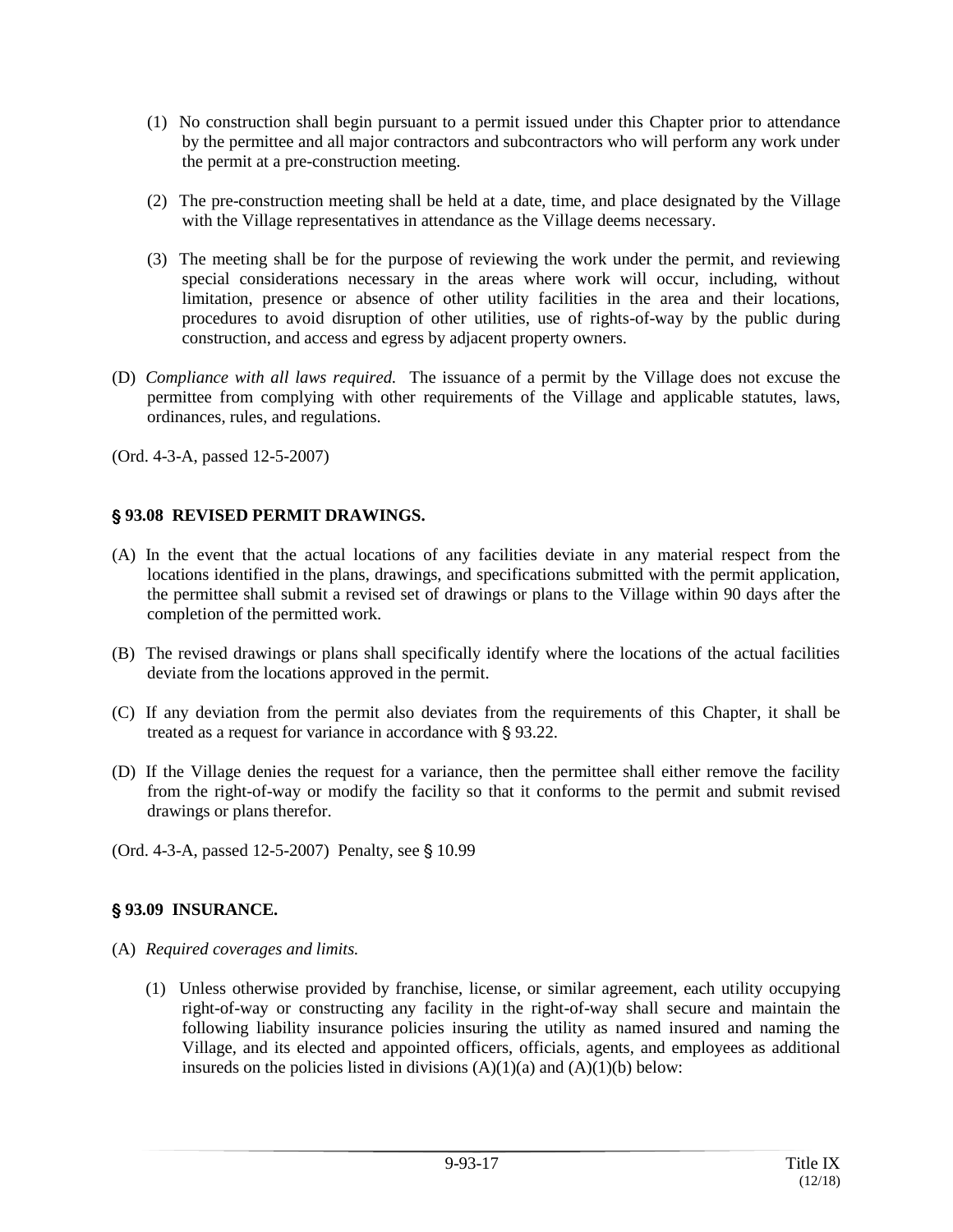- (a) Commercial general liability insurance, including premises-operations, explosion, collapse, and underground hazard (commonly referred to as "X," "C," and "U" coverages) and products-completed operations coverage with limits not less than:
	- 1. Five million dollars for bodily injury or death to each person;
	- 2. Five million dollars for property damage resulting from any one accident; and
	- 3. Five million dollars for all other types of liability.
- (b) Automobile liability for owned, non-owned, and hired vehicles with a combined single limit of \$1,000,000 for personal injury and property damage for each accident;
- (c) Worker's compensation with statutory limits; and
- (d) Employer's liability insurance with limits of not less than  $$1,000,000$  per employee and per accident.
- (2) If the utility is not providing any insurance to protect the contractors and subcontractors performing the work, then the contractors and subcontractors shall comply with this section.
- (B) *Excess or umbrella policies.*
	- (1) The coverages required by this section may be in any combination of primary, excess, and umbrella policies.
	- (2) Any excess or umbrella policy must provide excess coverage over underlying insurance on a following-form basis such that when any loss covered by the primary policy exceeds the limits under the primary policy, the excess or umbrella policy becomes effective to cover the loss.
- (C) *Copies required.* The utility shall provide copies of any of the policies required by this section to the Village within ten days following receipt of a written request therefor from the Village.
- (D) *Maintenance and renewal of required coverages.*
	- $(1)$  The insurance policies required by this section shall contain the following endorsement: "It is hereby understood and agreed that this policy may not be canceled nor the intention not to renew be stated until 30 days after receipt by the Village, by registered mail or certified mail, return receipt requested, of a written notice addressed to the Village President of the intent to cancel or not to renew."
	- (2) Within ten days after receipt by the Village of the notice, and in no event later than ten days prior to the cancellation, the utility shall obtain and furnish to the Village evidence of replacement insurance policies meeting the requirements of this section.
- (E) *Self-insurance.*
	- (1) A utility may self-insure all or a portion of the insurance coverage and limit requirements required by division (A) above.
	- (2) A utility that self-insures is not required, to the extent of the self-insurance, to comply with the requirement for the naming of additional insureds under division (A) above, or the requirements of divisions (B), (C), and (D) above.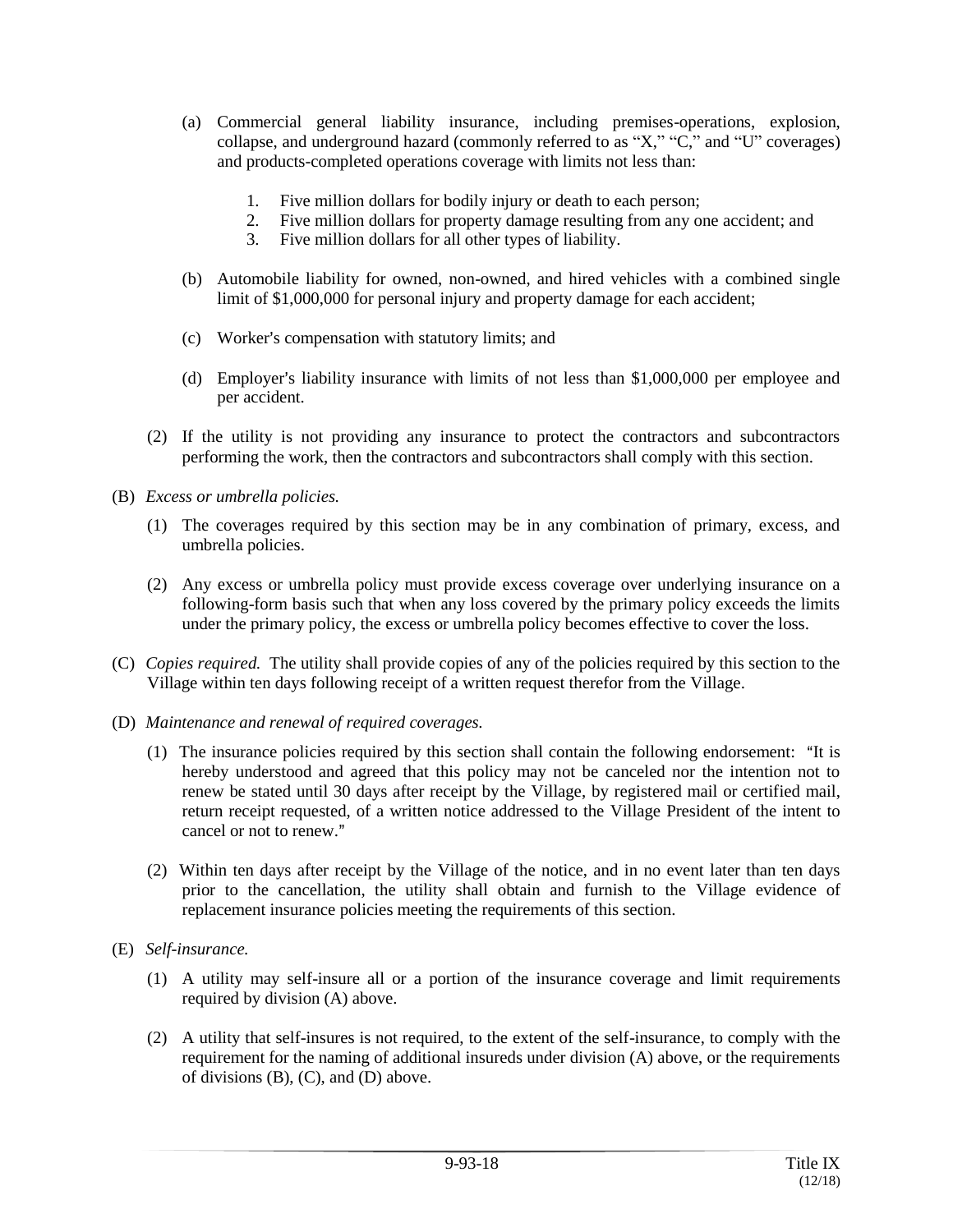- (3) A utility that elects to self-insure shall provide to the Village evidence sufficient to demonstrate its financial ability to self-insure the insurance coverage and limit requirements required under division  $(A)$  above, such as evidence that the utility is a "private self-insurer" under the Workers Compensation Act.
- (F) *Effect of insurance and self-insurance on utility's liability*. The legal liability of the utility to the Village and any person for any of the matters that are the subject of the insurance policies or self-insurance required by this section shall not be limited by the insurance policies or self-insurance or by the recovery of any amounts thereunder.
- (G) *Insurance companies.*
	- (1) All insurance provided pursuant to this section shall be effected under valid and enforceable policies, issued by insurers legally able to conduct business with the licensee in the state.
	- $(2)$  All insurance carriers and surplus line carriers shall be rated "A-" or better and of a class size " $X$ " or higher by A.M. Best Company.

# ' **93.10 INDEMNIFICATION.**

By occupying or constructing facilities in the right-of-way, a utility shall be deemed to agree to defend, indemnify, and hold the Village and its elected and appointed officials and officers, employees, agents, and representatives harmless from and against any and all injuries, claims, demands, judgments, damages, losses, and expenses, including reasonable attorney fees and costs of suit or defense, arising out of, resulting from, or alleged to arise out of or result from the negligent, careless, or wrongful acts, omissions, failures to act, or misconduct of the utility or its affiliates, officers, employees, agents, contractors, or subcontractors in the construction of facilities or occupancy of the rights-of-way, and in providing or offering service over the facilities, whether the acts or omissions are authorized, allowed, or prohibited by this Chapter or by a franchise, license, or similar agreement; provided, however, that the utility's indemnity obligations hereunder shall not apply to any injuries, claims, demands, judgments, damages, losses, or expenses arising out of or resulting from the negligence, misconduct, or breach of this Chapter by the Village, its officials, officers, employees, agents, or representatives.

(Ord. 4-3-A, passed 12-5-2007)

# ' **93.11 SECURITY.**

- (A) *Purpose.* The permittee shall establish a security fund in a form and in an amount as set forth in this section. The security fund shall be continuously maintained in accordance with this section at the permittee's sole cost and expense until the completion of the work authorized under the permit. The security fund shall serve as security for:
	- (1) The faithful performance by the permittee of all the requirements of this Chapter;
	- $(2)$  Any expenditure, damage, or loss incurred by the Village occasioned by the permittee's failure to comply with any codes, rules, regulations, orders, permits, and other directives of the Village issued pursuant to this Chapter; and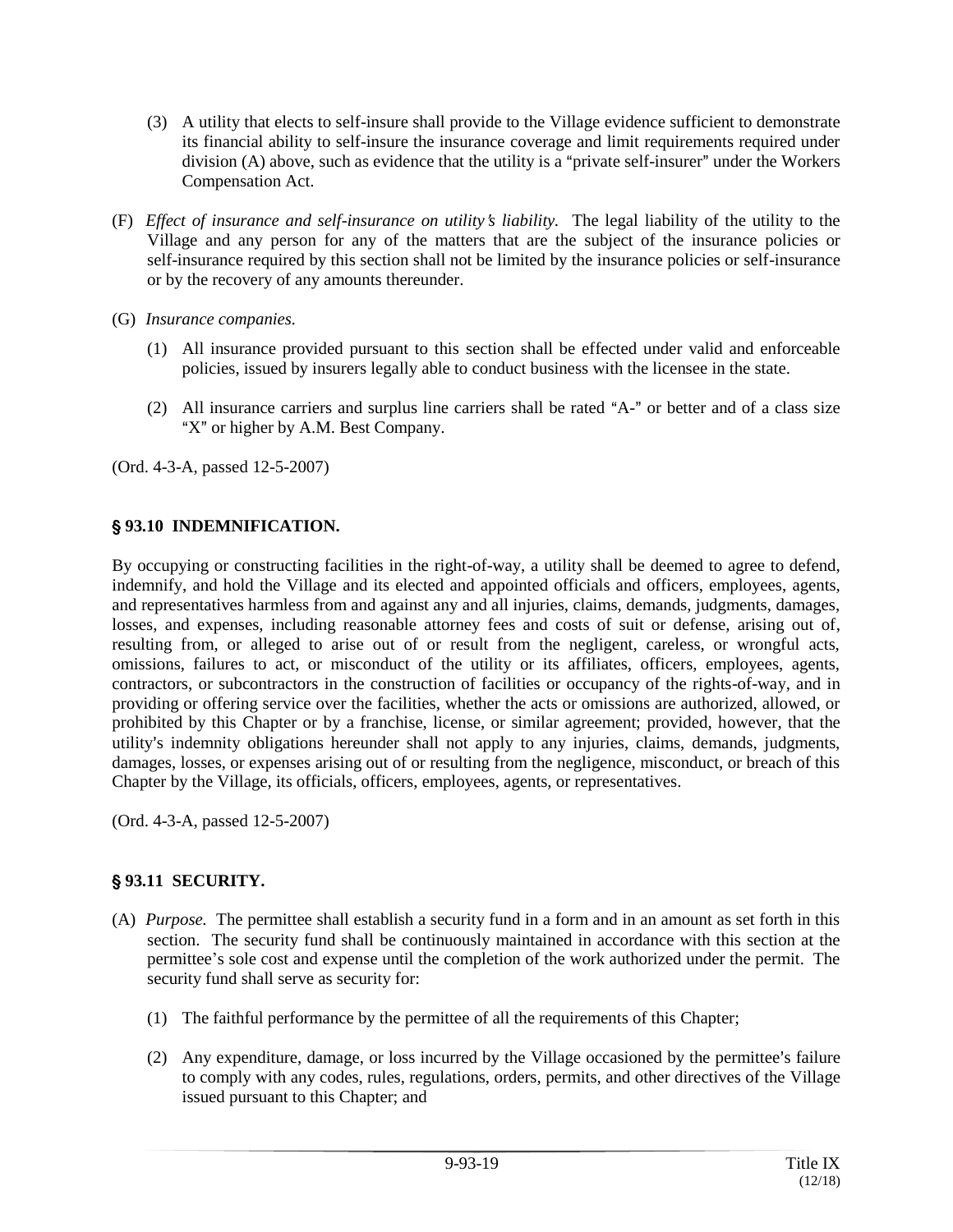- (3) The payment by permittee of all liens and all damages, claims, costs, or expenses that the Village may pay or incur by reason of any action or nonperformance by permittee in violation of this Chapter, including, without limitation, any damage to public property or restoration work the permittee is required by this Chapter to perform that the Village must perform itself or have completed as a consequence solely of the permittee's failure to perform or complete, and all other payments due the Village from the permittee pursuant to this Chapter or any other applicable law.
- (B) *Form.* The permittee shall provide the security fund to the Village in the form, at the permittee's election, of cash, a surety bond in a form acceptable to the Village, or an unconditional letter of credit in a form acceptable to the Village. Any surety bond or letter of credit provided pursuant to this division (B) shall, at a minimum:
	- (1) Provide that it will not be canceled without prior notice to the Village and the permittee;
	- (2) Not require the consent of the permittee prior to the collection by the Village of any amounts covered by it; and
	- (3) Provide a location convenient to the Village and within the State of Illinois at which it can be drawn.
- (C) *Amount.*
	- (1) The dollar amount of the security fund shall be sufficient to provide for the reasonably estimated cost to restore the right-of-way to at least as good a condition as that existing prior to the construction under the permit, as determined by the Village Code Enforcement Officer, and may also include reasonable, directly related costs that the Village estimates are likely to be incurred if the permittee fails to perform the restoration.
	- (2) Where the construction of facilities proposed under the permit will be performed in phases in multiple locations in the Village, with each phase consisting of construction of facilities in one location or a related group of locations, and where construction in another phase will not be undertaken prior to substantial completion of restoration in the previous phase or phases, the Village Code Enforcement Officer may, in the exercise of sound discretion, allow the permittee to post a single amount of security which shall be applicable to each phase of the construction under the permit.
	- (3) The amount of the security fund for phased construction shall be equal to the greatest amount that would have been required under the provisions of this division (C) for any single phase.
- (D) *Withdrawals.* The Village, upon 14-days' advance written notice clearly stating the reason for and its intention to exercise withdrawal rights under this division (D), may withdraw an amount from the security fund, provided that the permittee has not reimbursed the Village for the amount within the 14-day notice period. Withdrawals may be made if the permittee:
	- (1) Fails to make any payment required to be made by the permittee hereunder;
	- (2) Fails to pay any liens relating to the facilities that are due and unpaid;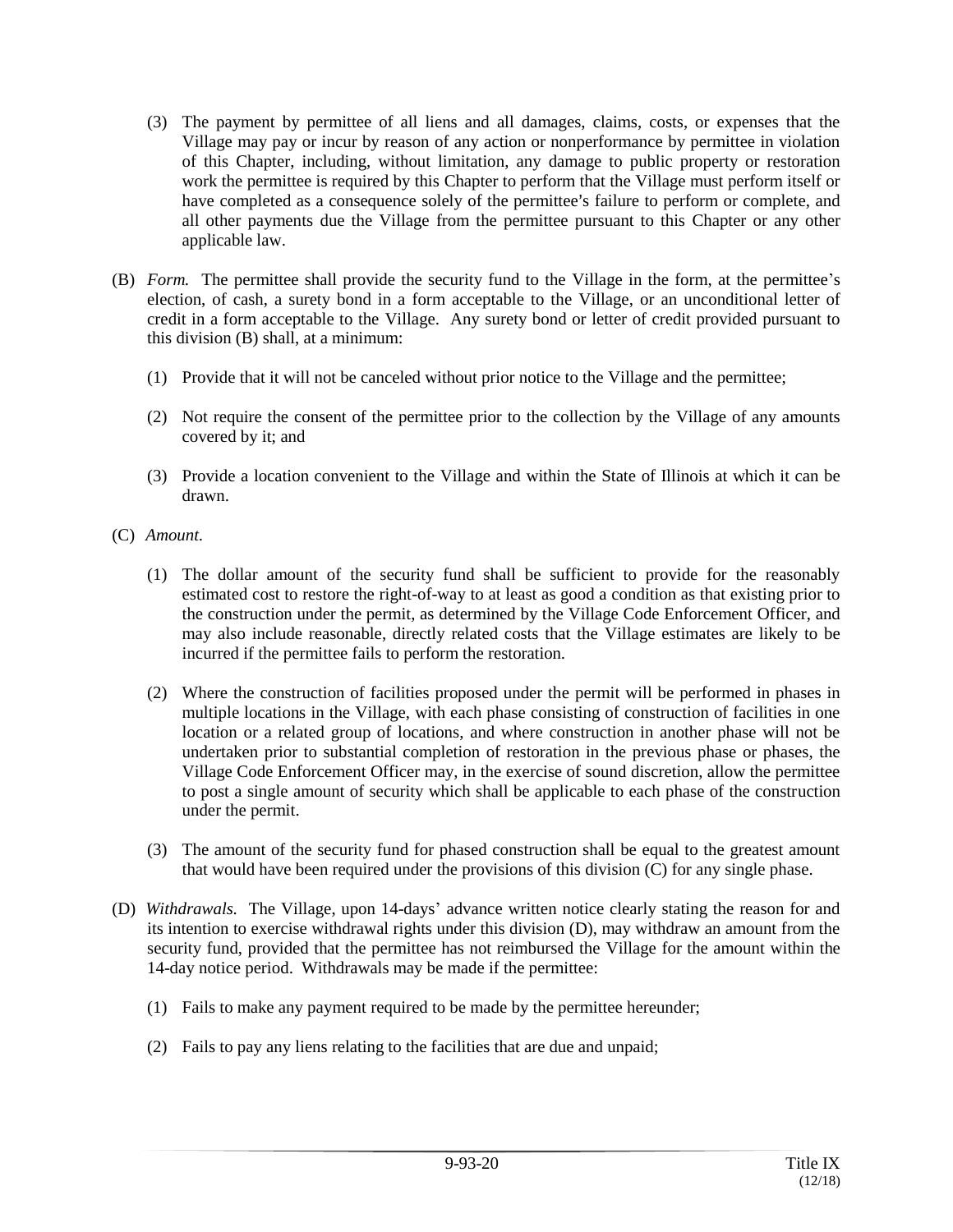- (3) Fails to reimburse the Village for any damages, claims, costs, or expenses which the Village has been compelled to pay or incur by reason of any action or non-performance by the permittee; or
- (4) Fails to comply with any provision of this Chapter that the Village determines can be remedied by an expenditure of an amount in the security fund.
- (E) *Replenishment.* Within 14 days after receipt of written notice from the Village that any amount has been withdrawn from the security fund, the permittee shall restore the security fund to the amount specified in division (C) above.
- (F) *Interest.* The permittee may request that any and all interest accrued on the amount in the security fund be returned to the permittee by the Village, upon written request for the withdrawal to the Village, provided that the withdrawal does not reduce the security fund below the minimum balance required in division (C) above.
- (G) *Closing and return of security fund.*
	- (1) Upon completion of the work authorized under the permit, the permittee shall be entitled to the return of the security fund, or any portion thereof as remains on deposit, within a reasonable time after account is taken for all offsets necessary to compensate the Village for failure by the permittee to comply with any provisions of this Chapter or other applicable law.
	- (2) In the event of any revocation of the permit, the security fund, and any and all accrued interest therein, shall become the property of the Village to the extent necessary to cover any reasonable costs, loss, or damage incurred by the Village as a result of the revocation, provided that any amounts in excess of the costs, loss, or damage shall be refunded to the permittee.
- (H) *Rights not limited.*
	- (1) The rights reserved to the Village with respect to the security fund are in addition to all other rights of the Village, whether reserved by this Chapter or otherwise authorized by law, and no action, proceeding, or exercise of right with respect to the security fund shall affect any other right the Village may have.
	- (2) Notwithstanding the foregoing, the Village shall not be entitled to a double monetary recovery with respect to any of its rights which may be infringed or otherwise violated.

# ' **93.12 PERMIT SUSPENSION AND REVOCATION.**

- (A) *Village right to revoke permit.* The Village may revoke or suspend a permit issued pursuant to this Chapter for one or more of the following reasons:
	- (1) Fraudulent, false, misrepresenting, or materially incomplete statements in the permit application;
	- (2) Non-compliance with this Chapter;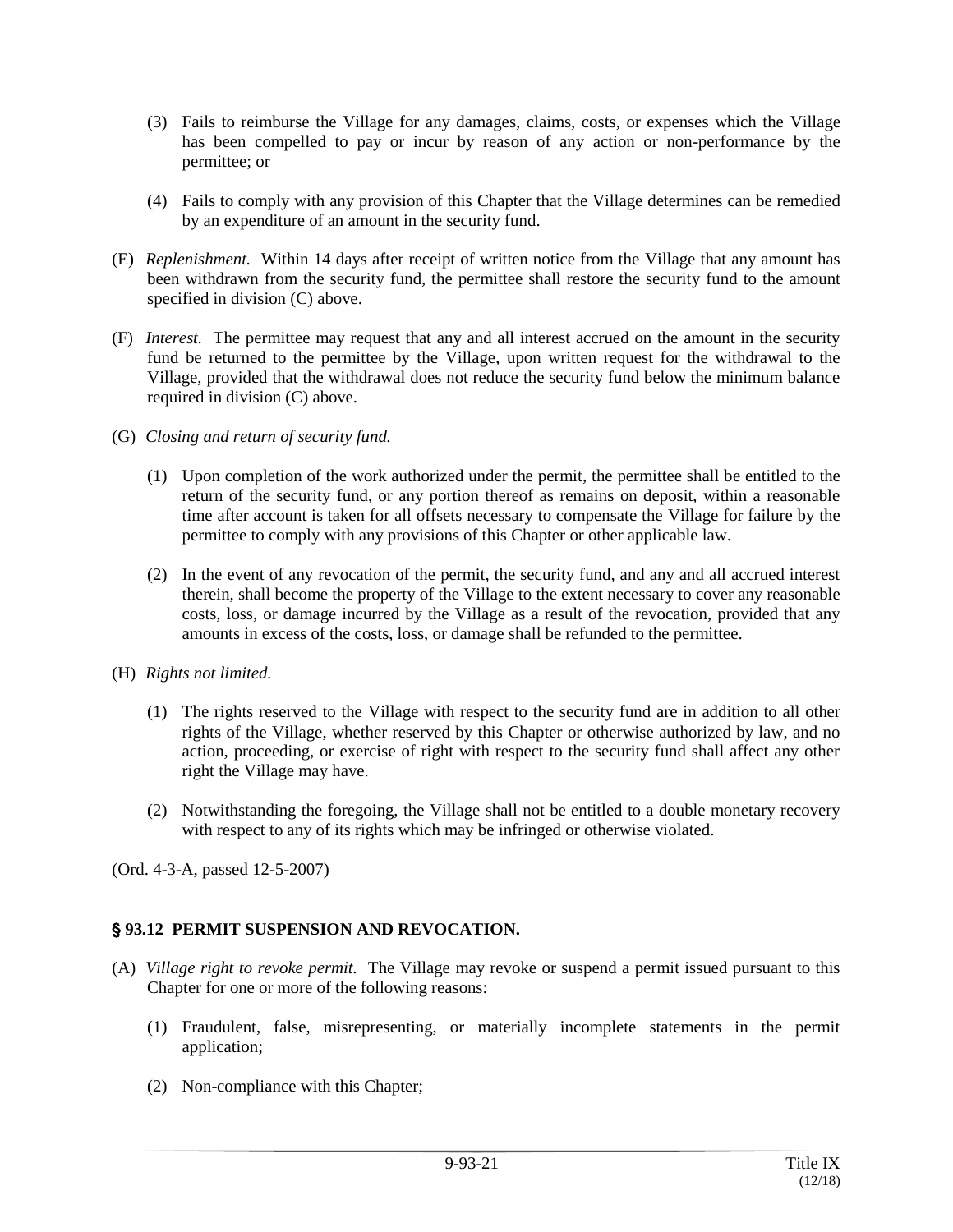- (3) Permittee's physical presence or presence of permittee's facilities on, over, above, along, upon, under, across, or within the rights-of-way presents a direct or imminent threat to the public health, safety, or welfare; and/or
- (4) Permittee's failure to construct the facilities substantially in accordance with the permit and approved plans.
- (B) *Notice of revocation or suspension.* The Village shall send written notice of its intent to revoke or suspend a permit issued pursuant to this Chapter stating the reason or reasons for the revocation or suspension and the alternatives available to permittee under this section.
- (C) *Permittee alternatives upon receipt of notice of revocation or suspension.*
	- (1) Upon receipt of a written notice of revocation or suspension from the Village, the permittee shall have the following options:
		- (a) Immediately provide the Village with evidence that no cause exists for the revocation or suspension;
		- (b) Immediately correct, to the satisfaction of the Village, the deficiencies stated in the written notice, providing written proof of the correction to the Village within five working days after receipt of the written notice of revocation; or
		- (c) Immediately remove the facilities located on, over, above, along, upon, under, across, or within the rights-of-way and restore the rights-of-way to the satisfaction of the Village providing written proof of the removal to the Village within ten days after receipt of the written notice of revocation
	- (2) The Village may, in its discretion, for good cause shown, extend the time periods provided in this division (C).
- (D) *Stop-work order.* In addition to the issuance of a notice of revocation or suspension, the Village may issue a stop-work order immediately upon discovery of any of the reasons for revocation set forth within division (A) above.
- (E) *Failure or refusal of the permittee to comply.*
	- (1) If the permittee fails to comply with the provisions of division (C) above, the Village or its designee may, at the option of the Village:
		- (a) Correct the deficiencies;
		- (b) Upon not less than 20-days' notice to the permittee, remove the subject facilities or equipment; or
		- (c) After not less than 30-days' notice to the permittee of failure to cure the non-compliance, deem them abandoned and property of the Village.
	- (2) The permittee shall be liable in all events to the Village for all costs of removal.

#### **§93.13 CHANGE OF OWNERSHIP OR OWNER'S IDENTITY OR LEGAL STATUS.**

(A) *Notification of change.*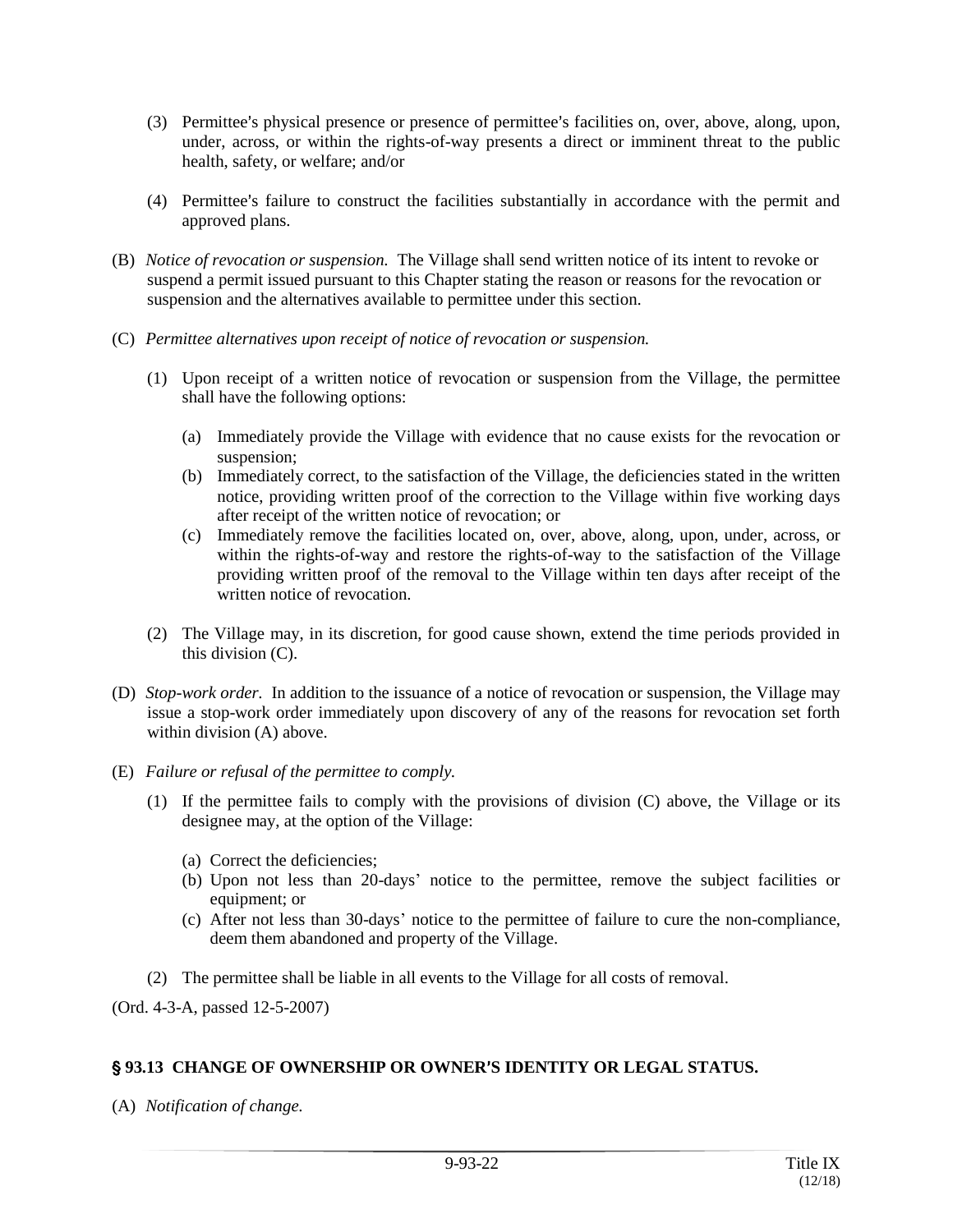- (1) A utility shall notify the Village no less than 30 days prior to the transfer of ownership of any facility in the right-of-way or change in identity of the utility.
- (2) The new owner of the utility or the facility shall have all the obligations and privileges enjoyed by the former owner under the permit, if any, and applicable laws, ordinances, rules, and regulations, including this Chapter, with respect to the work and facilities in the right-of-way.
- (B) *Amended permit.*
	- (1) A new owner shall request that any current permit be amended to show current ownership.
	- (2) If the new owner fails to have a new or amended permit issued in its name, the new owner shall be presumed to have accepted, and agreed to be bound by, the terms and conditions of the permit if the new owner uses the facility or allows it to remain on the Village's right-of-way.
- (C) *Insurance and bonding.* All required insurance coverage or bonding must be changed to reflect the name of the new owner upon transfer.

#### ' **93.14 GENERAL CONSTRUCTION STANDARDS.**

- (A) *Standards and principles.* All construction in the right-of-way shall be consistent with applicable ordinances, codes, laws, rules, and regulations, and commonly recognized and accepted traffic-control and construction principles, sound engineering judgment and, where applicable, the principles and standards set forth in the following IDOT publications, as amended from time to time:
	- (1) *Standard Specifications for Road and Bridge Construction*;
	- (2) *Supplemental Specifications and Recurring Special Provisions*;
	- (3) *Highway Design Manual*;
	- (4) *Highway Standards Manual*;
	- (5) *Standard Specifications for Traffic Control Items*;
	- (6) *Flagger*=*s Handbook*; and
	- (7) *Work Site Protection Manual for Daylight Maintenance Operations*.
- (B) *Interpretation of municipal standards and principles.*
	- (1) If a discrepancy exists between or among differing principles and standards required by this Chapter, the Village Code Enforcement Officer shall determine, in the exercise of sound engineering judgment, which principles apply and any decision shall be final.
	- (2) If requested, the Village Code Enforcement Officer shall state which standard or principle will apply to the construction, maintenance, or operation of a facility in the future.

(Ord. 4-3-A, passed 12-5-2007)

## ' **93.15 TRAFFIC CONTROL.**

- (A) *Minimum requirements*. The Village's minimum requirements for traffic protection are contained in IDOT's State Manual on Uniform Traffic-Control Devices and this Code.
- (B) *Warning signs, protective devices, and flaggers.* The utility is responsible for providing and installing warning signs, protective devices, and flaggers, when necessary, meeting applicable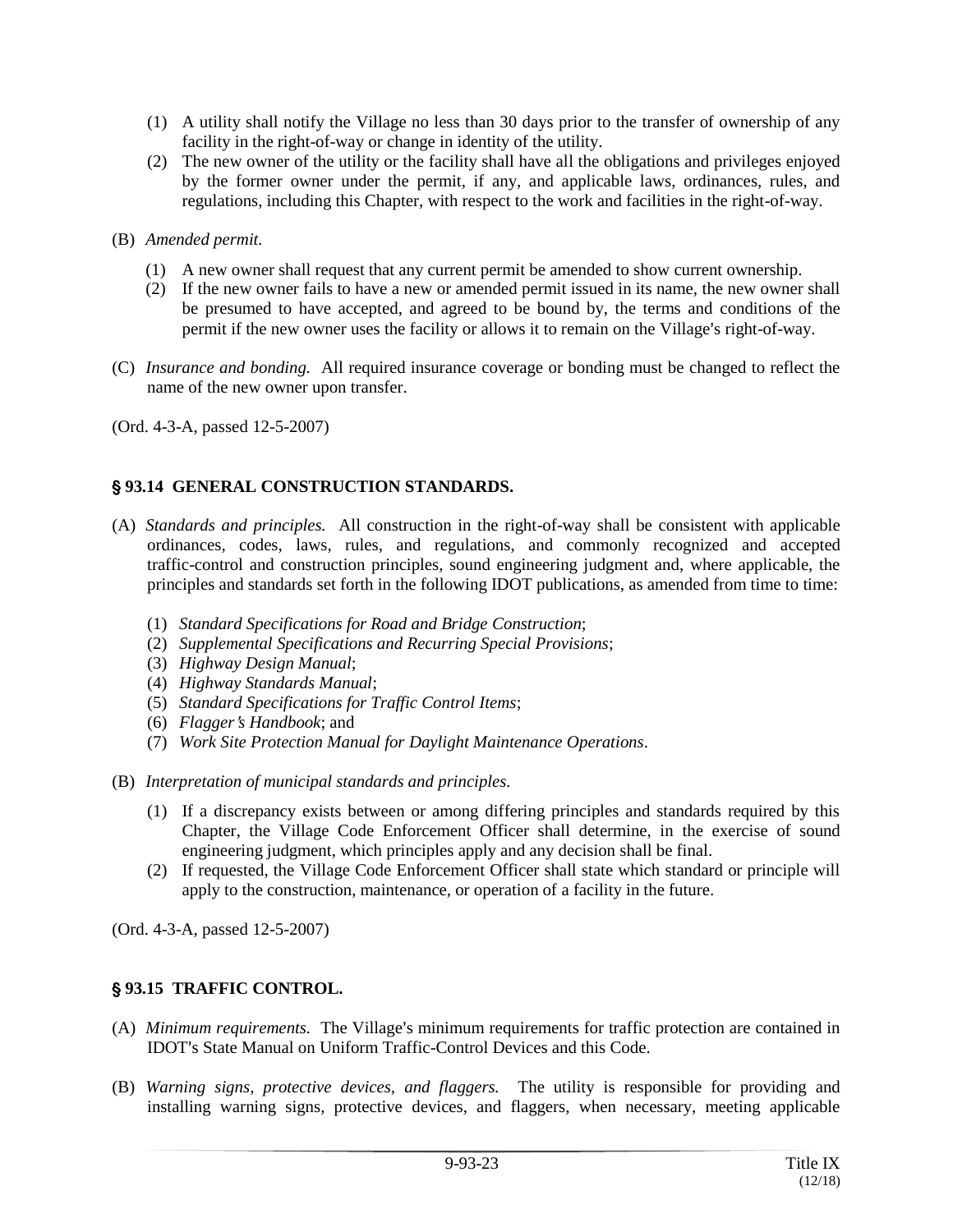federal, state, and local requirements for protection of the public and the utility's workers when performing any work on the rights-of-way.

- (C) *Interference with traffic.* All work shall be phased so that there is minimum interference with pedestrian and vehicular traffic.
- (D) *Notice when access is blocked.* At least 48 hours prior to beginning work that will partially or completely block access to any residence, business, or institution, the utility shall notify the resident, business, or institution of the approximate beginning time and duration of the work; provided, however, that in cases involving emergency repairs pursuant to  $\S 93.21$ , the utility shall provide any notice as is practicable under the circumstances.
- (E) *Compliance.* The utility shall take immediate action to correct any deficiencies in traffic protection requirements that are brought to the utility's attention by the Village.

(Ord. 4-3-A, passed  $12-5-2007$ ) Penalty, see  $\S 10.99$ 

#### ' **93.16 LOCATION OF FACILITIES.**

- (A) *General requirements.* In addition to location requirements applicable to specific types of utility facilities, all utility facilities, regardless of type, shall be subject to the general location requirements of this division (A).
	- (1) *No interference with Village facilities.* No utility facilities shall be placed in any location if the Village Code Enforcement Officer determines that the proposed location will require the relocation or displacement of any of the Village's utility facilities or will otherwise interfere with the operation or maintenance of any of the Village's utility facilities.
	- (2) *Minimum interference and impact.* The proposed location shall cause only the minimum possible interference with the use of the right-of-way and shall cause only the minimum possible impact upon, and interference with, the rights and reasonable convenience of property owners who adjoin the right-of-way.
	- (3) *No interference with travel.* No utility facility shall be placed in any location that interferes with the usual travel on the right-of-way.
	- (4) *No limitations on visibility.* No utility facility shall be placed in any location so as to limit visibility of or by users of the right-of-way.
	- (5) *Size of utility facilities.* The proposed installation shall use the smallest suitable vaults, boxes, equipment enclosures, power pedestals, and/or cabinets then in use by the facility owner, regardless of location, for the particular application.
- (B) *Parallel facilities located within highways.*
	- (1) *Overhead parallel facilities.* An overhead parallel facility may be located within the right-of-way lines of a highway, only if:
		- (a) Lines are located as near as practicable to the right-of-way line and as nearly parallel to the right-of-way line as reasonable pole alignment will permit;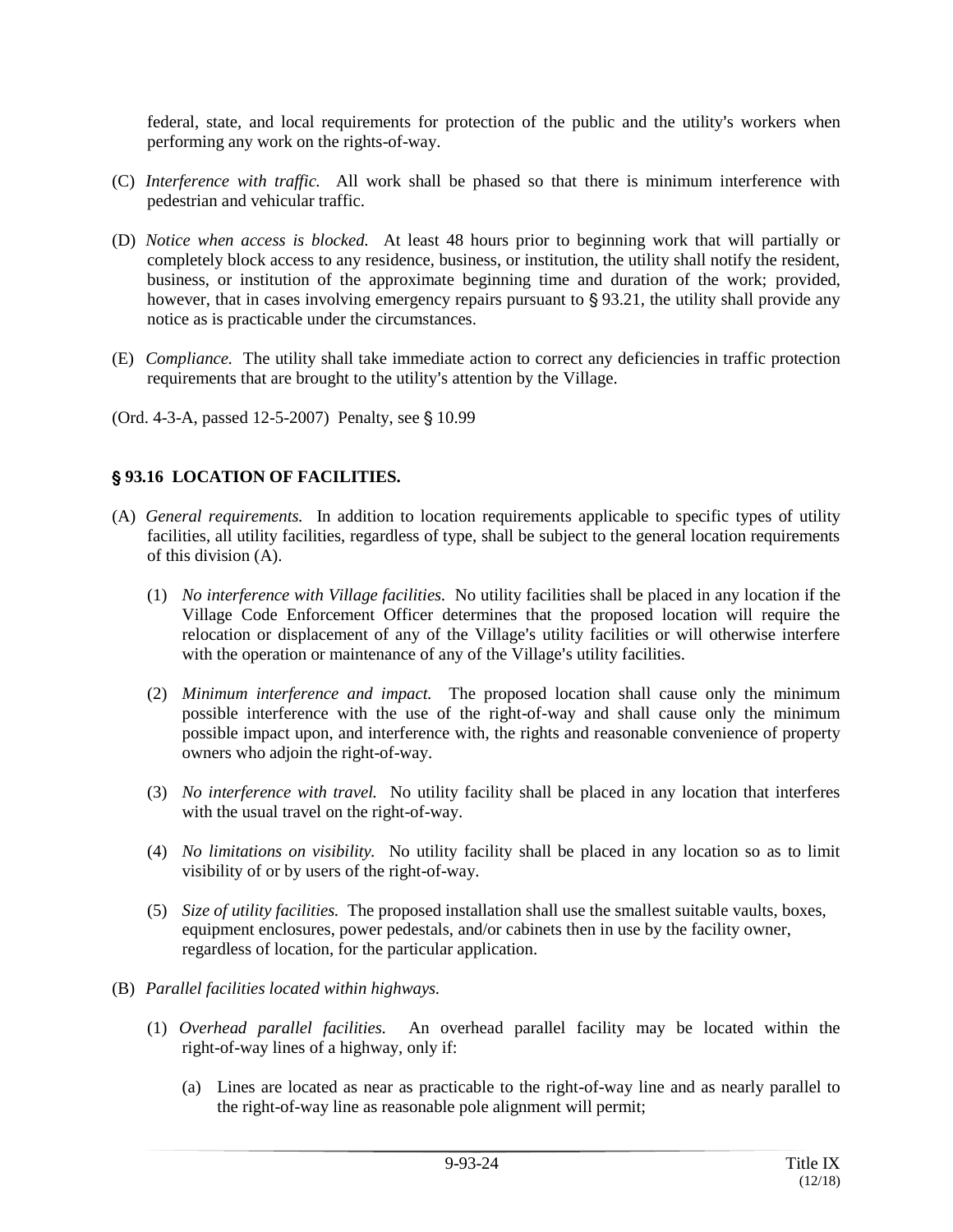- (b) Where pavement is curbed, poles are as remote as practicable from the curb with a minimum distance of two feet behind the face of the curb, where available;
- (c) Where pavement is uncurbed, poles are as remote from pavement edge as practicable with minimum distance of four feet outside the outer shoulder line of the roadway and are not within the clear zone;
- (d) No pole is located in the ditch line of a highway; and
- (e) Any ground-mounted appurtenance is located within one foot of the right-of-way line or as near as possible to the right-of-way line.
- (2) *Underground parallel facilities.* An underground parallel facility may be located within the right-of-way lines of a highway, only if:
	- (a) The facility is located as near the right-of-way line as practicable and not more than eight feet from and parallel to the right-of-way line;
	- (b) A new facility may be located under the paved portion of a highway only if other locations are impracticable or inconsistent with sound engineering judgment (e.g., a new cable may be installed in existing conduit without disrupting the pavement); and
	- (c) In the case of an underground power or communications line, the facility shall be located as near the right-of-way line as practicable and not more than five feet from the right-of-way line and any above-grounded appurtenance shall be located within one foot of the right-of-way line or as near as practicable.
- (C) *Facilities crossing highways.*
	- (1) *No future disruption.* The construction and design of crossing facilities installed between the ditch lines or curb lines of Village highways may require the incorporation of materials and protections (such as encasement or additional cover) to avoid settlement or future repairs to the roadbed resulting from the installation of the crossing facilities.
	- (2) *Cattle passes, culverts, or drainage facilities.* Crossing facilities shall not be located in cattle passes, culverts, or drainage facilities.
	- (3) *Ninety-degree crossing required.* Crossing facilities shall cross at or as near to a 90-degree angle to the centerline as practicable.
	- (4) *Overhead power or communication facility.* An overhead power or communication facility may cross a highway only if:
		- (a) It has a minimum vertical line clearance as required by ICC's rules entitled, "Construction" of Electric Power and Communication Lines" (83 Ill. Adm. Code § 305);
		- (b) Poles are located within one foot of the right-of-way line of the highway and outside of the clear zone; and
		- (c) Overhead crossings at major intersections are avoided.
	- (5) *Underground power or communication facility.* An underground power or communication facility may cross a highway only if:
		- (a) The design materials and construction methods will provide maximum maintenance-free service life; and
		- (b) Capacity for the utility's foreseeable future expansion needs is provided in the initial installation.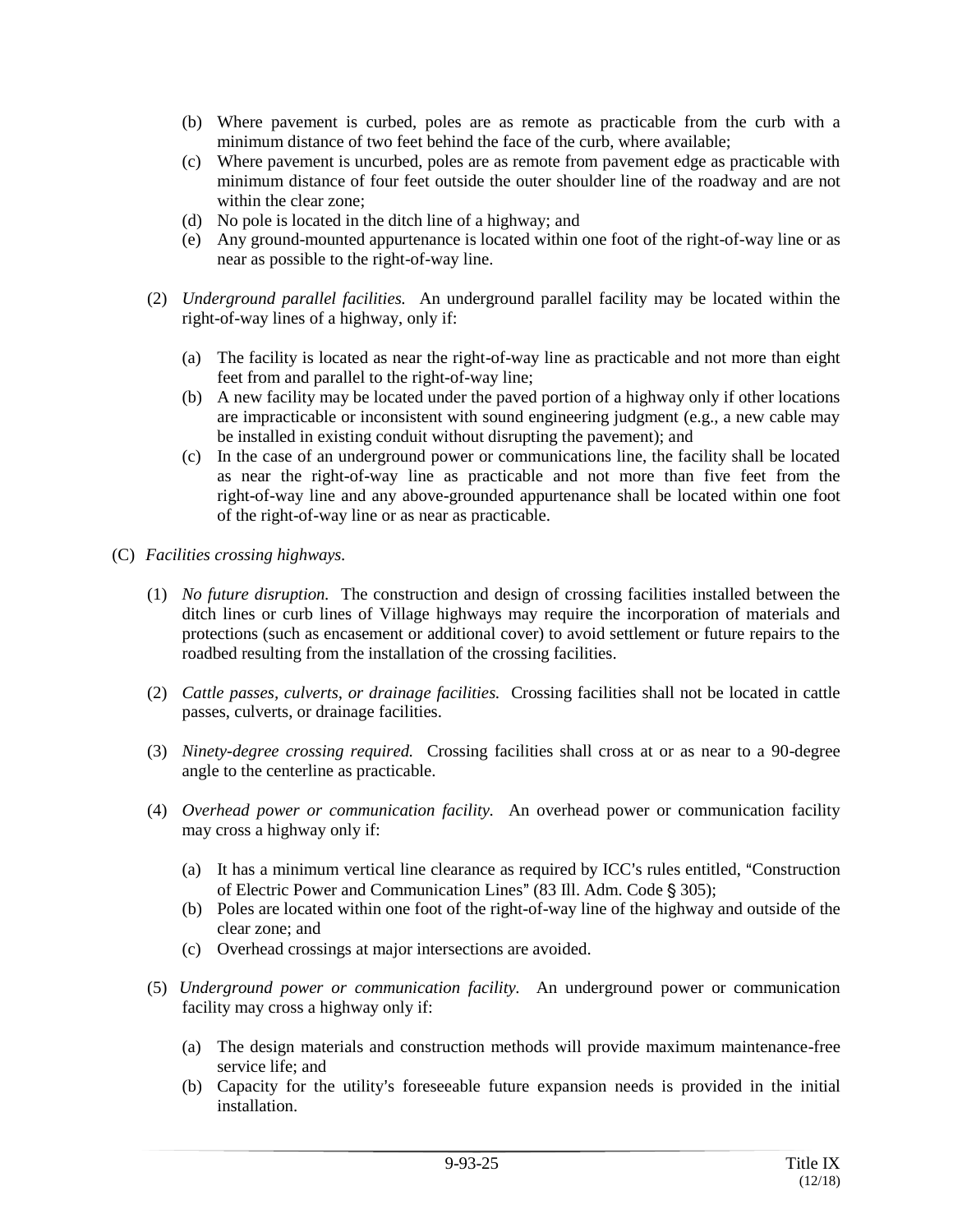- (6) *Markers.* The Village may require the utility to provide a marker at each right-of-way line where an underground facility other than a power or communication facility crosses a highway. Each marker shall identify the type of facility, the utility, and an emergency phone number. Markers may also be eliminated as provided in current federal regulations (49 C.F.R.  $$192.707$ ).
- (D) *Facilities to be located within particular rights-of-way.* The Village may require that facilities be located within particular rights-of-way that are not highways, rather than within particular highways.
- (E) *Freestanding facilities.*
	- (1) The Village may restrict the location and size of any freestanding facility located within a right-of-way.
	- (2) The Village may require any freestanding facility located within a right-of-way to be screened from view.
- (F) *Facilities installed above ground.* Above-ground facilities may be installed only if:
	- (1) No other existing facilities in the area are located underground;
	- (2) New underground installation is not technically feasible; and
	- (3) (a) The proposed installation will be made at a location, and will employ suitable design and materials, to provide the greatest protection of aesthetic qualities of the area being traversed without adversely affecting safety.
		- (b) Suitable designs include, but are not limited to, self-supporting armless, single-pole construction with vertical configuration of conductors and cable.
		- (c) Existing utility poles and light standards shall be used wherever practicable.
		- (d) The installation of additional utility poles is strongly discouraged.
- (G) *Facility attachments to bridges or roadway structures.*
	- (1) (a) Facilities may be installed as attachments to bridges or roadway structures only where the utility has demonstrated that all other means of accommodating the facility are not practicable.
		- (b) Other means shall include, but are not limited to, underground, underwater, independent poles, cable supports and tower supports, all of which are completely separated from the bridge or roadway structure.
		- (c) Facilities transmitting commodities that are volatile, flammable, corrosive, or energized, especially those under significant pressure or potential, present high degrees of risk, and the installations are not permitted.
	- (2) A utility shall include in its request to accommodate a facility installation on a bridge or roadway structure supporting data demonstrating the impracticability of alternate routing. Approval or disapproval of an application for facility attachment to a bridge or roadway structure will be based upon the following considerations: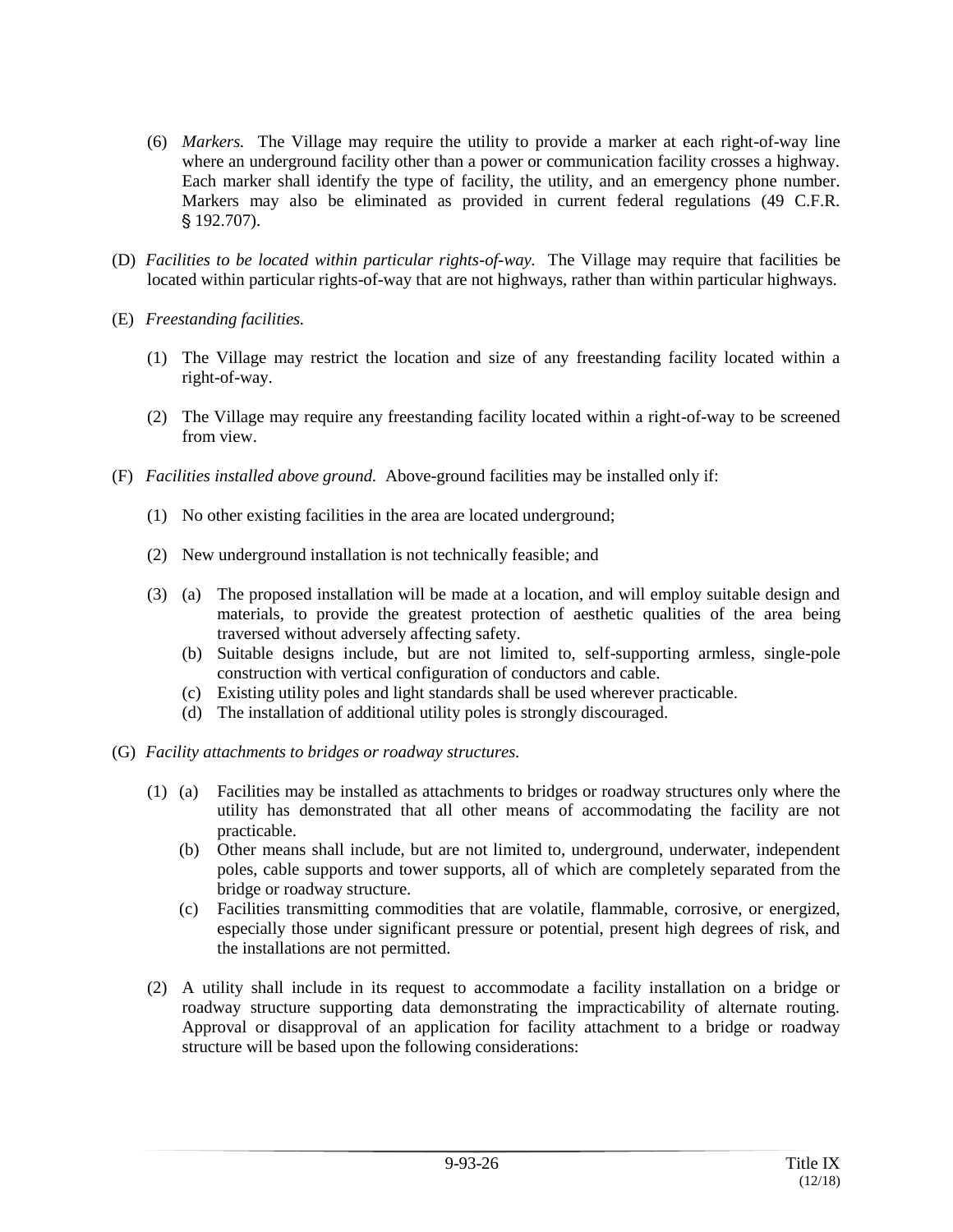- (a) The type, volume, pressure, or voltage of the commodity to be transmitted and an evaluation of the resulting risk to persons and property in the event of damage to or failure of the facility;
- (b) The type, length, value, and relative importance of the highway structure in the transportation system;
- (c) The alternative routings available to the utility and their comparative practicability;
- (d) The proposed method of attachment;
- (e) The ability of the structure to bear the increased load of the proposed facility;
- (f) The degree of interference with bridge maintenance and painting;
- (g) The effect on the visual quality of the structure; and
- (h) The public benefit expected from the utility service as compared to the risk involved.
- (H) *Appearance standards.*
	- (1) The Village may prohibit the installation of facilities in particular locations in order to preserve visual quality.
	- (2) A facility may be constructed only if its construction does not require extensive removal or alteration of trees or terrain features visible to the right-of-way user or to adjacent residents and property owners, and if it does not impair the aesthetic quality of the lands being traversed.

(Ord. 4-3-A, passed 12-5-2007) Penalty, see § 10.99

# ' **93.17 CONSTRUCTION METHODS AND MATERIALS.**

- (A) *Standards and requirements for particular types of construction methods.*
	- (1) *Boring or jacking.*
		- (a) *Pits and shoring.*
			- 1. Boring or jacking under rights-of-way shall be accomplished from pits located at a minimum distance specified by the Village Engineer from the edge of the pavement.
			- 2. Pits for boring or jacking shall be excavated no more than 48 hours in advance of boring or jacking operations and backfilled within 48 hours after boring or jacking operations are completed.
			- 3. While pits are open, they shall be clearly marked and protected by barricades.
			- 4. Shoring shall be designed, erected, supported, braced, and maintained so that it will safely support all vertical and lateral loads that may be imposed upon it during the boring or jacking operation.
		- (b) *Wet boring or jetting.* Wet boring or jetting shall not be permitted under the roadway.
		- (c) *Borings with diameters greater than six inches.* Borings over six inches in diameter shall be accomplished with an auger and following pipe, and the diameter of the auger shall not exceed the outside diameter of the following pipe by more than one inch.
		- (d) *Borings with diameters six inches or less.* Borings of six inches or less in diameter may be accomplished by either jacking, guided with auger, or auger and following pipe method.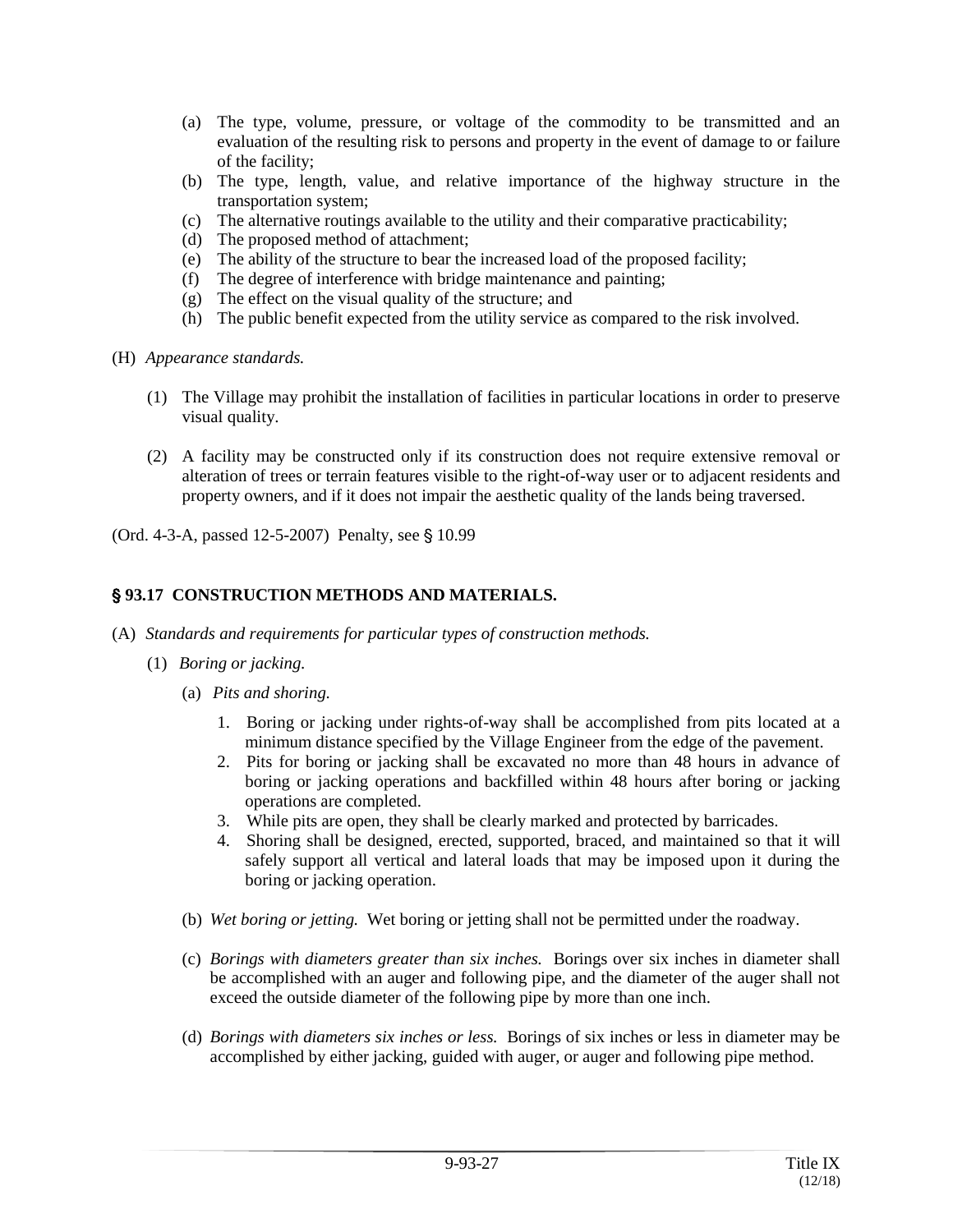- (e) *Tree preservation.* Any facility located within the drip line of any tree designated by the Village to be preserved or protected shall be bored under or around the root system.
- (2) *Trenching.* Trenching for facility installation, repair, or maintenance on rights-of-way shall be done in accordance with the applicable portions of § 603 of IDOT's *Standard Specifications for Road and Bridge Construction*.
	- (a) *Length.*
		- 1. The length of open trench shall be kept to the practicable minimum consistent with requirements for pipeline testing.
		- 2. Only one-half of any intersection may have an open trench at any time unless special permission is obtained from the Village Engineer or Village Director of Public Works.
	- (b) *Open trench and excavated material.*
		- 1. Open trench and windrowed excavated material shall be protected as required by Chapter 6 of the *State Manual on Uniform Traffic-Control Devices*.
		- 2. Where practicable, the excavated material shall be deposited between the roadway and the trench as added protection. Excavated material shall not be allowed to remain on the paved portion of the roadway.
		- 3. Where right-of-way width does not allow for windrowing excavated material off the paved portion of the roadway, excavated material shall be hauled to an off-road location.
	- (c) *Drip line of trees.* The utility shall not trench within the drip line of any tree designated by the Village to be preserved.
- (3) *Backfilling.*
	- (a) 1. Any pit, trench, or excavation created during the installation of facilities shall be backfilled for its full width, depth, and length using methods and materials in accordance with IDOT's *Standard Specifications for Road and Bridge Construction*.
		- 2. When excavated material is hauled away or is unsuitable for backfill, suitable granular backfill shall be used.
	- (b) 1. For a period of three years from the date construction of a facility is completed, the utility shall be responsible to remove and restore any backfilled area that has settled due to construction of the facility.
		- 2. If so ordered by the Engineer, the utility, at its expense, shall remove any pavement and backfill material to the top of the installed facility, place and properly compact new backfill material, and restore new pavement, sidewalks, curbs, and driveways to the proper grades, as determined by the Engineer.
- (4) *Pavement cuts.* Pavement cuts for facility installation or repair shall be permitted on a highway only if that portion of the highway is closed to traffic. If a variance to the limitation set forth in this division  $(A)(4)$  is permitted under § 93.22, the following requirements shall apply.
	- (a) Any excavation under pavements shall be backfilled and compacted as soon as practicable with granular material of CA-6 or CA-10 gradation, as designated by the Engineer.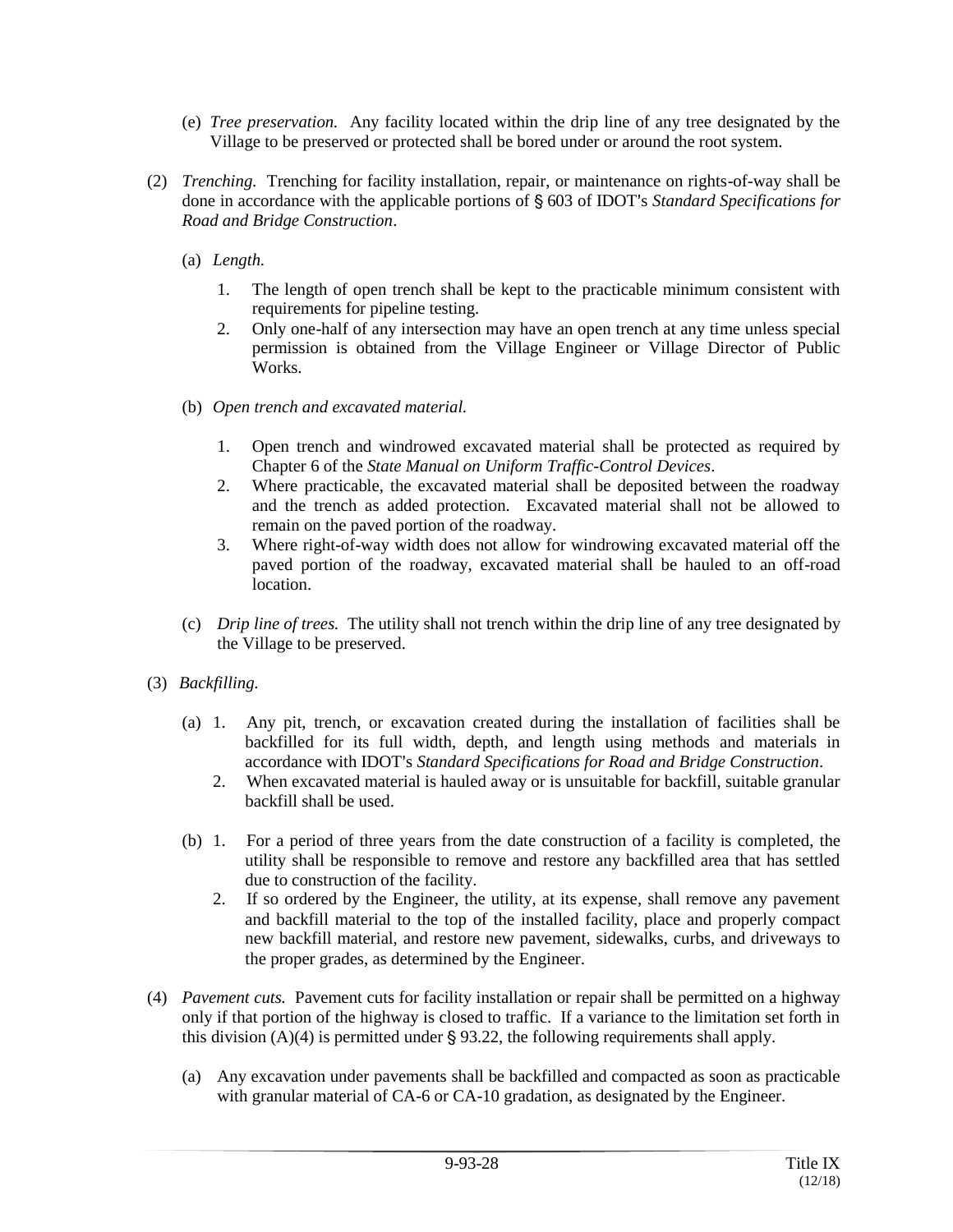- (b) 1. Restoration of pavement, in kind, shall be accomplished as soon as practicable, and temporary repair with bituminous mixture shall be provided immediately.
	- 2. Any subsequent failure of either the temporary repair or the restoration shall be rebuilt upon notification by the Village Engineer.
- (c) All saw cuts shall be full depth.
- (d) For all rights-of-way which have been reconstructed with a concrete surface/base in the last seven years, or resurfaced in the last three years, permits shall not be issued unless the work is determined to be an emergency repair or other work considered necessary and unforeseen before the time of the reconstruction or unless a pavement cut is necessary for a J.U.L.I.E. locate.

#### (5) *Encasement.*

- (a) 1. Casing pipe shall be designed to withstand the load of the highway and any other superimposed loads.
	- 2. The casing shall be continuous either by one-piece fabrication or by welding or jointed installation approved by the Village.
- (b) 1. The venting, if any, of any encasement shall extend within one foot of the right-of-way line.
	- 2. No above-ground vent pipes shall be located in the area established as clear zone for that particular section of the highway.
- (c) 1. In the case of water main or service crossing, encasement shall be furnished between bore pits unless continuous pipe or Village approved jointed pipe is used under the roadway.
	- 2. Casing may be omitted only if pipe is installed prior to highway construction and carrier pipe is continuous or mechanical joints are of a type approved by the Village.
	- 3. Bell- and spigot-type pipe shall be encased regardless of installation method.
- (d) In the case of gas pipelines of 60 psig or less, encasement may be eliminated.
- (e) In the case of gas pipelines or petroleum products pipelines with installations of more than 60 psig, encasement may be eliminated only if:
	- 1. Extra heavy pipe is used that precludes future maintenance or repair; and
	- 2. Cathodic protection of the pipe is provided.
- (f) If encasement is eliminated for a gas or petroleum products pipeline, the facility shall be located so as to provide that construction does not disrupt the right-of-way.
- (6) *Minimum cover of underground facilities.* Cover shall be provided and maintained at least in the amount specified in the following table for minimum cover for the type of facility: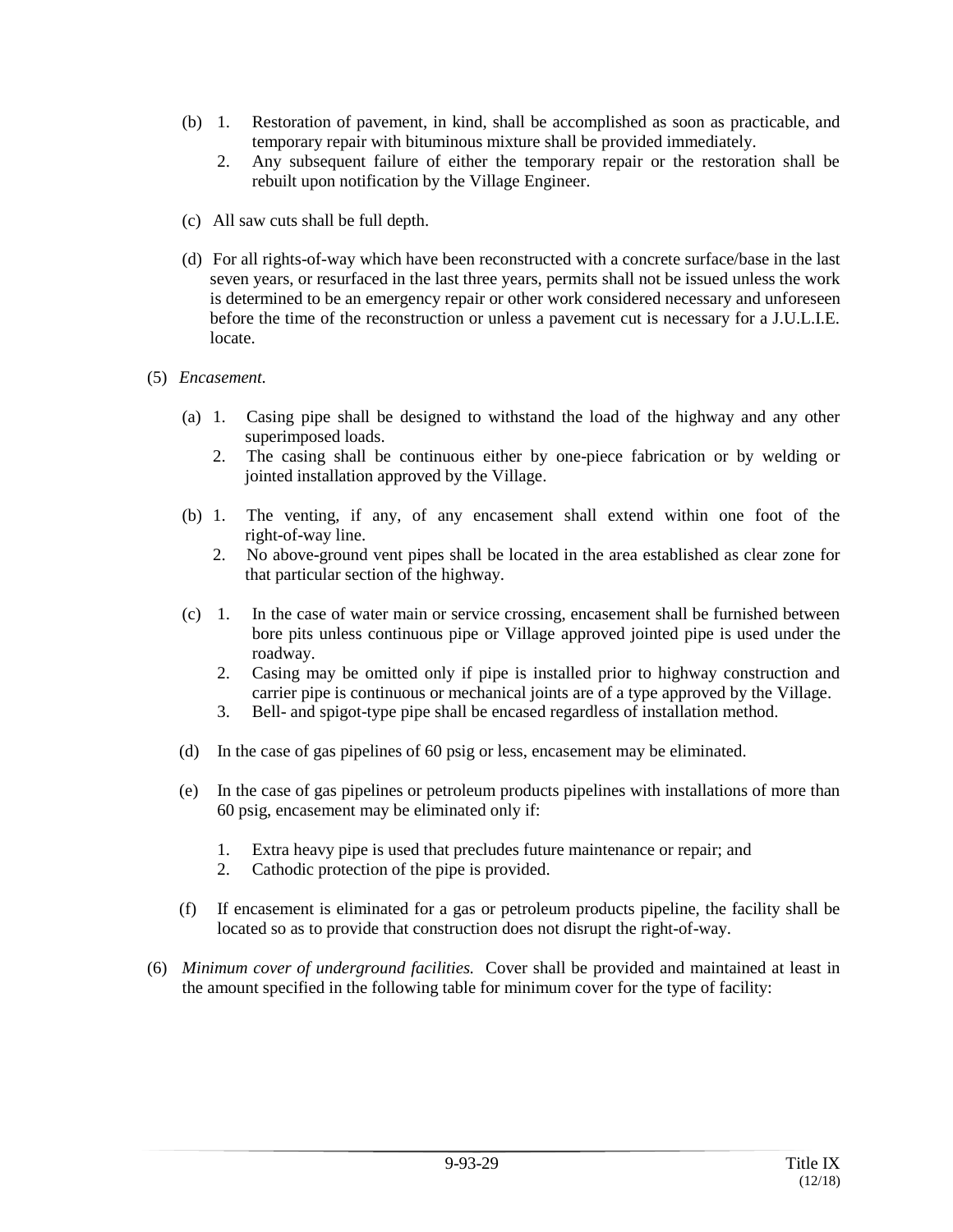| <b>Type of Facility</b>                          | <b>Minimum Cover</b>                              |
|--------------------------------------------------|---------------------------------------------------|
| Communication, cable, or<br>video service lines  | 18 to 24 inches, as<br>determined by the Village  |
| Electric lines                                   | 30 inches                                         |
| <b>Type of Facility</b>                          | <b>Minimum Cover</b>                              |
| Gas or petroleum products                        | 30 inches                                         |
| Sanitary sewer, storm sewer,<br>or drainage line | Sufficient cover to provide.<br>freeze protection |
| Water lines                                      | Sufficient cover to provide.<br>freeze protection |

- (B) *Standards and requirements for particular types of facilities.*
	- (1) *Electric power or communication lines.*
		- (a) *Code compliance.* Electric power or communications facilities within Village rights-of-way shall be constructed, operated, and maintained in conformity with the provisions of 83 Ill. Adm. Code Part 305 (formerly General Order 160 of the Illinois Commerce Commission) entitled *Rules for Construction of Electric Power and Communications Lines*, and the National Electrical Safety Code.
		- (b) *Overhead facilities.*
			- 1. Overhead power or communication facilities shall use single pole construction and, where practicable, joint use of poles shall be used.
			- 2. Utilities shall make every reasonable effort to design the installation so guys and braces will not be needed.
			- 3. Variances may be allowed if there is no feasible alternative and if guy wires are equipped with guy guards for maximum visibility.
		- (c) *Underground facilities.*
			- 1. Cable may be installed by trenching or plowing, provided that special consideration is given to boring in order to minimize damage when crossing improved entrances and side roads.
			- 2. If a crossing is installed by boring or jacking, encasement shall be provided between jacking or bore pits. Encasement may be eliminated only if:
				- a. The crossing is installed by the use of "moles," "whip augers," or other approved method which compress the earth to make the opening for cable installation; or
				- b. The installation is by the open trench method, which is only permitted prior to roadway construction.
			- 3. Cable shall be grounded in accordance with the National Electrical Safety Code.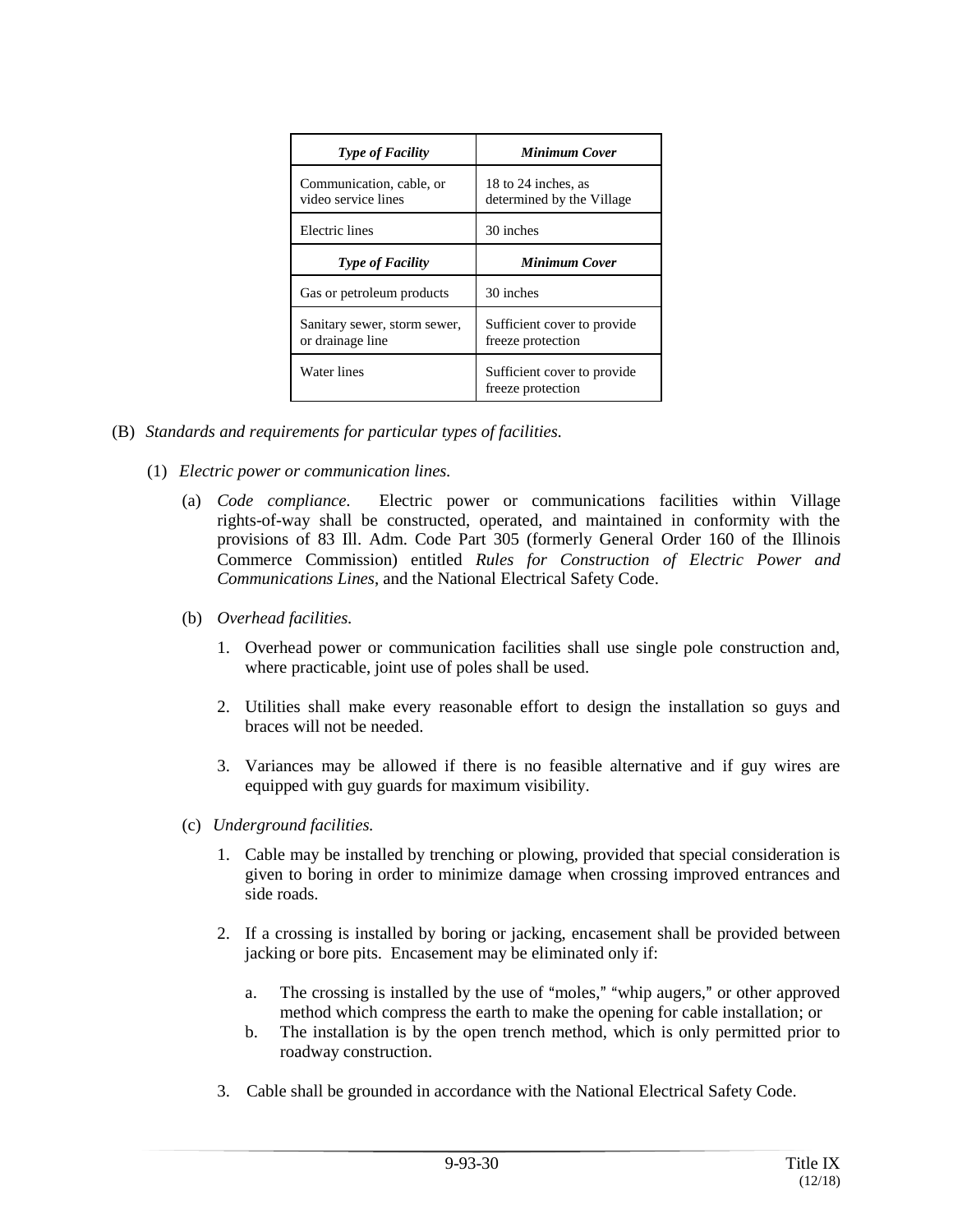- (d) *Burial of drops.*
	- 1. All temporary service drops placed between November 1 of the prior year and March 15 of the current year, also known as snowdrops, shall be buried by May 31 of the current year, weather permitting, unless otherwise permitted by the Village.
	- 2. Weather permitting, utilities shall bury all temporary drops, excluding snowdrops, within ten business days after placement.
- (2) *Underground facilities other than electric power or communication lines.* Underground facilities other than electric power or communication lines may be installed by:
	- (a) The use of "moles," "whip augers," or other approved methods which compress the earth to move the opening for the pipe;
	- (b) Jacking or boring with vented encasement provided between the ditch lines or toes of slopes of the highway;
	- (c) Open trench with vented encasement between ultimate ditch lines or toes of slopes, but only if prior to roadway construction; or
	- (d) Tunneling with vented encasement, but only if installation is not possible by other means.
- (3) *Gas transmission, distribution, and service.* Gas pipelines within rights-of-way shall be constructed, maintained, and operated in a Village-approved manner and in conformance with the Federal Code of the Office of Pipeline Safety Operations, Department of Transportation, Part 192 - *Transportation of Natural and Other Gas by Pipeline: Minimum Federal Safety Standards* (49 C.F.R. § 192), IDOT's *Standard Specifications for Road and Bridge Construction*, and all other applicable laws, rules, and regulations.
- (4) *Petroleum products pipelines.* Petroleum products pipelines within rights-of-way shall conform to the applicable sections of ANSI *Standard Code for Pressure Piping* (Liquid Petroleum Transportation Piping Systems ANSI-B31.4).
- (5) *Water lines, sanitary sewer lines, storm water sewer lines, or drainage lines.* Water lines, sanitary sewer lines, storm sewer lines, and drainage lines within rights-of-way shall meet or exceed the recommendations of the current *Standard Specifications for Water and Sewer Main Construction in Illinois*.
- (6) *Ground-mounted appurtenances.*
	- (a) Ground-mounted appurtenances to overhead or underground facilities, when permitted within a right-of-way, shall be provided with a vegetation-free area extending one foot in width beyond the appurtenance in all directions.
	- (b) The vegetation-free area may be provided by an extension of the mounting pad, or by heavy duty plastic or similar material approved by the Engineer or Director of Public Works.
	- (c) With the approval of the Engineer or Director of Public Works, shrubbery surrounding the appurtenance may be used in place of vegetation-free area.
	- (d) The housing for ground-mounted appurtenances shall be painted a neutral color to blend with the surroundings.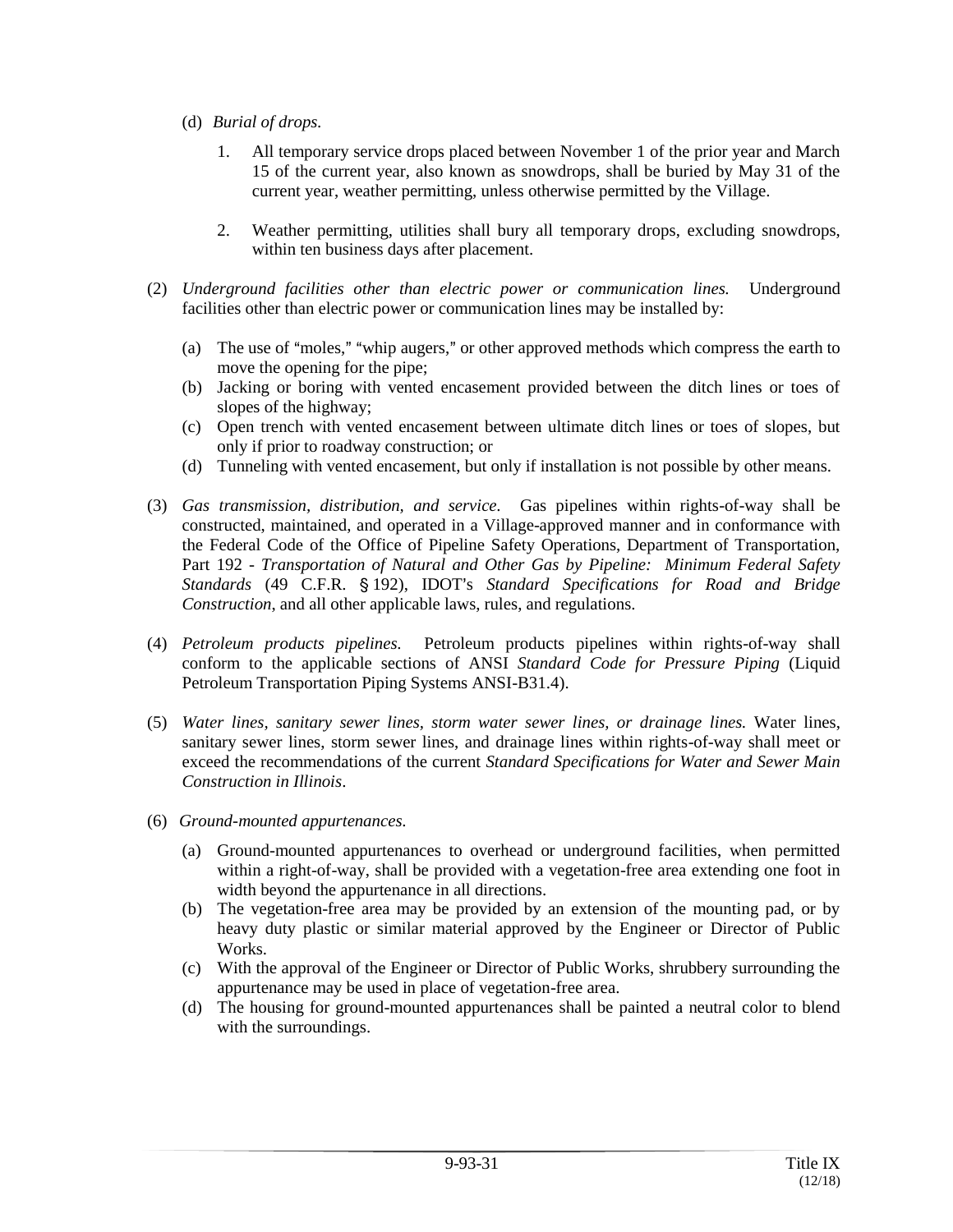- (C) *Materials.*
	- (1) *General standards.* The materials used in constructing facilities within rights-of-way shall be those meeting the accepted standards of the appropriate industry, the applicable portions of IDOT's *Standards Specifications for Road and Bridge Construction*, the requirements of the Illinois Commerce Commission, or the standards established by other official regulatory agencies for the appropriate industry.
	- (2) *Material storage on right-of-way.*
		- (a) No material shall be stored on the right-of-way without the prior written approval of the Village Engineer.
		- (b) When the storage is permitted, all pipe, conduit, wire, poles, cross arms, or other materials shall be distributed along the right-of-way prior to and during installation in a manner to minimize hazards to the public or an obstacle to right-of-way maintenance or damage to the right-of-way and other property.
		- (c) If material is to be stored on right-of-way, prior approval must be obtained from the Village.
	- (3) *Hazardous materials.* The plans submitted by the utility to the Village shall identify any hazardous materials that may be involved in the construction of the new facilities or removal of any existing facilities.
- (D) *Operational restrictions.*
	- (1) (a) Construction operations on rights-of-way may, at the discretion of the Village, be required to be discontinued when the operations would create hazards to traffic or the public health, safety, and welfare.
		- (b) The operations may also be required to be discontinued or restricted when conditions are such that construction would result in extensive damage to the right-of-way or other property.
	- (2) These restrictions may be waived by the Engineer when emergency work is required to restore vital utility services.
	- (3) Unless otherwise permitted by the Village, the hours of construction are those set forth in \$\$ 91.045 through 91.047.
- (E) *Location of existing facilities.*
	- (1) Any utility proposing to construct facilities in the Village shall contact J.U.L.I.E. and ascertain the presence and location of existing above-ground and underground facilities within the rights-of-way to be occupied by its proposed facilities.
	- (2) The Village will make its permit records available to a utility for the purpose of identifying possible facilities.
	- (3) When notified of an excavation or when requested by the Village or by J.U.L.I.E., a utility shall locate and physically mark its underground facilities within 48 hours, excluding weekends and holidays, in accordance with the State of Illinois Underground Facilities Damage Prevention Act, being ILCS Ch. 220, Act 50, SS 1 *et seq.*
- (Ord. 4-3-A, passed 12-5-2007) Penalty, see § 10.99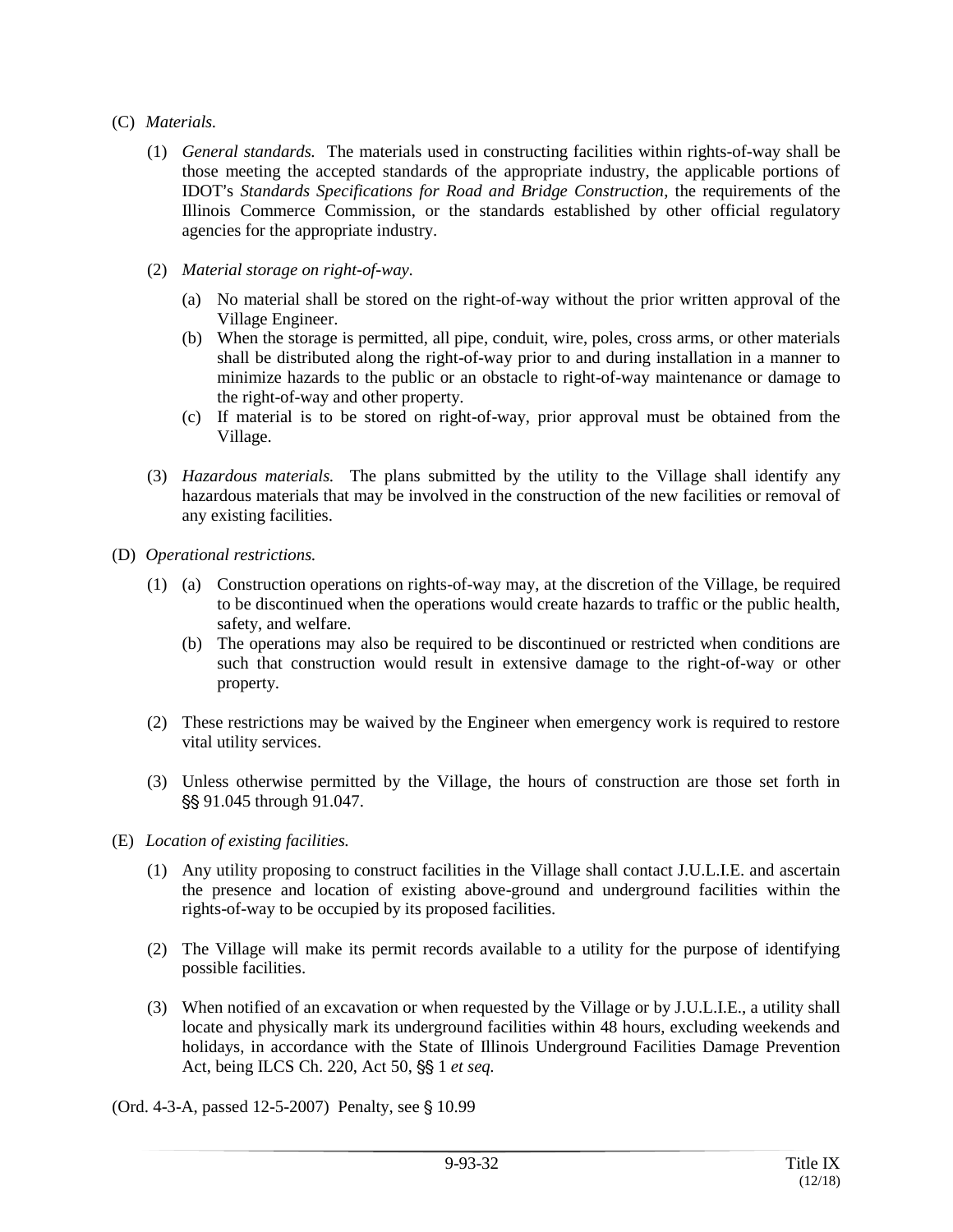#### ' **93.18 VEGETATION CONTROL.**

- (A) *Electric utilities; compliance with state laws and regulations.* An electric utility shall conduct all tree-trimming and vegetation control activities in the right-of-way in accordance with applicable Illinois state laws and regulations, and, additionally, with the local franchise or other agreement with the Village as permitted by law.
- (B) *Other utilities; tree trimming permit required.* Tree trimming that is done by any other utility with facilities in the right-of-way and that is not performed pursuant to applicable Illinois state laws and regulations specifically governing same shall not be considered a normal maintenance operation, but shall require the application for, and the issuance of, a permit, in addition to any other permit required under this Chapter.
	- (1) *Application for tree trimming permit.*
		- (a) Applications for tree trimming permits shall include assurance that the work will be accomplished by competent workers with supervision who are experienced in accepted tree-pruning practices.
		- (b) Tree trimming permits shall designate an expiration date in the interest of assuring that the work will be expeditiously accomplished.
	- (2) *Damage to trees.*
		- (a) Poor pruning practices resulting in damaged or misshapen trees will not be tolerated and shall be grounds for cancellation of the tree trimming permit and for assessment of damages.
		- (b) The Village will require compensation for trees extensively damaged and for trees removed without authorization.
		- (c) The formula developed by the International Society of Arboriculture will be used as a basis for determining the compensation for damaged trees or unauthorized removal of trees.
		- (d) The Village may require the removal and replacement of trees if trimming or radical pruning would leave them in an unacceptable condition.
- (C) *Specimen trees or trees of special significance.*
	- (1) The Village may require that special measures be taken to preserve specimen trees or trees of special significance.
	- (2) The required measures may consist of higher poles, side arm extensions, covered wire, or other means.
- (D) *Chemical use.*
	- (1) Except as provided in division (D)(2) below, no utility shall spray, inject, or pour any chemicals on or near any trees, shrubs, or vegetation in the Village for any purpose, including the control of growth, insects, or disease.
	- (2) Spraying of any type of brush-killing chemicals will not be permitted on rights-of-way unless the utility demonstrates to the satisfaction of the Engineer that the spraying is the only practicable method of vegetation control.
- (Ord. 4-3-A, passed  $12-5-2007$ ) Penalty, see § 10.99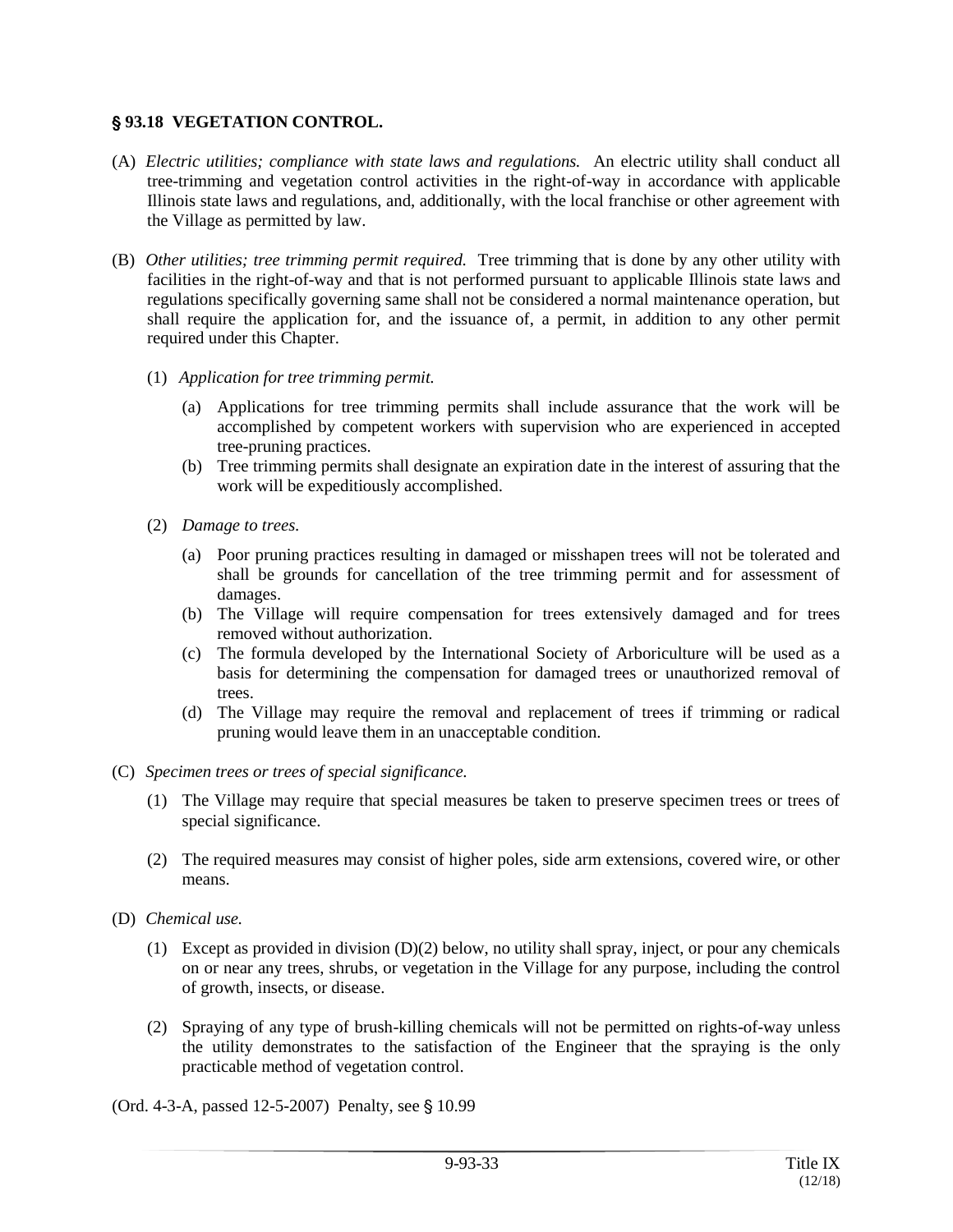#### ' **93.19 REMOVAL, RELOCATION, OR MODIFICATION OF UTILITY FACILITIES.**

- (A) *Notice.* Within 90 days following written notice from the Village, a utility shall, at its own expense, protect, support, temporarily or permanently disconnect, remove, relocate, change, or alter the position of any utility facilities within the rights-of-way whenever the corporate authorities have determined that the removal, relocation, change, or alteration is reasonably necessary for the construction, repair, maintenance, or installation of any Village improvement in or upon, or the operations of the Village in or upon, the rights-of-way.
- (B) *Removal of unauthorized facilities.* Within 30 days following written notice from the Village, any utility that owns, controls, or maintains any unauthorized facility or related appurtenances within the rights-of-way shall, at its own expense, remove all or any part of the facilities or appurtenances from the rights-of-way. A facility is unauthorized and subject to removal in the following circumstances:
	- $(1)$  Upon expiration or termination of the permittee's license or franchise, unless otherwise permitted by applicable law;
	- (2) If the facility was constructed or installed without the prior grant of a license or franchise, if required;
	- (3) If the facility was constructed or installed without prior issuance of a required permit in violation of this Chapter; or
	- $(4)$  If the facility was constructed or installed at a location not permitted by the permittee's license or franchise.
- (C) *Emergency removal or relocation of facilities.*
	- (1) The Village retains the right and privilege to cut or move any facilities located within the rights-of-way of the Village, as the Village may determine to be necessary, appropriate, or useful in response to any public health or safety emergency.
	- (2) If circumstances permit, the municipality shall attempt to notify the utility, if known, prior to cutting or removing a facility and shall notify the utility, if known, after cutting or removing a facility.
- (D) *Abandonment of facilities.*
	- (1) Upon abandonment of a facility within the rights-of-way of the Village, the utility shall notify the Village within 90 days.
	- (2) Following receipt of the notice, the Village may direct the utility to remove all or any portion of the facility if the Village Engineer determines that the removal will be in the best interest of the public health, safety, and welfare.
	- (3) In the event that the Village does not direct the utility that abandoned the facility to remove it, by giving notice of abandonment to the Village, the abandoning utility shall be deemed to consent to the alteration or removal of all or any portion of the facility by another utility or person.
- (Ord. 4-3-A, passed 12-5-2007) Penalty, see § 10.99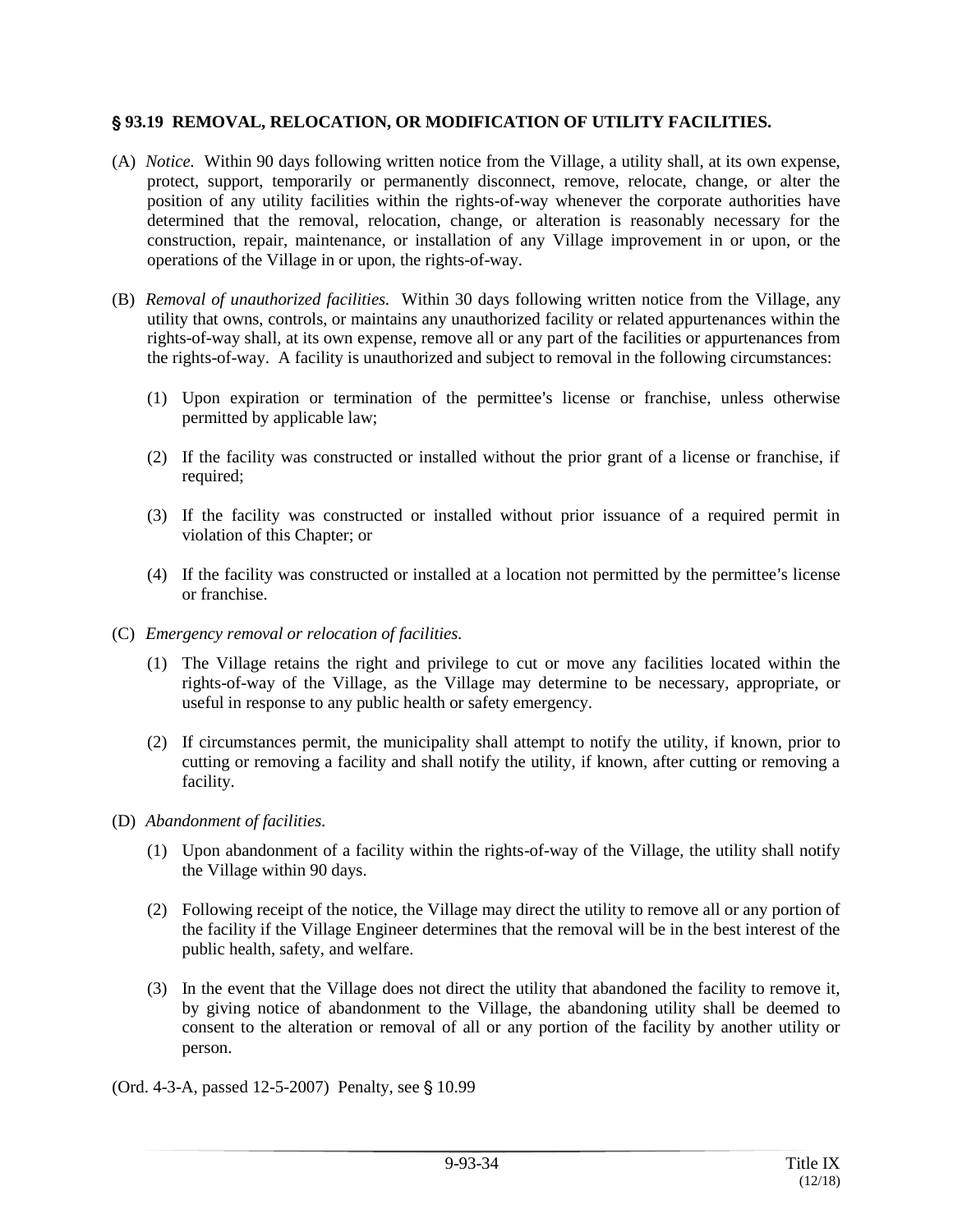#### ' **93.20 CLEANUP AND RESTORATION.**

- (A) The utility shall remove all excess material and restore all turf and terrain and other property within ten days after any portion of the rights-of-way are disturbed, damaged, or destroyed due to construction or maintenance by the utility, all to the satisfaction of the Village, which includes restoration of entrances and side roads.
- (B) Restoration of roadway surfaces shall be made using materials and methods approved by the Village Engineer.
- (C) The cleanup and repair may be required to consist of backfilling, regrading, reseeding, resodding, or any other requirement to restore the right-of-way to a condition substantially equivalent to that which existed prior to the commencement of the project.
- (D) The time period provided in this section may be extended by the Village Engineer for good cause shown.
- (Ord. 4-3-A, passed  $12-5-2007$ ) Penalty, see  $$10.99$

#### ' **93.21 MAINTENANCE AND EMERGENCY MAINTENANCE.**

- (A) *Generally.* Facilities on, over, above, along, upon, under, across, or within rights-of-way are to be maintained by or for the utility in a manner satisfactory to the Village and at the utility's expense.
- (B) *Emergency maintenance procedures.* Emergencies may justify non-compliance with normal procedures for securing a permit.
	- (1) (a) If an emergency creates a hazard on the traveled portion of the right-of-way, the utility shall take immediate steps to provide all necessary protection for traffic on the highway or the public on the right-of-way, including the use of signs, lights, barricades, or flaggers.
		- (b) If a hazard does not exist on the traveled way, but the nature of the emergency is such as to require the parking on the shoulder of equipment required in repair operations, adequate signs and lights shall be provided.
		- (c) Parking on the shoulder in such an emergency will only be permitted when no other means of access to the facility is available.
	- (2) (a) In an emergency, the utility shall, as soon as possible, notify the Village Engineer or his or her duly authorized agent of the emergency, informing him or her as to what steps have been taken for protection of the traveling public and what will be required to make the necessary repairs.
		- (b) If the nature of the emergency is such as to interfere with the free movement of traffic, the Village police shall be notified immediately.
	- (3) In an emergency, the utility shall use all means at hand to complete repairs as rapidly as practicable and with the least inconvenience to the traveling public.
- (C) *Emergency repairs.* The utility must file in writing with the Village a description of the repairs undertaken in the right-of-way within 48 hours after an emergency repair.
- (Ord. 4-3-A, passed  $12-5-2007$ ) Penalty, see §  $10.99$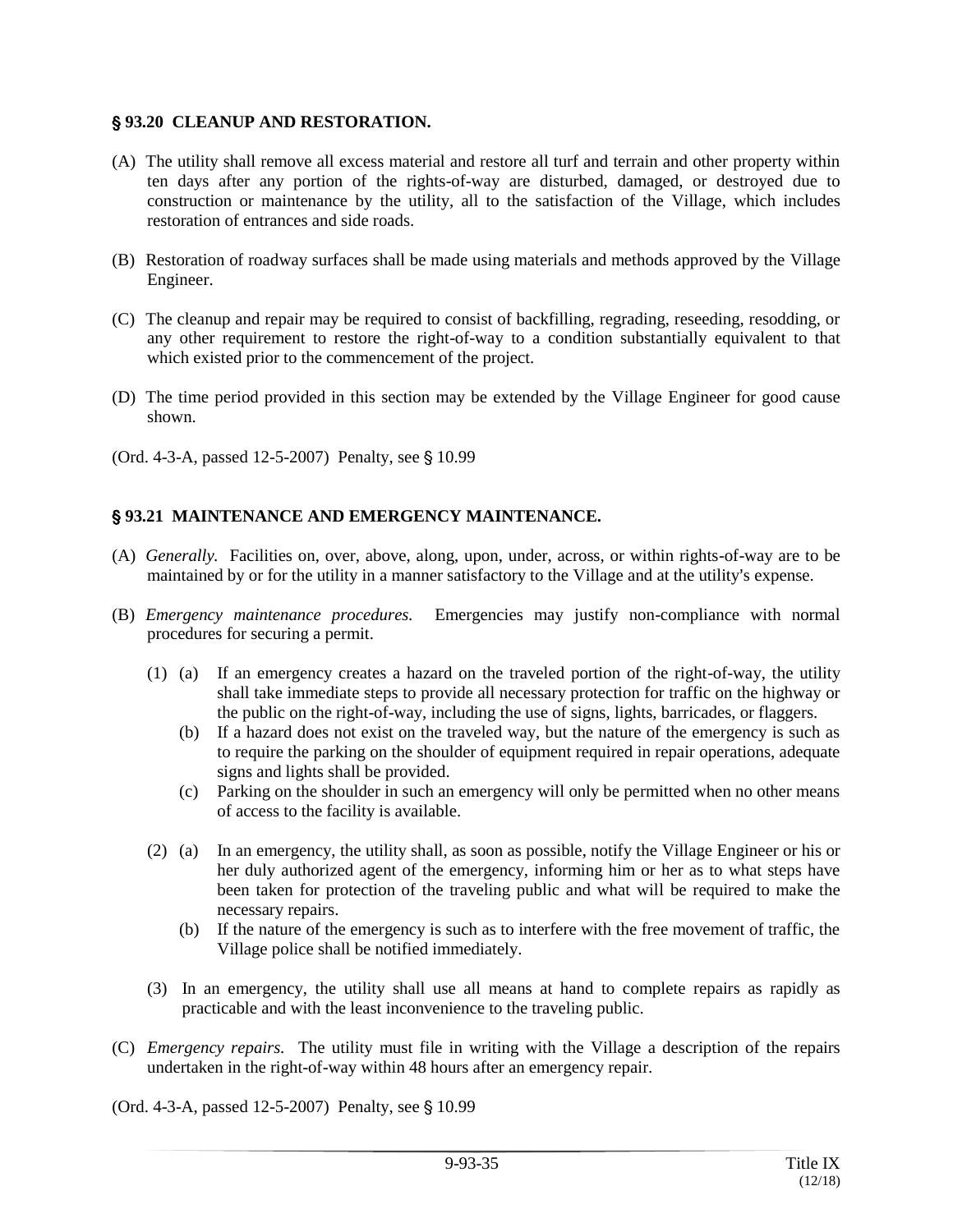#### ' **93.22: SMALL WIRELESS FACILITIES:**

- (A) *Purpose and Scope*:
	- (1) *Small Wireless Facilities Deployment Act*. This Section is adopted pursuant to Public Act 100-0585, the "Small Wireless Facilities Deployment Act ("the Act"), pursuant to which the Village regulates and charges for small wireless facilities as and to the extent permitted by the Act, and pursuant to the FCC Order of September 26, 2018.
	- (2) *Savings Clause*: To the extent permitted by any decisions of a court of competent jurisdiction, any provisions of the Act and/or of the FCC Order of September 26, 2018, and any corresponding provisions of this Ordinance, which are exclusively dependent upon such provisions of the Act and/or of the FCC Order of September 26, 2018 for authority, shall be and are automatically suspended, pending final decision on any such issue upon appellate review.
	- (3) *Purpose*. The purpose of this Section 93.22 is to establish regulations, and procedures for the siting and collocation of small wireless facilities on public rights-of-way within the Village, or outside public rights-of-way on private property zoned by the Village exclusively for commercial or industrial use, in a manner that is consistent with the Act and/or of the FCC Order of September 26, 2018.
	- (4) *Conflicts with State and Federal Laws*. In the event that applicable federal or State laws or regulations are inconsistent with the requirements of this Section 93.22, the wireless services provider shall comply with the more restrictive requirements.
- (B) *Definitions*:

All terms used in this Section 93.22 have the meaning provided in Section 93.03, "Definitions" of this Chapter.

- (C) *Regulation of Small Wireless Facilities*:
	- (1) *Permitted Use*: A small wireless facility shall be classified as a permitted use and subject to administrative review, but not subject to zoning review or approval if they are collocated (i) in rights-of-way in any zone, or (ii) outside of rights-of-way on property zoned exclusively for commercial or industrial use, and (iii) if such wireless facility meets both of the following qualifications: (a) each antenna is located inside an enclosure of no more than 3 cubic feet in volume or, in the case of an antenna that has exposed elements, the antenna, excluding associated antenna equipment as defined in this Chapter, could fit within an imaginary enclosure of no more than 3 cubic feet in volume; and (b) all other wireless equipment attached directly to or installed adjacent to a utility pole, or other support structure, including pre-existing equipment, associated with the facility is, in the aggregate, no more than 28 cubic feet in volume.
	- (2) *Permit Required*: An applicant is required to obtain one or more permits to collocate a small wireless facility. An application is received and processed, and permits are issued subject to the following requirements:
		- (a) *Public Safety Use Space Reservation*: The Village does hereby reserve space on all Village utility poles and Village wireless support structures for future public safety uses, and funds shall be and are hereby tentatively appropriated or budgeted for such purposes, but a reservation of space will not preclude the collocation of a small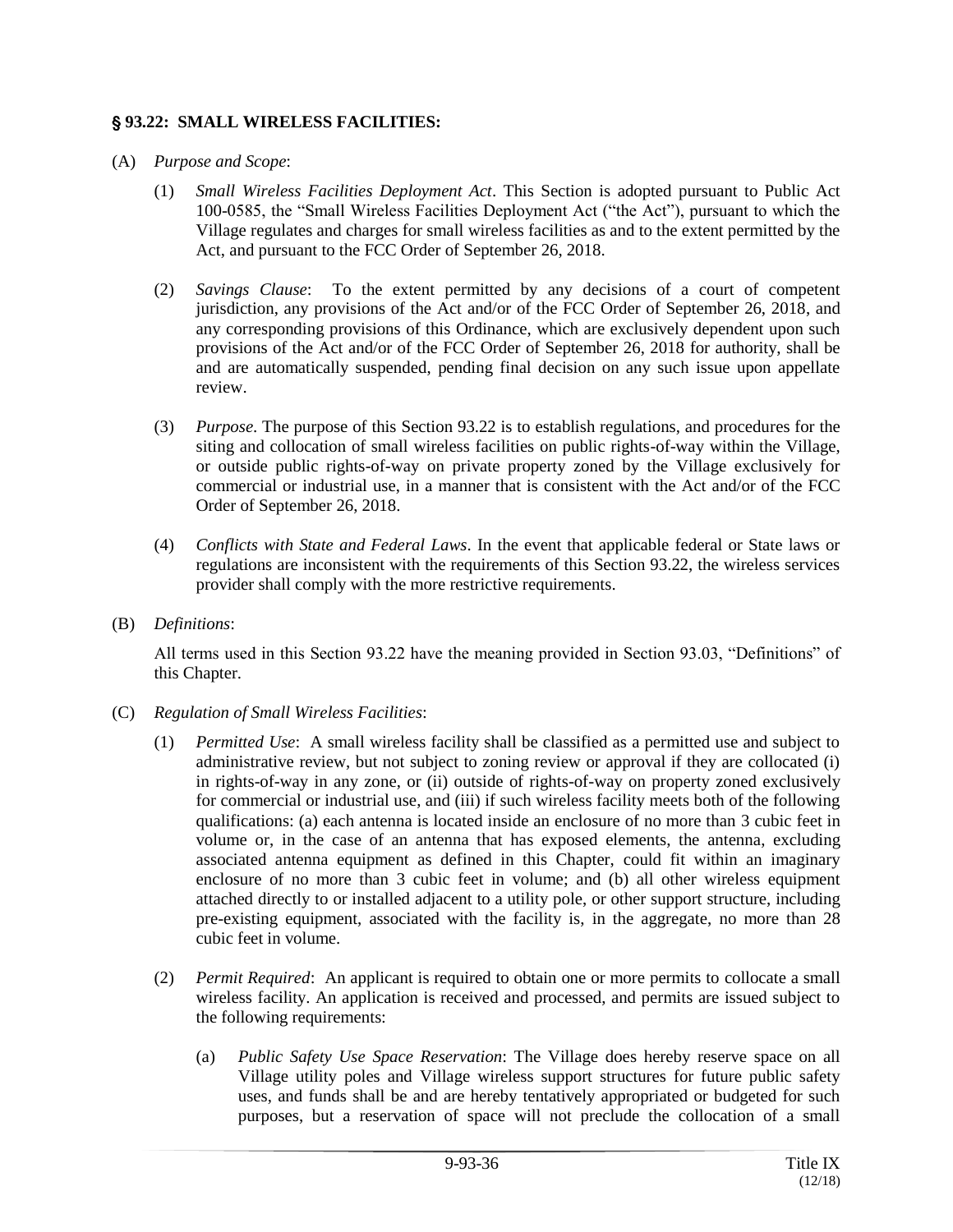wireless facility unless the Village reasonably determines that the Village utility pole or Village wireless support structure cannot accommodate both uses.

- (b) *Application Requirements:* A wireless services provider shall be required to provide the following information to the Enforcement Official when seeking a permit to collocate small wireless facilities on or adjacent to a Village utility pole or on or adjacent to a Village wireless support structure, or any public right-of-way within the Village:
	- (i) Site-specific structural integrity for such Village utility pole and/or for other Village wireless support structure, and a make-ready analysis prepared by a structural engineer, as that term is defined in Section 4 of the Structural Engineering Practice Act of 1989;
	- (ii) The location where each proposed small wireless facility or utility pole would be installed and photographs of the location and its immediate surroundings depicting the utility poles or structures on which each proposed small wireless facility would be mounted or location where utility poles or structures would be installed;
	- (iii) Specifications and drawings prepared by a structural engineer, as that term is defined in Section 4 of the Structural Engineering Practice Act of 1989, for each proposed small wireless facility covered by the application as it is proposed to be installed;
	- (iv) The equipment type and model numbers for the antennas and all other wireless equipment associated with the small wireless facility;
	- (v) A proposed schedule for the installation and completion of each small wireless facility covered by the application, if approved;
	- (vi) Certification that the collocation complies with paragraph  $(C)(2)(d)$ , "Other Requirements", to the best of the applicant's knowledge; and
	- (vii) In the event that the proposed small wireless facility is to be attached to an existing pole owned by an entity other than the Village, the wireless provider shall provide to the Enforcement Official legally competent written evidence of the consent of the owner of such pole to the proposed collocation.
- (c) *Height Limitations*: The maximum height of a small wireless facility within the Village shall be limited as follows:
	- (i) Each small wireless facility shall be mounted on structures 50 feet or less in height, including their antennas.
	- (ii) Each small wireless facility shall be mounted on structures no more than 10 percent taller than other adjacent structures; or
	- (iii) Each small wireless facility shall not extend existing structures on which they are located to a height of more than 50 feet or by more than 10 percent, whichever is greater.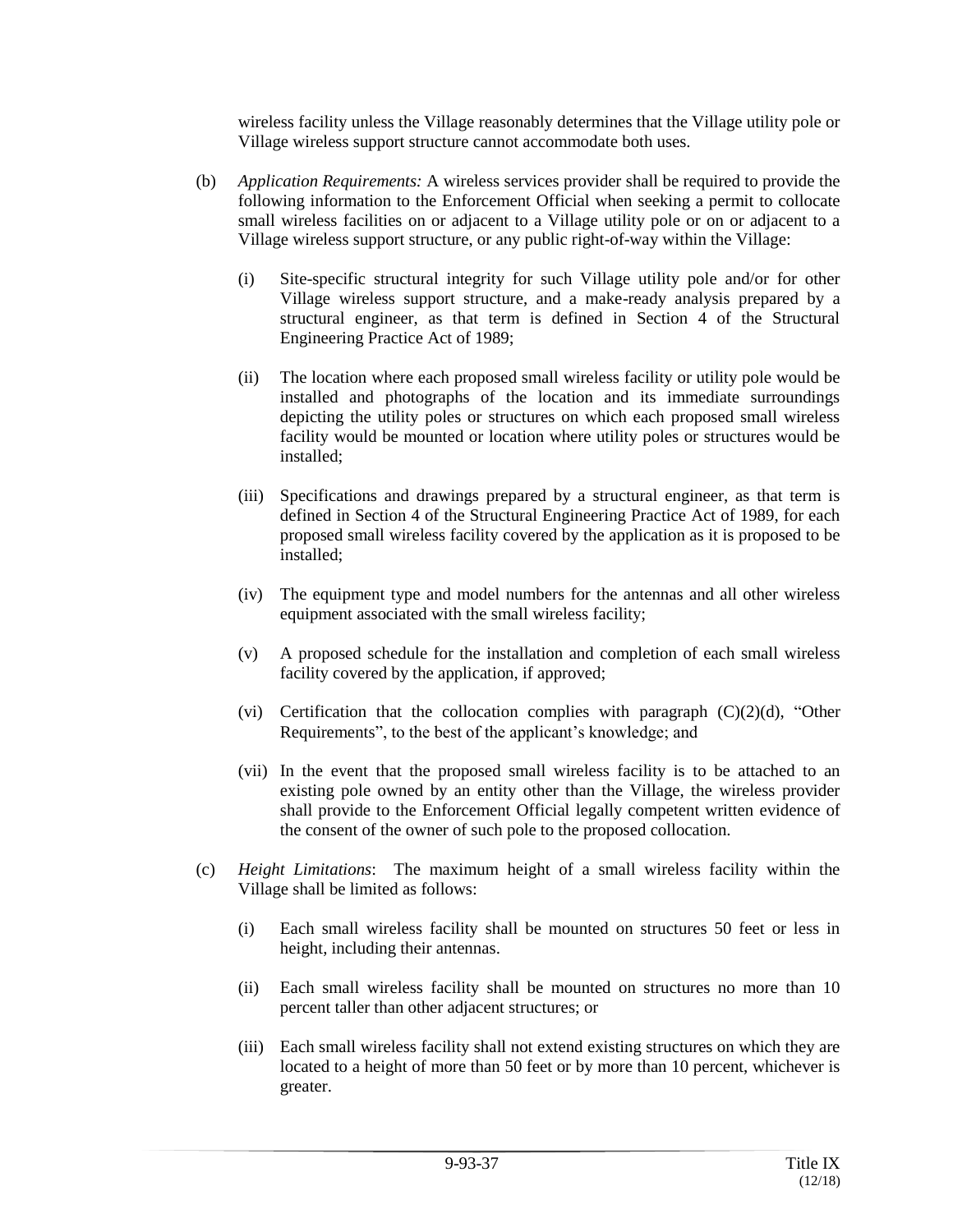- (d) *Other Requirements*:
	- (i) A wireless services provider's operation of the small wireless facilities shall not interfere with the frequencies used by a public safety agency for public safety communications as determined by the Enforcement Official.

Wireless services providers shall not cause unacceptable interference with a public safety agency's communications equipment.

Unacceptable interference shall be determined by the Enforcement Official and measured in accordance with industry standards and the FCC's regulations addressing unacceptable interference to public safety spectrum or any other spectrum licensed by a public safety agency.

If a small wireless facility causes such interference, and the wireless services provider has been given written notice of the interference by the public safety agency, or by the Enforcement Official, the wireless services provider, at its own expense, shall take all reasonable steps necessary, as determined by the Enforcement Official, to correct and eliminate the interference, including, but not limited to, powering down the small wireless facility and later powering up the small wireless facility for intermittent testing, if necessary.

The Enforcement Official may terminate a permit for a small wireless facility if such small wireless facility causes interference and if the wireless services provider is not making a good faith effort to remedy the problem in a manner consistent with the abatement and resolution procedures for interference with public safety spectrum established by the FCC including 47 CFR 22.970 through 47 CFR 22.973 and 47 CFR 90.672 through 47 CFR 90.675, and/or other applicable FCC standards, or if after such good faith efforts, the Enforcement Official concludes that such interference cannot be resolved. Failure to remedy the interference as required herein shall constitute a public nuisance.

- (ii) Each wireless services provider shall comply with requirements that are imposed by a contract between the Village and a private property owner that concern design or construction standards applicable to utility poles and ground-mounted equipment located in the right-of-way.
- (iii) Each wireless services provider shall comply with all applicable spacing requirements in the Village Code concerning the location of ground-mounted equipment located in the Village rights-of-way, if any.
- (iv) Each wireless services provider shall comply with the provisions of the Village Code concerning undergrounding requirements that prohibit the installation of new or the modification of existing utility poles in a right-of-way without prior approval, but an applicant may apply to the Enforcement Official for one or more exceptions to such undergrounding requirements, and, in any event, the installation of replacement poles is not prohibited.
- (v) A wireless services provider shall comply with this Section and such other applicable provisions of this Village Code adopted by the Village from time to time for construction and public safety in the rights-of-way, including, but not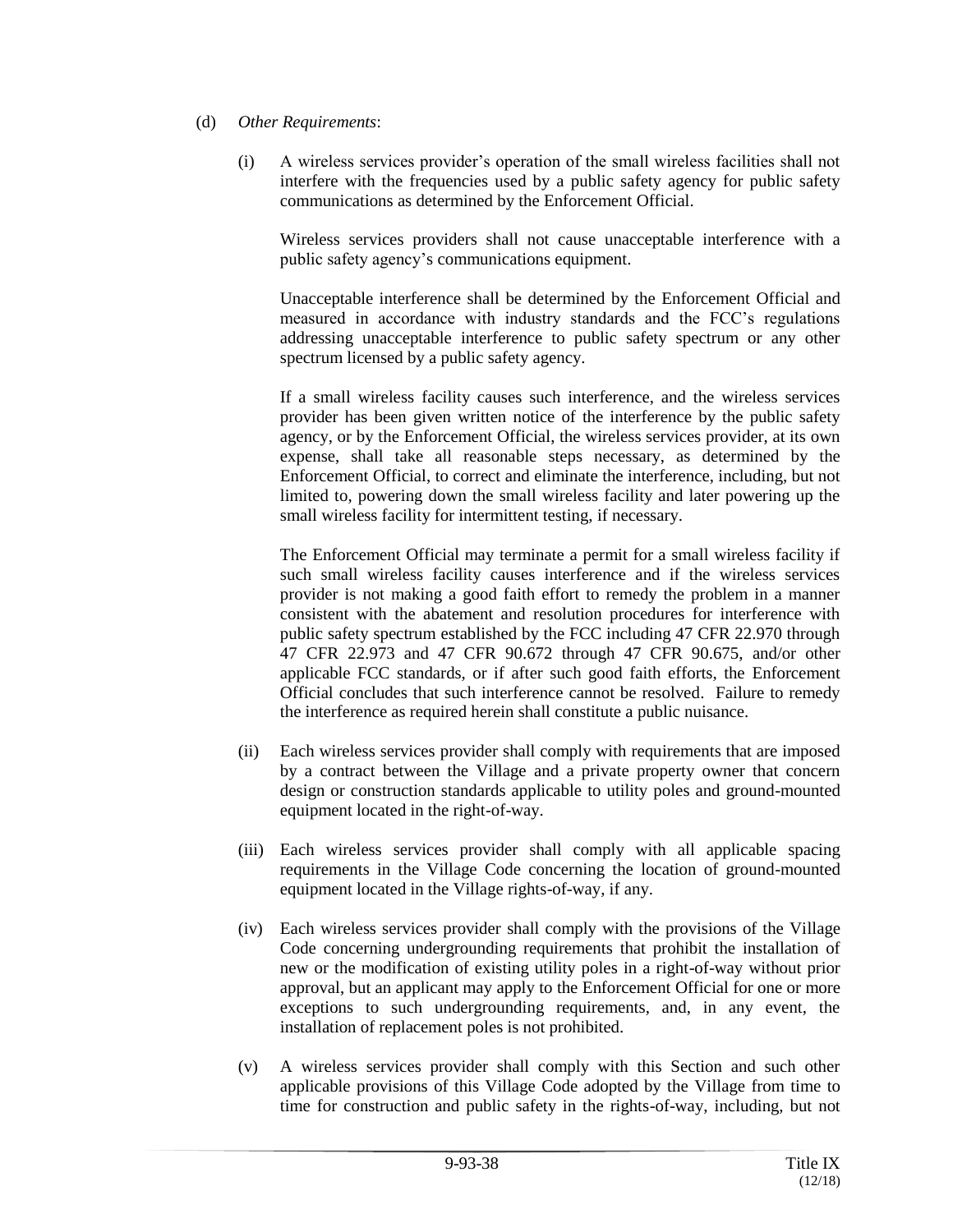limited to, wiring and cabling requirements, grounding requirements, utility pole extension requirements, and signage limitations, and the requirements of this Chapter regulating the location, size, and height of small wireless facilities, related to the abandonment and removal of small wireless facilities.

(vi) A wireless services provider shall not collocate small wireless facilities on or adjacent to Village utility poles that are part of an electric distribution or transmission system within the communication worker safety zone of the pole or the electric supply zone of the pole.

However, the antenna and support equipment of the small wireless facility may be located in the communications space on the Village utility pole and on the top of the pole, if not otherwise unavailable, if the wireless services provider complies with applicable codes for work involving the top of the pole.

For purposes of this subparagraph (vi), the terms "communications space", "communication worker safety zone", and "electric supply zone" have the meanings given to those terms in the National Electric Safety Code as published by the Institute of Electrical and Electronics Engineers.

- (vii) Each wireless services provider shall comply with all generally applicable provisions of this Village Code, including but not limited to those that relate to public safety, except to the extent expressly preempted in this Chapter.
- (viii) Each wireless services provider shall comply with written design standards that are generally applicable for decorative utility poles, or reasonable stealth, concealment, and aesthetic requirements which may be adopted by the Corporate Authorities of this Village from time to time as an appendix to this Section, Chapter, and Title, which may include restrictions relative to design and/or concealment measures in a historic district or historic landmark, but such design and/or concealment measures shall not have the effect of prohibiting any of a wireless services provider's technology and shall not be considered part of the small wireless facility for purposes of determining height and/or volume restrictions on a small wireless facility.

*Exceptions and/or Waivers*: The Corporate Authorities of the Village, after receiving a specific recommendation from the Enforcement Official, may by ordinance grant an exception and/or waiver from the requirements of this Section and/or of this Chapter, which shall be based upon good cause shown by an applicant which shall include unique circumstances or undue hardship in the application of this Section and/or of this Chapter in a specific case or cases, and subject to the other provisions of this Village Code, and subject to the other applicable ordinances of the Village. Such waiver(s) and/or exception(s) are not prohibited by this Chapter.

- (ix) To be considered a small wireless facility, such facility shall not require antenna structure registration under 47 U.S.C. Part 17.
- (x) A small wireless facility shall not result in human exposure to radiofrequency radiation in excess of the applicable safety standards specified in Section 47 U.S.C. 1.1307(b).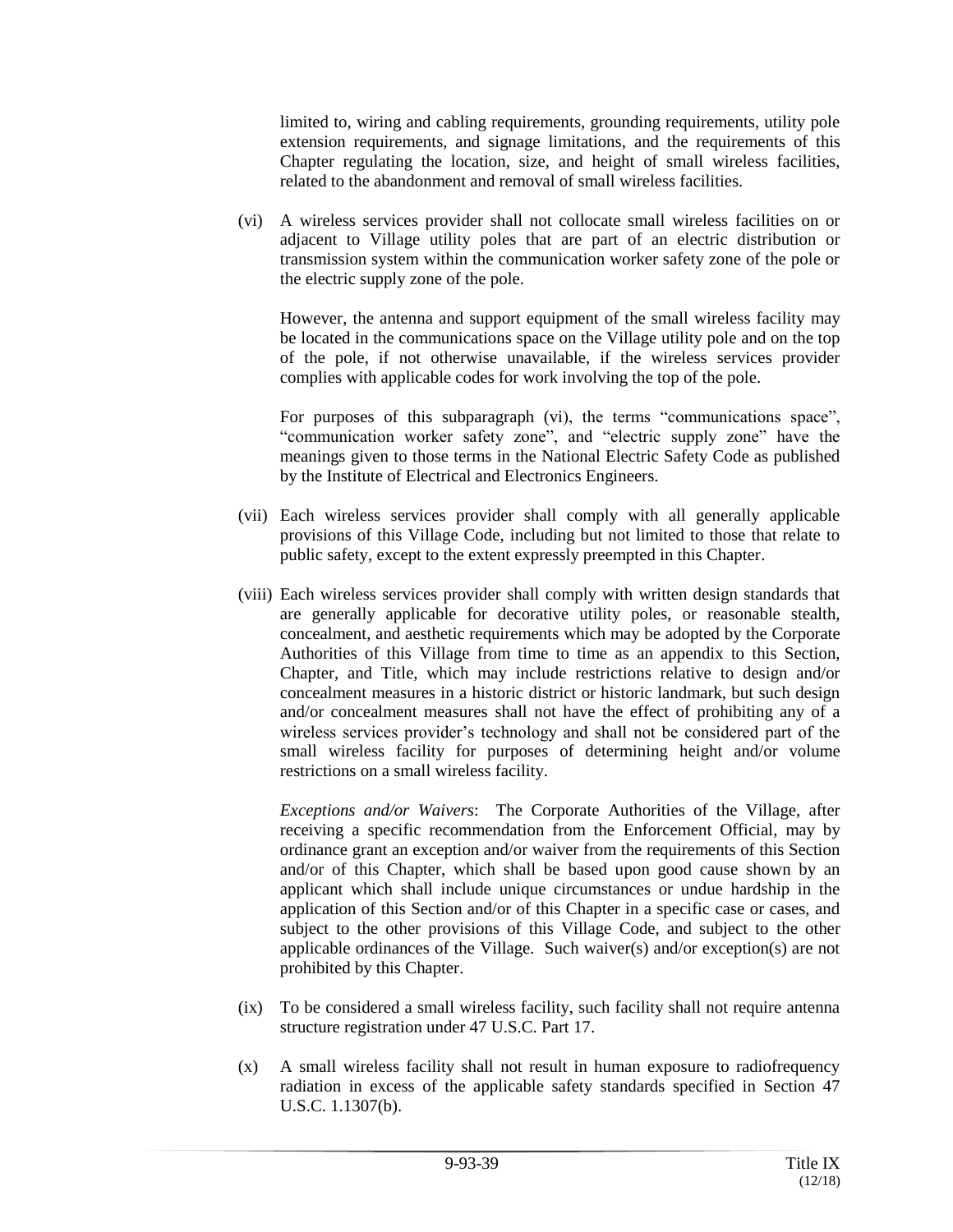(e) *Completeness of Application*: Within 10 days after receiving an application, the Enforcement Official will determine whether the application is complete and notify the applicant. If an application is incomplete, the Enforcement Official will provide a notice of deficiency to the applicant specifically identifying the missing information. An application will be deemed complete if the Village fails to provide notification to the applicant within 10 days after when all documents, information, and fees specifically enumerated in the Village's permit application form are submitted by the applicant to the Village.

Processing deadlines will be tolled from the time the Village sends the notice of deficiency until the time the applicant provides the missing information.

- (f) *Application Process*: The Village shall process applications as follows:
	- (i) An application to collocate a small wireless facility on or adjacent to an existing utility pole or on or adjacent to a wireless support structure will be processed on a nondiscriminatory basis. The first fully-completed application received by the Enforcement Official shall have priority over incomplete applications received from other applicants for collocation on the same utility pole or wireless support structure. Such a fully-completed application will be deemed approved if the Enforcement Official fails to approve or deny the application within 90 days of the Enforcement Official's receipt of such application.

However, if an applicant intends to proceed with the permitted activity on a deemed approved basis, the applicant shall notify the Enforcement Official in writing of its intention to invoke the deemed approved remedy no sooner than 75 days after the submission to the Enforcement Official of a fully-completed application.

The permit shall be deemed approved on the latter of the 90th day after submission to the Enforcement Official of the complete application or the 10th day after the receipt of the deemed approved notice by the Enforcement Official. The receipt of the deemed approved notice shall not preclude the Enforcement Official's denial of the permit request within the specific approval time limits as provided above in this Section.

(ii) An application to collocate a small wireless facility that includes the installation of a new utility pole will be processed on a nondiscriminatory basis and deemed approved only if the Enforcement Official fails to approve or deny the application within 120 days.

However, if an applicant intends to proceed with the permitted activity on a deemed approved basis, the applicant shall notify the Enforcement Official in writing of its intention to invoke the deemed approved remedy no sooner than 105 days after the submission of a completed application.

The permit will be deemed approved on the latter of the 120th day after submission of the complete application or the 10th day after the receipt of the deemed approved notice by the Enforcement Official. The receipt of the deemed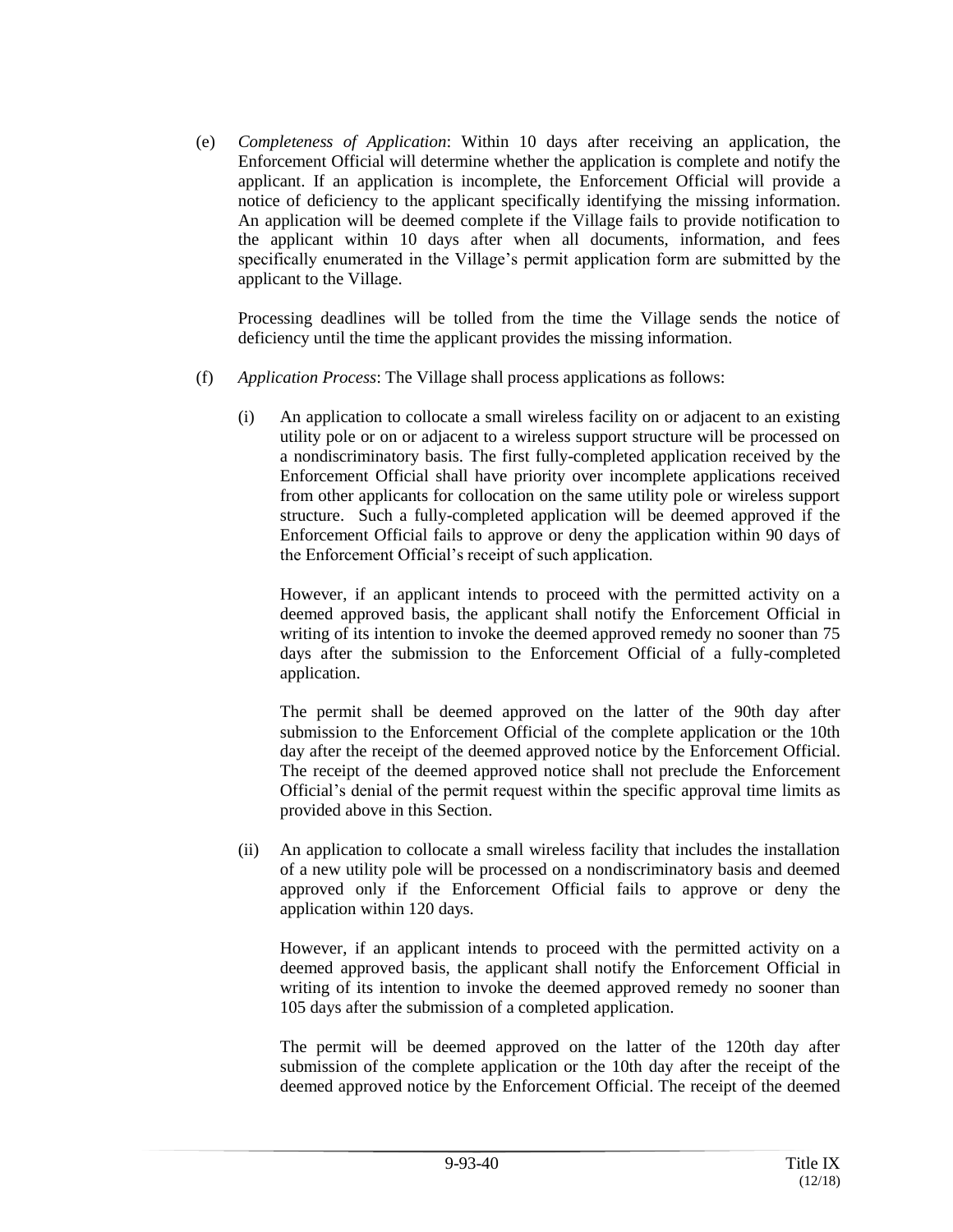approved notice shall not preclude such Enforcement Official's denial of the permit request within the time limits as provided under this Section.

(iii) The Enforcement Official will approve an application unless the application does not meet the requirements of this Section.

If the Enforcement Official determines that applicable provisions of this Code which relate to the public safety, or the provisions of this Section require that a utility pole or wireless support structure be replaced before the requested collocation, approval may be conditioned upon the replacement of the utility pole or wireless support structure at the cost of the applicant.

The Enforcement Official will document the basis for a denial, including the specific provisions of the Village Code or application conditions on which the denial was based, and send the documentation to the applicant on or before the day the Enforcement Official denies an application.

The applicant may cure the deficiencies identified by the Enforcement Official and resubmit the revised application to the Enforcement Official once within 30 days after notice of denial is sent to the applicant without paying an additional application fee. The Enforcement Official will approve or deny the revised application within 30 days after the applicant resubmits the application or it is deemed approved.

However, the applicant shall notify the Enforcement Official in writing of its intention to proceed with the permitted activity on a deemed approved basis, which may be submitted with the resubmitted application.

Any subsequent review will be limited to the deficiencies cited by the Enforcement Official in the denial. However, this revised application cure does not apply if the cure requires the review of a new location, new or different structure to be collocated upon, new antennas, or other wireless equipment associated with the small wireless facility.

- (g) *Tolling*: The "deemed approved" time period for applications may be further tolled by:
	- (i) The express agreement in writing by both the applicant and the Enforcement Official; or
	- (ii) A local, State or federal disaster declaration or similar emergency that causes a delay in approval by the Village.
- (h) *Consolidated Applications*: An applicant seeking to collocate two (2) or more small wireless facilities within the jurisdiction of the Village may file with the Village a consolidated application for the proposed facilities, and upon review and approval of said application by the Enforcement Official, the Village will issue a single permit therefor upon the applicant's payment to the Village of all required fee(s) therefor as specified from time to time in Section 93.22(D) of this Village Code.

If an application for collocation of multiple small wireless facilities is denied in part by the Enforcement Official and/or the application is determined to be incomplete in any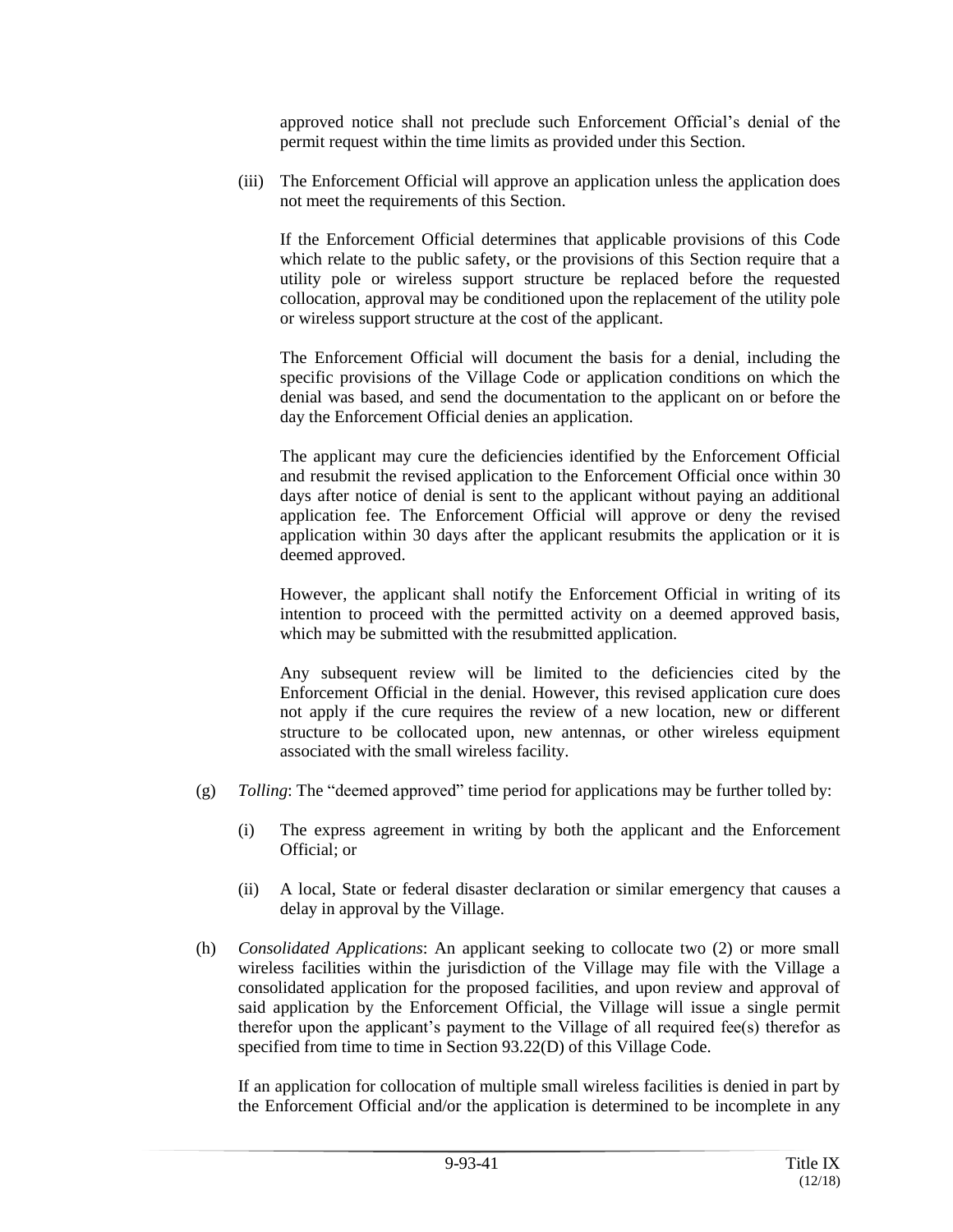way, the Enforcement Official may remove from the application any small wireless facility collocations which are denied and/or for which incomplete information has been provided and treat separately any remaining requests for small wireless facility collocations. In such event, the Enforcement Official may require separate applications and separate application fees for each collocation that is reviewed and/or approved separately from a consolidated application.

- (i) *Timely Village Review of Applications*:
	- (i) *Timely Review Required*: If the Enforcement Official fails to act on an application on or before the "shot clock" date for the application, as defined in subparagraph (v) of this subsection, it will be presumed that the Village did not act within a reasonable period of time.
	- (ii) *Shot Clock Period*: The shot clock period for an application is the sum of:
		- (a) The maximum number of days allowed for the review ("maximum reasonable review period") for the specific type of application, pursuant to paragraph (iii) of this subsection, plus
		- (b) The number of days of the tolling period, if any, pursuant to paragraph (iv) of this subsection.
	- (iii) *Maximum Reasonable Review Periods for Specific Types of Application*:
		- (a) Applications seeking permits and other authorization for deployments of facilities in the categories set forth below:
			- (i) Review of an application to collocate a small wireless facility on or adjacent to an existing structure: A 60 day review period shall be considered a reasonable review period.
			- (ii) Review of an application to collocate a facility other than a small wireless facility on or adjacent to an existing structure: A 90 day review period shall be considered a reasonable review period.
			- (iii) Review of an application to deploy a small wireless facility using a new structure: A 90 day review period shall be considered a reasonable review period.
			- (iv) Review of an application to deploy a facility other than a small wireless facility using a new structure: A 150 day review period shall be considered a reasonable review period.
		- (b) *Batching*:
			- (i) If a single application seeks authorization for multiple deployments, all of which fall within a category set forth in either subparagraph  $(iii)(a)(i)$  or subparagraph  $(iii)(a)(iii)$  of this subsection, then the maximum reasonable review period for the application as a whole shall be equal to that for a single deployment within that category.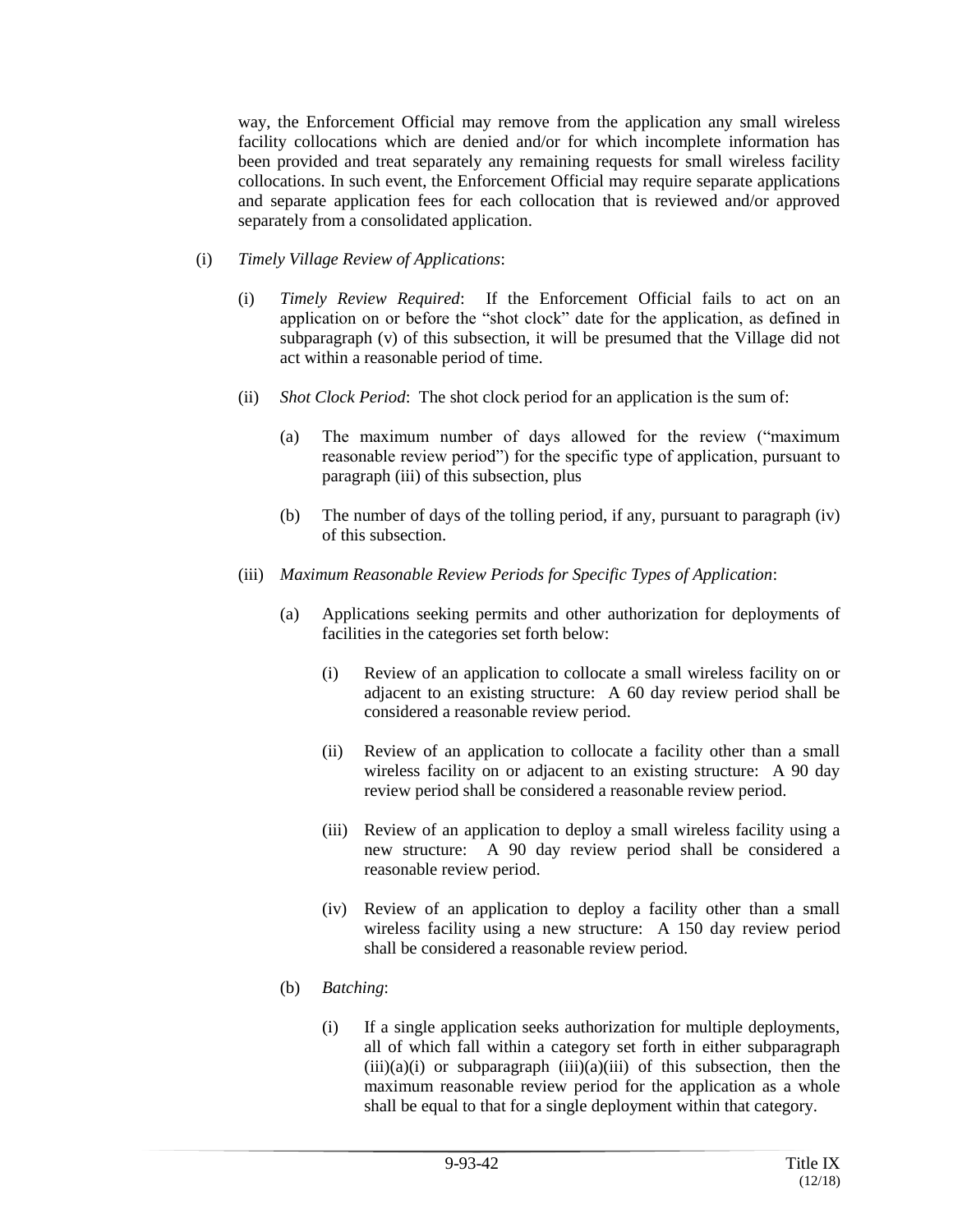- (ii) If a single application seeks authorization for multiple deployments, the components of which are a mix of deployments that fall within subparagraph  $(iii)(a)(i)$  and deployments that fall within subparagraph  $(iii)(a)(iii)$  of this subsection, then the reasonable review period for the application as a whole shall be 90 days.
- (iii) The Village will accept applications for multiple deployments under subparagraphs  $(iii)(b)(i)$  or under  $(iii)(b)(ii)$ .
- (iv) *Tolling Period for Determining Maximum Reasonable Review Period*: Unless a written agreement between the applicant and the Enforcement Official provides otherwise, the tolling period for determining the maximum reasonable review period of an application for deployment (if any) is as set forth below:
	- (a) For an initial application to deploy small wireless facilities, if the Enforcement Official notifies the applicant on or before the  $10<sup>th</sup>$  day after submission that the application is materially incomplete, and clearly and specifically identifies the missing documents or information (a "notice of deficiency") and the specific rule or regulation creating the obligation to submit such documents or information, the shot clock date calculation shall restart at zero on the date on which the applicant submits all the documents and information identified by the Village in the notice of deficiency to render the application complete.
	- (b) For all other initial applications, the tolling period shall be the number of days from:
		- (i) The day after the date when the Enforcement Official notifies the applicant in writing that the application is materially incomplete and clearly and specifically identifies the missing documents or information that the applicant must submit to render the application complete and the specific rule or regulation creating this obligation (a "notice of deficiency") until
		- (ii) The date when the applicant submits all the documents and information identified by the Enforcement Official in the notice of deficiency to render the application complete,
		- (iii) But only if the notice of deficiency pursuant to subparagraph  $(iv)(b)(i)$  is effectuated on or before the 30<sup>th</sup> day after the date when the application was submitted; or
	- (c) For resubmitted applications following a notice of deficiency, the tolling period shall be the number of days from:
		- (i) The day after the date when the Enforcement Official notifies the applicant in writing that the applicant's supplemental submission was not sufficient to render the application complete and clearly and specifically identifies the missing documents or information that need to be submitted based on the Enforcement Official's initial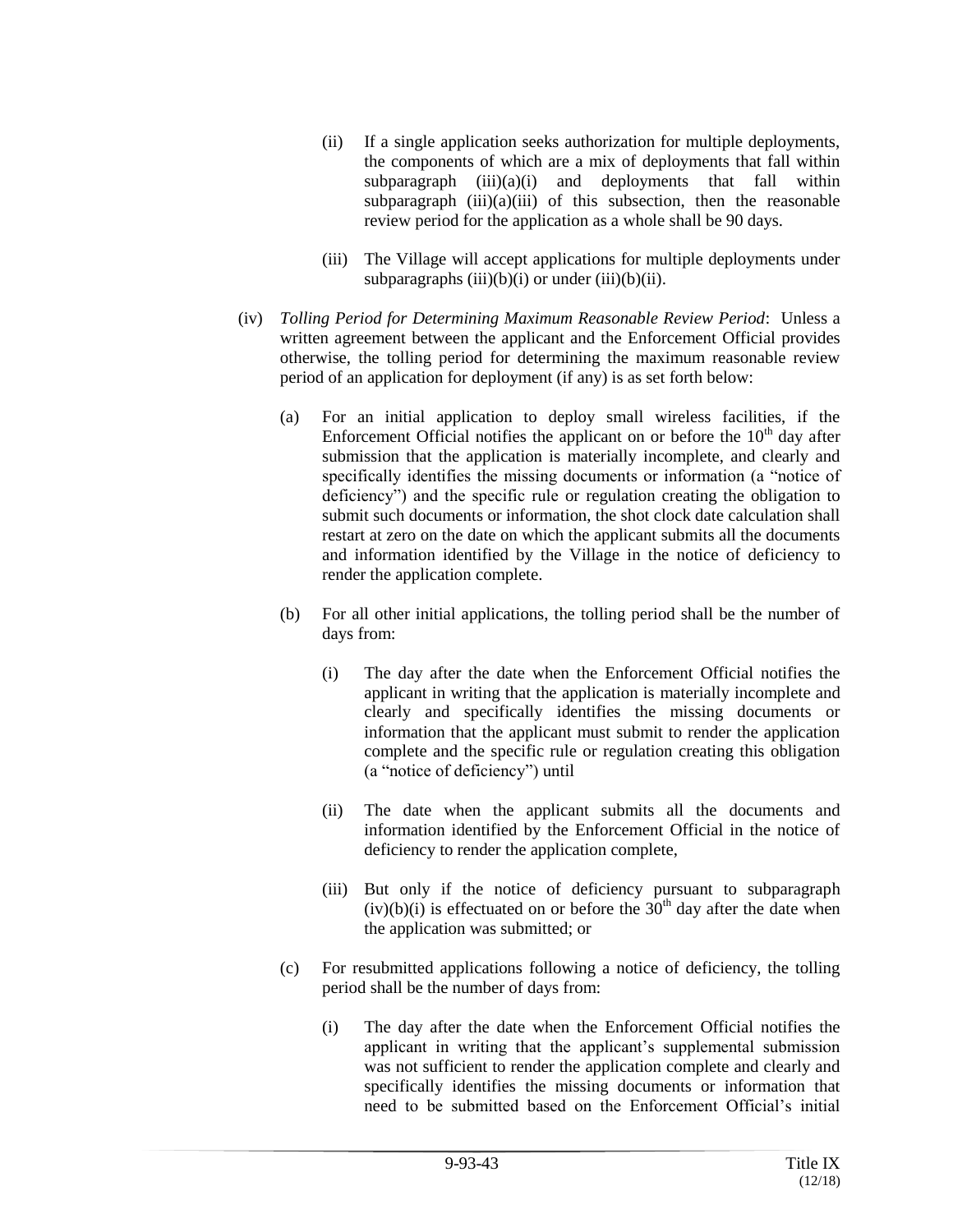notice of deficiency (i.e., original request under subparagraph (iv)(a) or subparagraph (iv)(b) of this subsection), until

- (ii) The date when the applicant submits all the documents and information identified by the Enforcement Official in the initial notice of deficiency to render the application complete,
- (iii) But only if the notice of deficiency pursuant to paragraph  $(iv)(c)(i)$  is effectuated on or before the  $10<sup>th</sup>$  day after the date when the applicant makes a supplemental submission in response to the Enforcement Official's initial notice of deficiency (i.e., the Enforcement Official's request under paragraph  $(iv)(a)$  or paragraph  $(iv)(b)$  of this subsection).
- (v) *Shot Clock Date*: The shot clock date for an application is determined by counting forward, beginning on the day after the date when the application was submitted, by the number of calendar days of the shot clock period identified pursuant to paragraph (ii) of this section and including any pre-application period identified by the Enforcement Official, provided that if the date calculated in this manner is a Saturday or a Sunday, or a legal holiday, the shot clock date is the next business day after such date.

The Enforcement Official will use a reasonable effort to approve or deny an application within the shot clock period.

- (j) *Collocation Completion Deadline*: Collocation for which a permit is granted by the Enforcement Official shall be completed within 180 days after issuance of the permit therefor, unless the Enforcement Official agrees to extend this period for good cause shown or a delay is caused by events including but not limited to make-ready work for a Village utility pole or by the lack of commercial power or backhaul availability at the site, provided the wireless services provider has made a timely request within 60 days after the issuance of the permit for commercial power or backhaul services, and the additional time to complete installation does not exceed a total of 360 days after issuance of the permit by the Enforcement Official. Otherwise, the permit shall be void unless the Enforcement Official grants an extension in writing to the applicant for good cause shown.
- (k) *Duration of Permits*: The duration of a permit issued by the Enforcement Official shall be for a period of not less than 5 years, and the permit will be renewed for equivalent durations unless the Village makes a finding that the small wireless facilities provider has failed to comply with any of the applicable provisions of the Village Code, including but not limited to the payment of any fee(s) and/or the required "annual recurring rate", and/or the small wireless facilities or the new or modified utility pole do not comply with the applicable provisions of the Village Code, including but not limited to the provisions of this Chapter, but otherwise collocation of small wireless facilities and/or renewals of permits shall remain subject to the applicable provisions of this Village Code, as amended from time to time, and/or in effect at the time of renewal.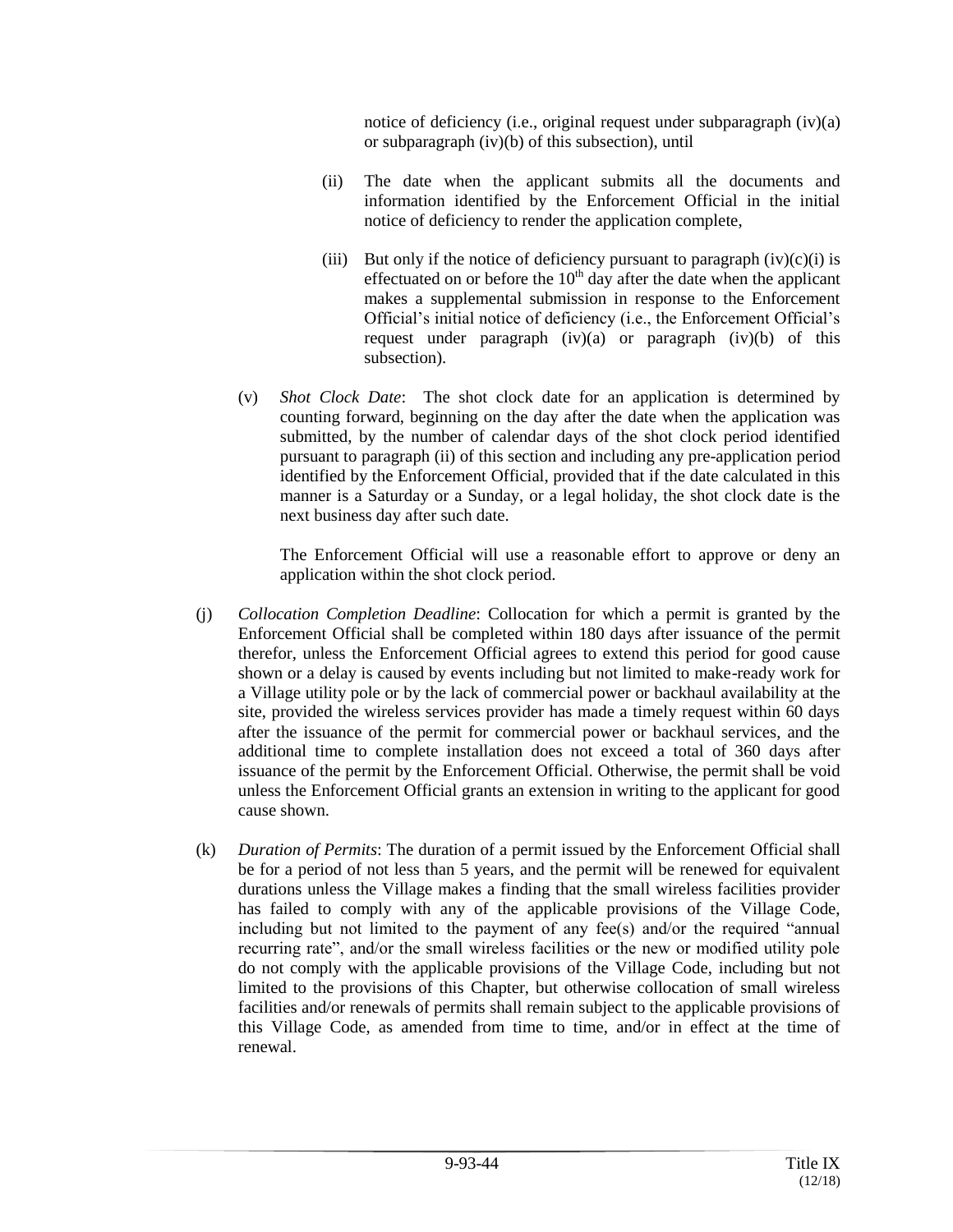(l) *Means of Submitting Applications*: Applicants shall submit applications, supporting information, and notices by personal delivery to the Enforcement Official, or as otherwise required by the Village.

The Enforcement Official may require that applications for permits, supporting information, and notices be submitted by personal delivery to the Enforcement Official at the Village Hall, by regular mail postmarked on the date due, or by any other commonly used means, including electronic mail, or overnight carrier.

- (m) *Pole Attachment Agreement*: Within thirty (30) days after the Village has approved a permit to collocate a small wireless facility on or adjacent to a Village utility pole, and prior to an applicant commencing installation of any small wireless facilities on or adjacent to any Village utility pole, the Village and the applicant may enter into a Master Pole Attachment Agreement provided by the Village for the initial collocation on a Village utility pole by the applicant. For subsequent approved permits to collocate a small wireless facility on a Village utility pole, the Village and the applicant shall enter into a License Supplement of the Master Pole Attachment Agreement.
- (D) *Application Fees*: Applicants shall be required to pay the following application fees to the Village at the time of the filing of the Application with the Enforcement Official:
	- (1) An application fee of \$500.00 for an application to collocate up to five (5) separate small wireless facilities on or adjacent to an existing utility pole or on or adjacent to a wireless support structure within any public right-of-way or on or adjacent to any Village utility pole or on or adjacent to any Village wireless support structure;
	- (2) An application fee of \$100.00 for each small wireless facility addressed in an application to collocate more than five (5) separate small wireless facilities on or adjacent to existing utility poles or on or adjacent to a wireless support structures within any public right-of-way or on or adjacent to any Village utility pole within the Village or on or adjacent to any Village wireless support structure.
	- (3) Notwithstanding any contrary provision of State law or this Village Code, applications pursuant to this Section must be accompanied by the required application fee(s).
	- (4) The Village shall not require an application, approval, or permit, or require any fees or other charges, from a communications service provider and/or any wireless services provider authorized to occupy the rights-of-way, for:
		- (a) routine maintenance;
		- (b) the replacement of wireless facilities with wireless facilities that are substantially similar, the same size, or smaller if the wireless services provider notifies the Village at least 10 days prior to the planned replacement and includes equipment specifications for the replacement of equipment consistent with the requirements of this Section; or
		- (c) the installation, placement, maintenance, operation, or replacement of micro wireless facilities that are suspended on cables that are strung between existing utility poles in compliance with applicable safety codes.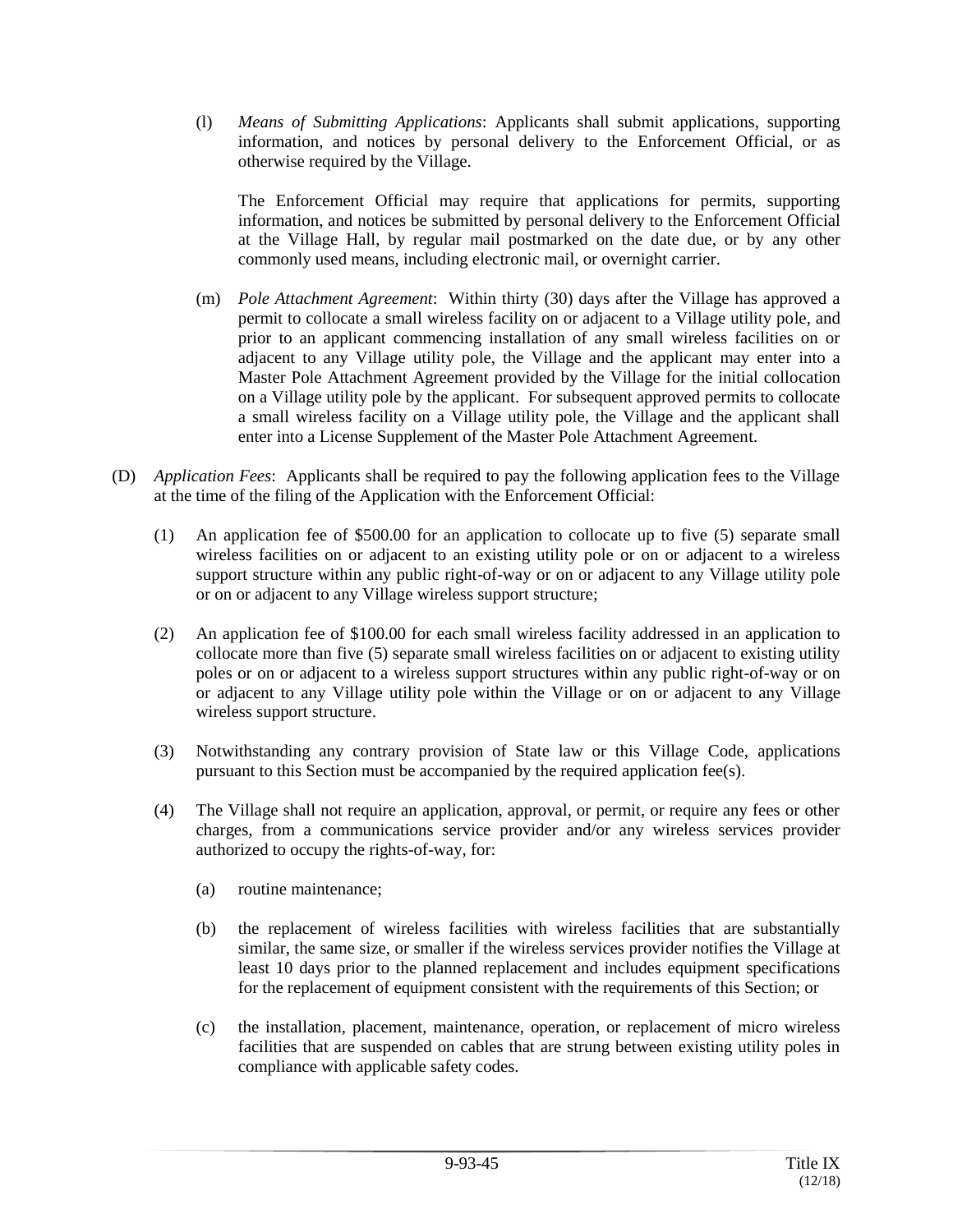- (5) The Village may require separate permit(s) or approval(s) to work within public rights-ofway for activities that affect traffic patterns or require lane closures.
- (E) *Exceptions to Applicability*: Nothing in this Section or in the Act and/or in the FCC Order of September 26, 2018 authorizes a person to collocate small wireless facilities on:
	- (1) property owned by a private party or property owned or controlled by the Village or another unit of local government that is not located within rights-of-way, or a privately owned utility pole or wireless support structure without the consent of the property owner;
	- (2) property owned, leased, or controlled by a park district, forest preserve district, or conservation district for public park, recreation, or conservation purposes without the consent of the affected district, except for the placement of facilities on rights-of-way located in an affected district that are under the jurisdiction and control of a different unit of local government as provided by the Illinois Highway Code; or
	- (3) property owned by a rail carrier registered under Section 18c-7201 of the Illinois Vehicle Code, Metra Commuter Rail or any other public commuter rail service, or an electric utility as defined in Section 16-102 of the Public Utilities Act, without the consent of the rail carrier, public commuter rail service, or electric utility. The provisions of this Section do not apply to an electric or gas public utility or such utility's wireless facilities if the facilities are being used, developed, and maintained consistent with the provisions of subsection (i) of Section 16-108.5 of the Public Utilities Act.

For the purposes of this subsection, "public utility" has the meaning given to that term in Section 3- 105 of the Public Utilities Act. Nothing in this Section shall be construed to relieve any person from any requirement (a) to obtain a franchise or a State-issued authorization to offer cable service or video service or (b) to obtain any required permission to install, place, maintain, or operate communications facilities, other than small wireless facilities subject to this Section.

- (F) *Existing Agreements Grandfathered for Existing Locations, If Any*: Agreements between the Village and wireless services providers that relate to the collocation of small wireless facilities in a right-of-way, including the collocation of small wireless facilities on Village utility poles and/or on any other Village wireless support structure(s), that are in effect on June 1, 2018, if any, remain in effect for all small wireless facilities collocated on the Village's utility poles pursuant to applications submitted to and approved by the Village before June 1, 2018, if any, subject to applicable termination provisions of such Agreements.
- (G) *Annual Recurring Rate*:
	- (1) For each small wireless facility located on or adjacent to a Village utility pole or on or adjacent to a Village wireless support structure located in a right-of-way the respective small wireless facility provider shall be required to pay to the Village on or before January 1 of each year, for each respective fiscal year, an "annual recurring rate" in the amount of \$200.00 per year for each such small wireless facility located within the Village, unless such fee is hereafter modified by a final order of a court of competent jurisdiction.
	- (2) Collocation on Village utility poles located outside of a public right-of-way shall not be permitted.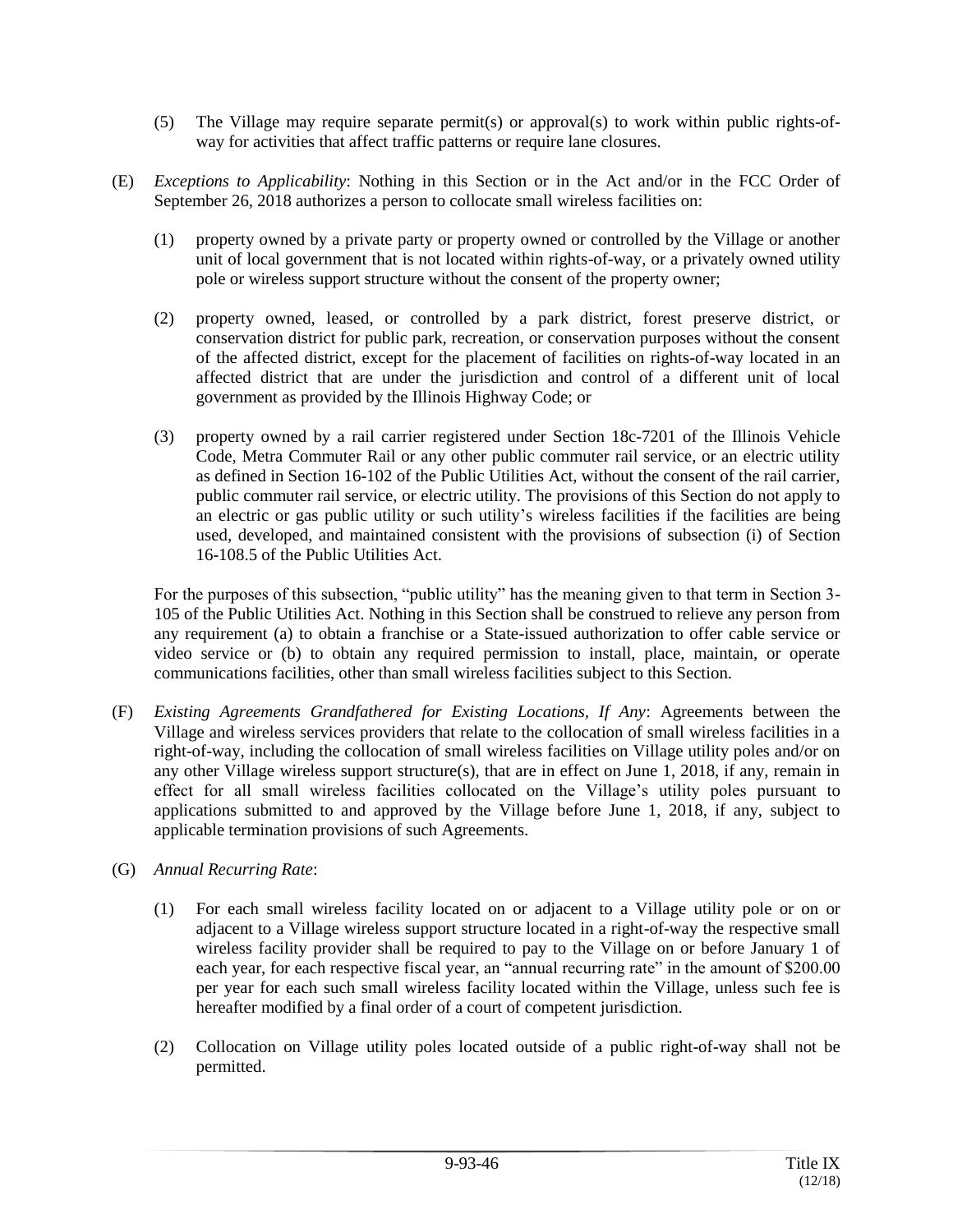- (H) *Aerial Facilities*: For Village utility poles that support aerial facilities used to provide communications services or other utility service(s), wireless services providers shall comply with the process for make-ready work under 47 U.S.C. 224 and its implementing regulations.
- (I) *Abandonment*:

A small wireless facility that is not operated for a continuous period of 12 months shall be considered abandoned, and the owner of such facility is and shall be required to promptly remove the small wireless facility within 90 days after receipt of written notice from the Village notifying the owner of the abandonment.

The notice will be sent by certified or registered mail, return receipt requested, by the Village to the owner at the last known address of the owner of the respective small wireless facility. If the small wireless facility is not removed within 90 days of such notice, the Village may remove or cause the removal of such facility pursuant to the terms of its pole attachment agreement for Village utility poles or through whatever actions are provided for abatement of nuisances or by other law for removal and cost recovery, including but not limited to removal of such small wireless facility(ies) at the sole cost and expense of the respective owner, which shall become a debt owed by such owner to the Village.

A wireless services provider shall be required to provide written notice to the Village if it sells or transfers small wireless facilities within the jurisdictional boundary of the Village. Such notice shall include the name, address, and contact information of the new wireless services provider.

## (J) *Indemnification*:

A wireless services provider shall indemnify and hold the Village, its elected and appointed officials, officers, employees, and agents ("indemnitees") harmless from and against any and all liability or loss from personal injury or property damage resulting from or arising out of, in whole or in part, the use or occupancy of any Village improvements or Village right-of-way associated with such improvements by the wireless services provider or its employees, agents, or contractors arising out of the rights and privileges granted under this Section, P.A. 100-0585, and/or pursuant to the FCC Order of September 26, 2018 provided, however, a wireless services provider has no obligation to indemnify or hold harmless against any liabilities and losses as may be due to or caused by the sole negligence of the Village or the other indemnitees. A wireless services provider shall further waive any claims that they may have against the Village with respect to consequential, incidental, or special damages, however caused, based on the theory of liability.

## (K) *Insurance*:

Each wireless services provider making application to the Village for a permit for the collocation of a small wireless facility shall carry, at the wireless services provider's own cost and expense, the following insurance: (i) property insurance for its property's replacement cost against all risks; (ii) workers' compensation insurance, as required by Illinois law; and (iii) commercial general liability insurance with respect to its activities on any Village improvements or Village rights-of-way to afford minimum protection limits consistent with the Village's requirements of other users of Village improvements or rights-of-way, as set forth in Section 93.09 of this Chapter.

A wireless services provider shall be required to include the Village and its officers, employees, and agents (the "indemnities") as additional insureds on the commercial general liability policy and provide a certificate of insurance evidencing inclusion of such commercial general liability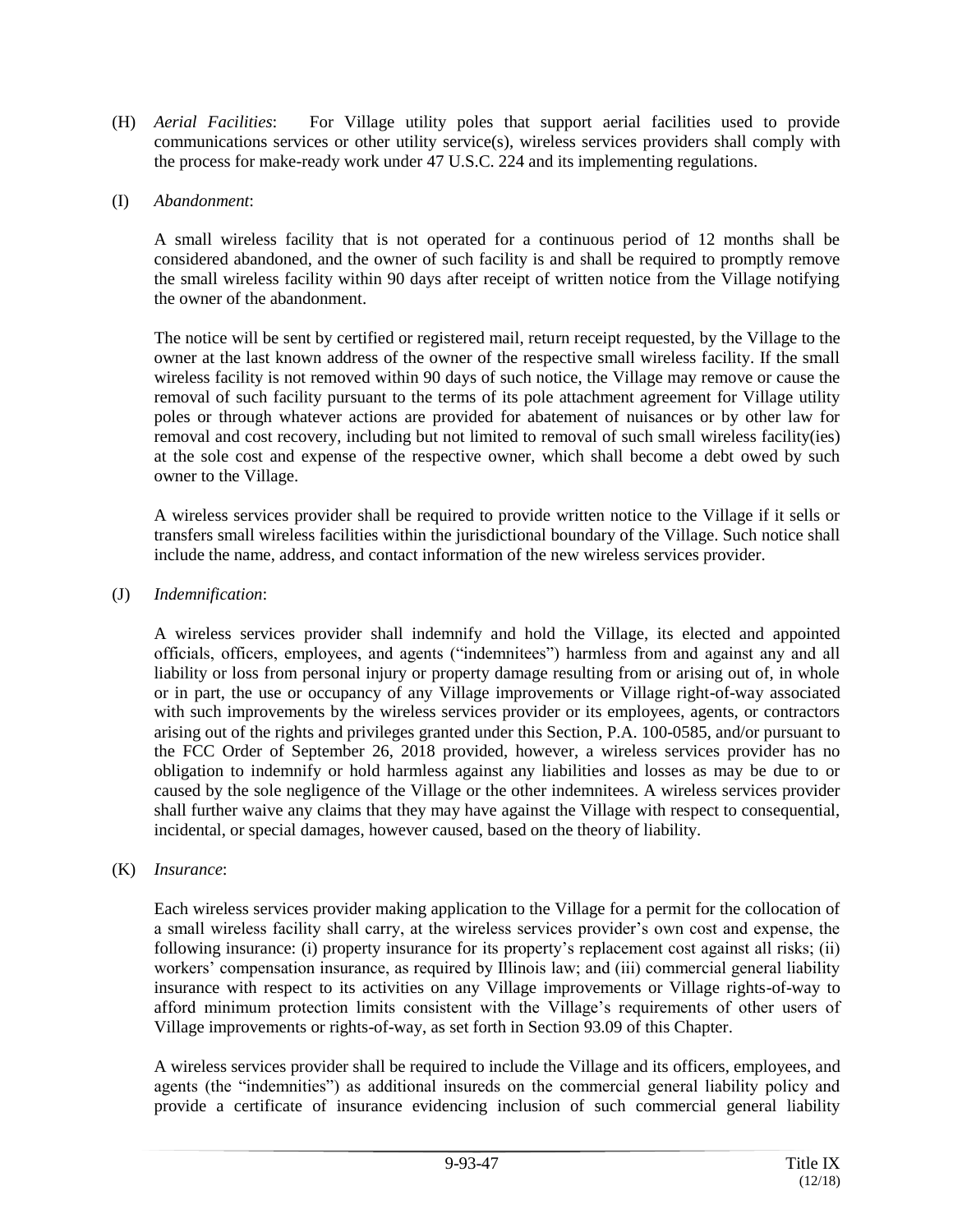coverage. All such insurance coverage shall be required to be in full force and effect during the entire term of any collocation agreement with the Village. If there is a potential loss of coverage, the small wireless services provider shall give notice thereof to the Enforcement Official not less than thirty (30) days prior to any such loss of coverage.

(Ord. 2017-05-17-01, passed 05-17-17; Amd. Ord. 2018-06-01, passed 06-20-18; Amd. Ord. 2018-11-01, Passed 11-21-18)

# ' **93.23 VARIANCES.**

- (A) *Request for variance.*
	- (1) A utility requesting a variance from one or more of the provisions of this Chapter must do so in writing to the Village Engineer as a part of the permit application.
	- (2) The request shall identify each provision of this Chapter from which a variance is requested and the reasons why a variance should be granted.
- (B) *Authority to grant variances.* The Village Engineer shall decide whether a variance is authorized for each provision of this Chapter identified in the variance request on an individual basis.
- (C) *Conditions for granting of variance.* The Village Engineer may authorize a variance only if the utility requesting the variance has demonstrated that:
	- (1) One or more conditions not under the control of the utility (such as terrain features or an irregular right-of-way line) create a special hardship that would make enforcement of the provision unreasonable, given the public purposes to be achieved by the provision; and
	- (2) All other designs, methods, materials, locations, or facilities that would conform with the provision from which a variance is requested are impracticable in relation to the requested approach.
- (D) *Additional conditions for granting of a variance.* As a condition for authorizing a variance, the Village Engineer may require the utility requesting the variance to meet reasonable standards and conditions that may or may not be expressly contained within this Chapter but which carry out the purposes of this Chapter.
- (E) *Right to appeal.*
	- (1) Any utility aggrieved by any order, requirement, decision, or determination, including denial of a variance, made by the Village Engineer under the provisions of this Chapter shall have the right to appeal to the Village Board, or any other board or commission as it may designate.
	- (2) The application for appeal shall be submitted in writing to the Village Clerk within 30 days after the date of the order, requirement, decision, or determination.
	- (3) The Village Board shall commence its consideration of the appeal at the Board's next regularly scheduled meeting occurring at least seven days after the filing of the appeal.